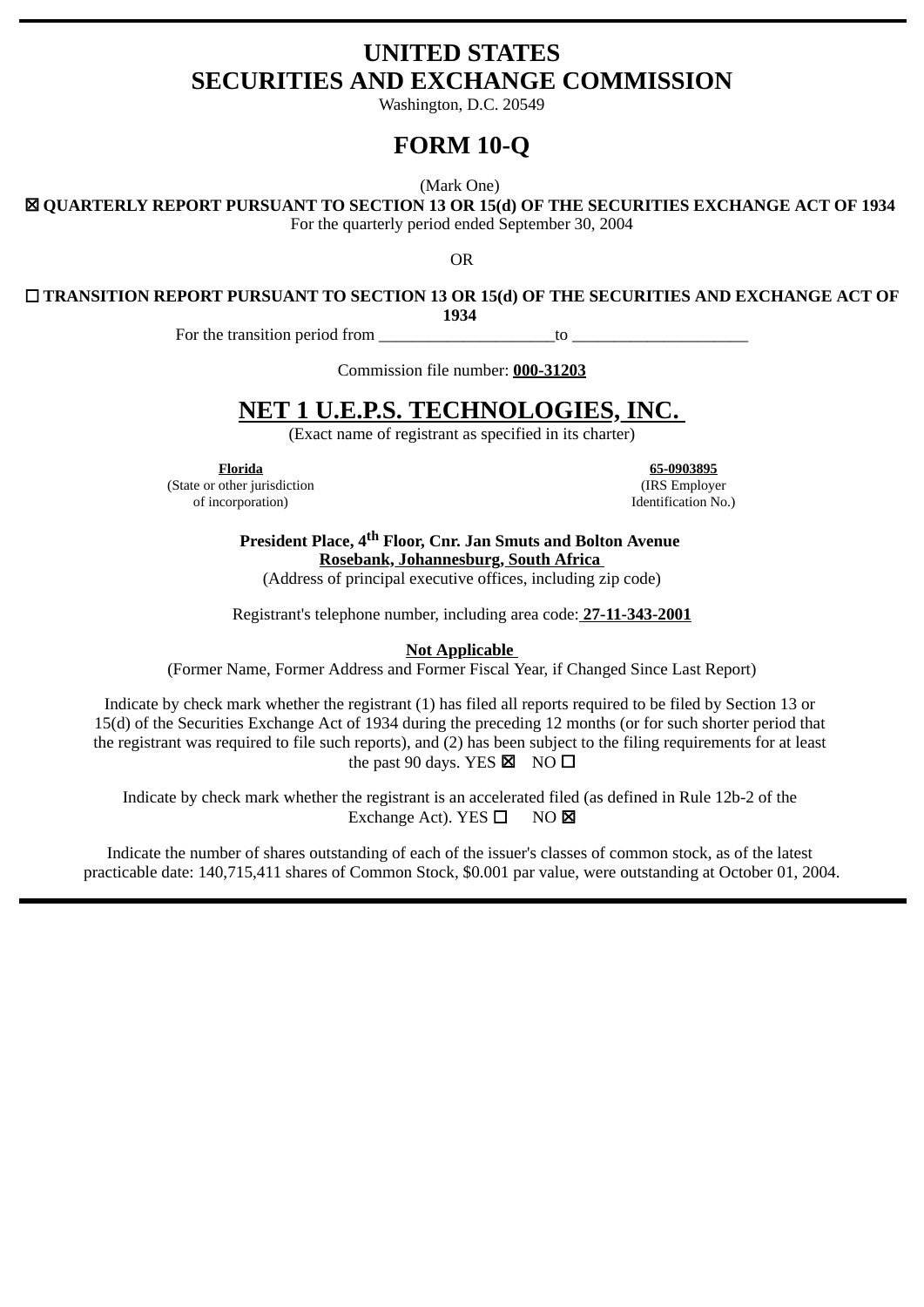THE INFORMATION IN THIS QUARTERLY REPORT ON FORM 10-Q CONTAINS "FORWARD-LOOKING STATEMENTS" WITHIN THE MEANING OF SECTION 27A OF THE SECURITIES ACT OF 1933, AS AMENDED, AND SECTION 21E OF THE SECURITIES EXCHANGE ACT OF 1934, AS AMENDED. ALL STATEMENTS, OTHER THAN STATEMENTS OF HISTORICAL FACTS, INCLUDED IN OR INCORPORATED BY REFERENCE INTO THIS FORM 10-K, ARE FORWARD-LOOKING STATEMENTS. IN ADDITION, WHEN USED IN THIS DOCUMENT THE WORDS "ANTICIPATE," "ESTIMATE," "INTENDS," "PROJECT" AND SIMILAR EXPRESSIONS ARE INTENDED TO IDENTIFY FORWARD-LOOKING STATEMENTS. THESE FORWARD-LOOKING STATEMENTS ARE SUBJECT TO CERTAIN RISKS, UNCERTAINTIES AND ASSUMPTIONS. SHOULD ONE OR MORE OF THESE RISKS OR UNCERTAINTIES MATERIALIZE, OR SHOULD UNDERLYING ASSUMPTIONS PROVE INCORRECT, ACTUAL RESULTS MAY VARY MATERIALLY FROM THOSE ANTICIPATED, ESTIMATED OR PROJECTED.

ALTHOUGH THE COMPANY BELIEVES THAT THE EXPECTATIONS WE INCLUDE IN SUCH FORWARD-LOOKING STATEMENTS ARE REASONABLE, WE CANNOT ASSURE YOU THAT THESE EXPECTATIONS WILL PROVE TO BE **CORRECT**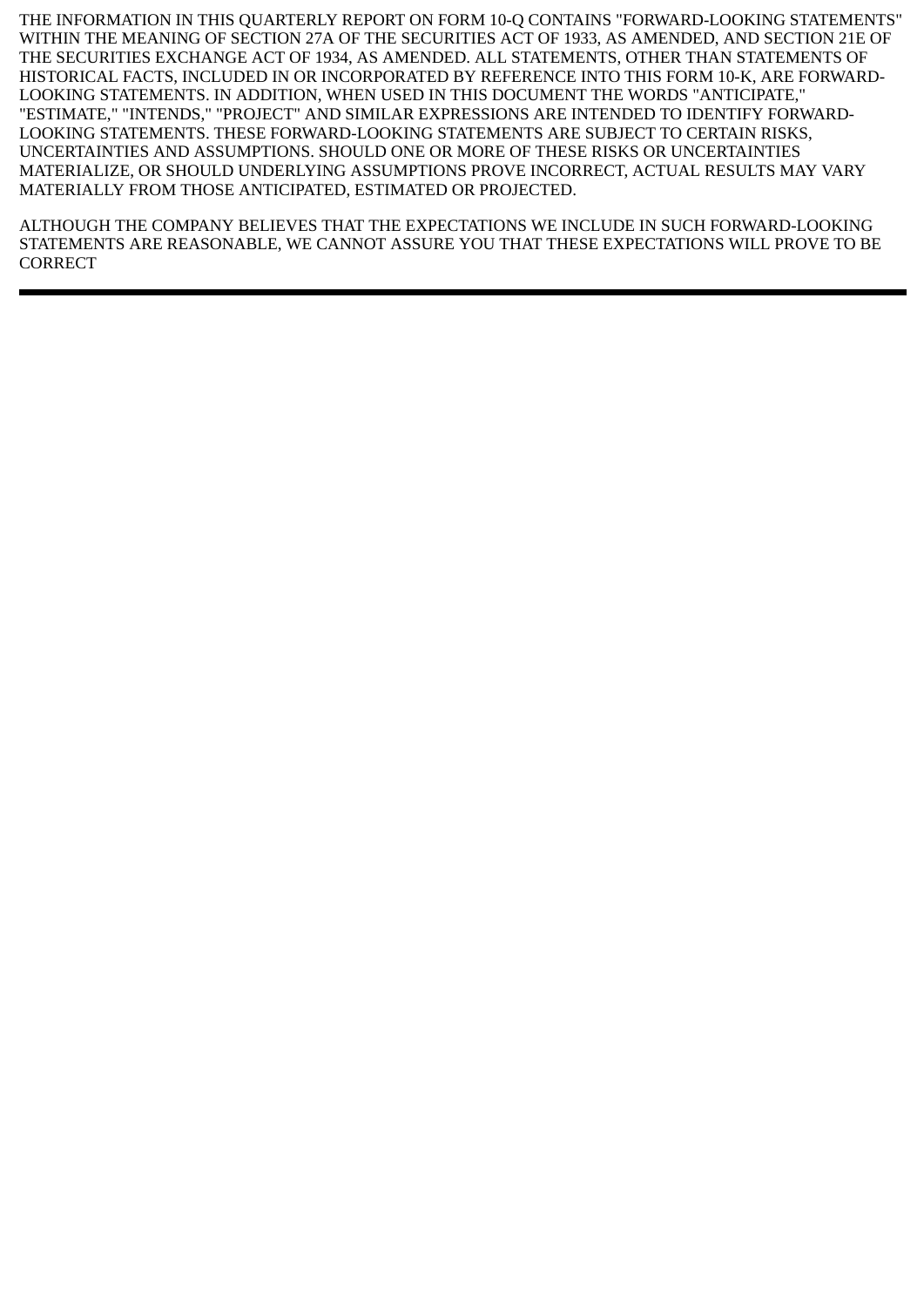# **Form 10-Q**

# **NET 1 U.E.P.S. TECHNOLOGIES, INC.**

# **Table of Contents**

**PART I. FINANCIAL [INFORMATION](#page-3-0)**

| Item 1. Financial Statements                                                                                    |                |
|-----------------------------------------------------------------------------------------------------------------|----------------|
| Condensed Consolidated Balance Sheets at September 30, 2004 (Unaudited) and June 30, 2004                       |                |
| Unaudited Condensed Consolidated Statement of Operations For the Three Months Ended September 30, 2004 and 2003 | <u>3</u>       |
| Unaudited Condensed Statements of Cash Flows For the Three Months Ended September 30, 2004 and 2003             |                |
| Notes to Interim Unaudited Condensed Consolidated Financial Condition and Results of Operations                 | $\overline{5}$ |
| <u>Item 2. Management's Discussion and Analysis of Financial Condition and Results of Operations</u>            | 15             |
| Item 3. Quantitative and Qualitative Disclosures About Market Risk                                              | 27             |
| Item 4. Controls and Procedures                                                                                 | 28             |
| <b>PART II. OTHER INFORMATION</b>                                                                               |                |
| Item 1. Legal Proceedings                                                                                       | 29             |
| Item 2. Unregistered Sales of Equity Securities and Use of Proceeds                                             | 29             |
| <b>Item 3. Default Upon Senior Securities</b>                                                                   | 29             |
| Item 4. Submission of Matters to a Vote of Security Holders                                                     | 29             |
| Item 5. Other Information                                                                                       | 29             |
| Item 6. Exhibits and Reports on Form 8-K                                                                        | 30             |
| <b>Signatures</b>                                                                                               | 31             |
| <b>EXHIBIT 31.1</b>                                                                                             |                |
| <b>EXHIBIT 31.2</b>                                                                                             |                |
| <b>EXHIBIT 32.1</b>                                                                                             |                |
| <b>EXHIBIT 32.2</b>                                                                                             |                |

1

**Page No.**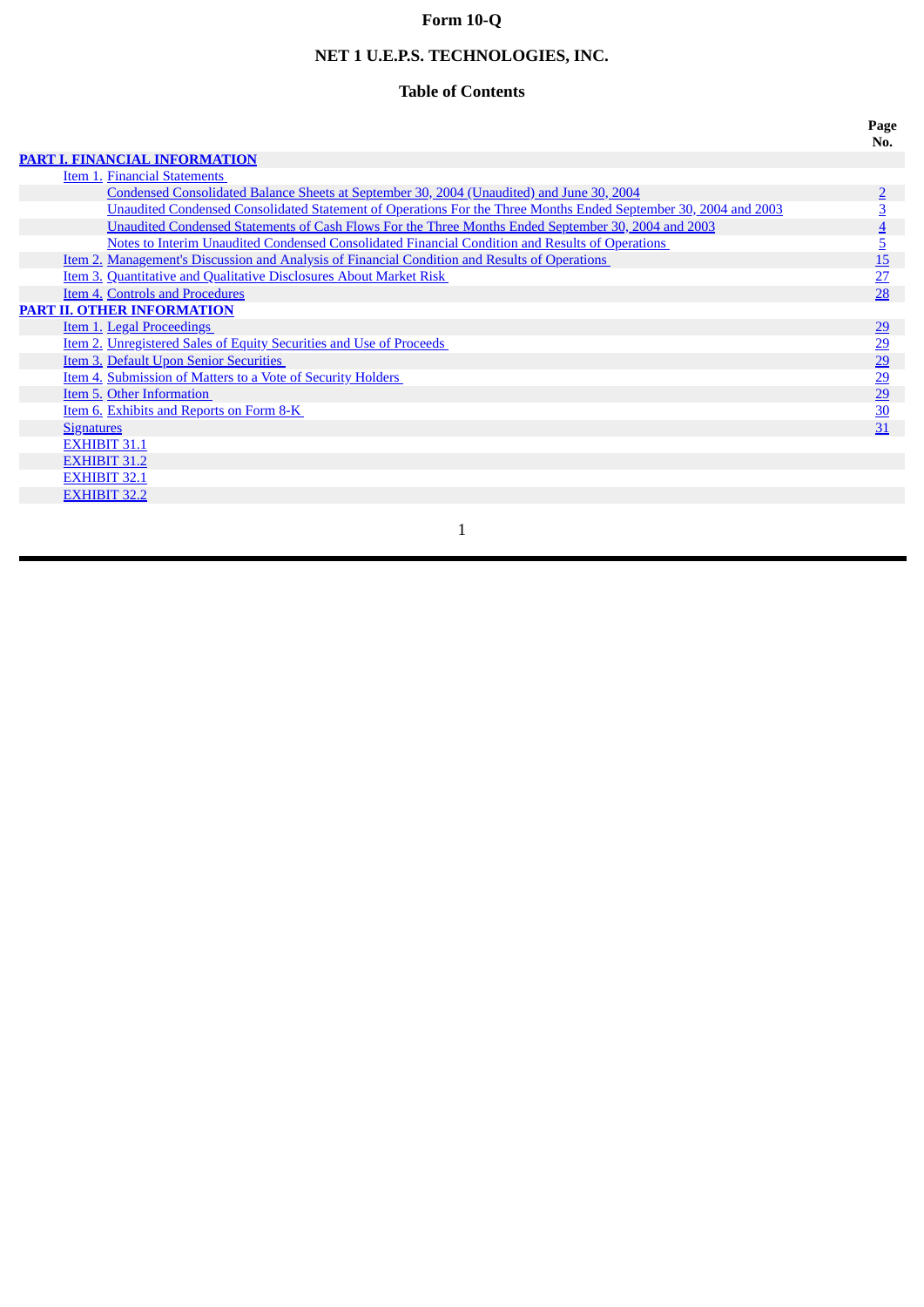# **Part I. Financial Information**

<span id="page-3-0"></span>**Item 1. Financial Statements**

## **NET 1 U.E.P.S. TECHNOLOGIES, INC. Condensed Consolidated Balance Sheets**

|                                                                                              | <b>Unaudited</b><br>September 30,<br>2004 | <b>Audited</b><br><b>June 30,</b><br>2004 |
|----------------------------------------------------------------------------------------------|-------------------------------------------|-------------------------------------------|
|                                                                                              |                                           | (In thousands, except share data)         |
| <b>ASSETS</b>                                                                                |                                           |                                           |
| <b>CURRENT ASSETS</b>                                                                        |                                           |                                           |
| Cash and cash equivalents                                                                    | \$<br>77,602                              | $\mathfrak s$<br>80,282                   |
| Accounts receivable, net of allowances of - September: \$8,259; June: \$8,387                | 48,713                                    | 33,527                                    |
| Inventory<br>Deferred income taxes                                                           | 1,490                                     | 1,054                                     |
| Total current assets                                                                         | 2,694<br>130,499                          | 2,549                                     |
|                                                                                              |                                           | 117,412                                   |
| <b>LONG TERM RECEIVABLE</b><br>PROPERTY, PLANT AND EQUIPMENT, NET OF ACCUMULATED             | 1,778                                     | 1,106                                     |
| DEPRECIATION OF - September: \$21,429; June: \$23,225                                        | 7,316                                     | 7,638                                     |
| EQUITY ACCOUNTED INVESTMENT                                                                  | 1,064                                     | 878                                       |
| <b>GOODWILL</b>                                                                              | 14,948                                    | 15,212                                    |
| INTANGIBLE ASSETS, NET OF ACCUMULATED AMORTIZATION OF -<br>September: \$3,468; June: \$3,019 | 9,685                                     | 10,386                                    |
| <b>TOTAL ASSETS</b>                                                                          | 165,290                                   | 152,632                                   |
| <b>LIABILITIES</b>                                                                           |                                           |                                           |
|                                                                                              |                                           |                                           |
| <b>CURRENT LIABILITIES</b>                                                                   |                                           |                                           |
| Bank overdraft                                                                               |                                           | 19                                        |
| Accounts payable                                                                             | 26,158                                    | 23,693                                    |
| Income taxes payable                                                                         | 25,058                                    | 24,119                                    |
| Total current liabilities                                                                    | 51,216                                    | 47,831                                    |
|                                                                                              |                                           |                                           |
| DEFFERRED INCOME TAXES<br><b>LONG TERM LIABILITIES</b>                                       | 10,172<br>249                             | 8,961<br>252                              |
|                                                                                              |                                           |                                           |
| <b>TOTAL LIABILITIES</b>                                                                     | 61,637                                    | 57,044                                    |
| <b>SHAREHOLDERS' EQUITY</b>                                                                  |                                           |                                           |
|                                                                                              |                                           |                                           |
| <b>COMMON STOCK</b>                                                                          |                                           |                                           |
| Authorized: 500,000,000 with \$0.001 par value;                                              |                                           |                                           |
| Issued and outstanding shares - September: 150,401,987; June: 135,235,220                    | 150                                       | 135                                       |
| SPECIAL CONVERTIBLE PREFERRED STOCK                                                          |                                           |                                           |
| Authorized: 300,000,000 with \$0.001 par value;                                              |                                           |                                           |
| Issued and outstanding shares - September: 177,800,371; June: 192,967,138                    | 178                                       | 193                                       |
|                                                                                              |                                           |                                           |
| <b>B CLASS PREFERRED STOCK</b>                                                               |                                           |                                           |
| Authorized: 330,000,000 with \$0.001 par value;                                              |                                           |                                           |
| Issued and outstanding shares: 236,977,187 (value net of conversion)                         | 35                                        | 38                                        |
| ADDITIONAL PAID-IN-CAPITAL                                                                   | 71,684                                    |                                           |
|                                                                                              |                                           | 71,681                                    |
| ACCUMULATED OTHER COMPREHENSIVE INCOME                                                       | 12,877                                    | 15,039                                    |
| <b>RETAINED EARNINGS</b>                                                                     | 18,729                                    | 8,502                                     |
| TOTAL SHAREHOLDERS' EQUITY                                                                   | 103,653                                   | 95,588                                    |
| TOTAL LIABILITIES AND SHAREHOLDERS' EQUITY                                                   | \$<br>165,290                             | \$<br>152,632                             |

See Notes to Interim Unaudited Condensed Consolidated Financial Statements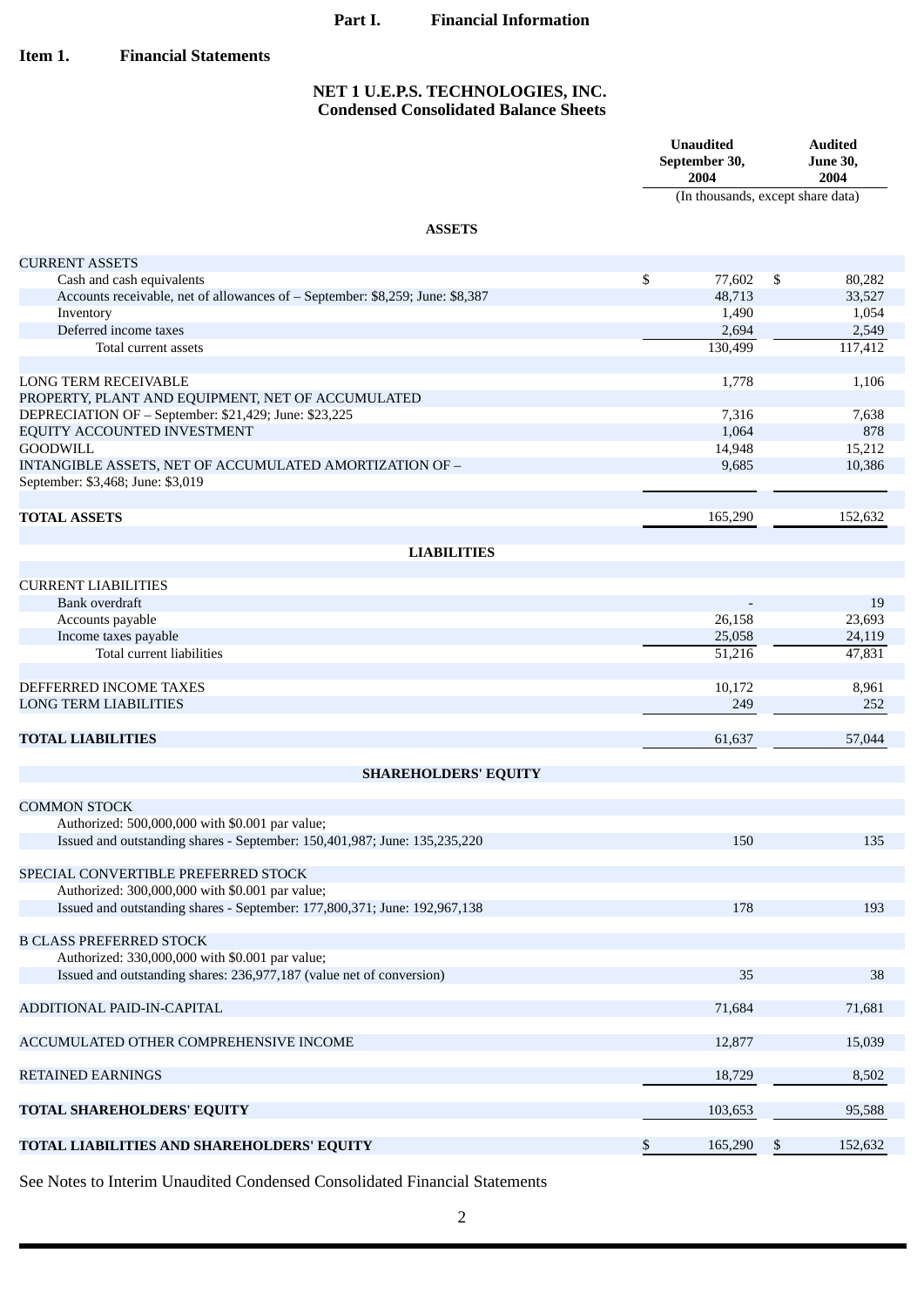## **NET 1 U.E.P.S. TECHNOLOGIES, INC. Unaudited Condensed Consolidated Statements of Operations**

<span id="page-4-0"></span>

|                                                                                                  | Three months ended<br>September 30,<br>2004 |                                   | September 30,<br>2003 |        |
|--------------------------------------------------------------------------------------------------|---------------------------------------------|-----------------------------------|-----------------------|--------|
|                                                                                                  |                                             | (In thousands, except share data) |                       |        |
| <b>REVENUE</b>                                                                                   | \$                                          | 43,223                            | \$                    | 25,851 |
| <b>EXPENSE</b>                                                                                   |                                             |                                   |                       |        |
| COST OF GOODS SOLD, IT PROCESSING, SERVICING AND SUPPORT                                         |                                             | 14,801                            |                       | 8,706  |
| GENERAL AND ADMINISTRATION EXPENSES                                                              |                                             | 10,276                            |                       | 7,656  |
| DEPRECIATION AND AMORTIZATION                                                                    |                                             | 1,575                             |                       | 1,148  |
| OPERATING INCOME                                                                                 |                                             | 16,571                            |                       | 8,341  |
| <b>INTEREST INCOME, net</b>                                                                      |                                             | 655                               |                       | 887    |
| <b>INCOME BEFORE INCOME TAXES</b>                                                                |                                             | 17,226                            |                       | 9,228  |
| <b>INCOME TAX EXPENSE</b>                                                                        |                                             | 7,208                             |                       | 3,706  |
| NET INCOME FROM CONTINUING OPERATIONS BEFORE EARNINGS FROM EQUITY<br><b>ACCOUNTED INVESTMENT</b> |                                             | 10,018                            |                       | 5,522  |
| EARNINGS FROM EQUITY ACCOUNTED INVESTMENT                                                        |                                             | 209                               |                       |        |
| <b>NET INCOME</b>                                                                                | \$                                          | 10,227                            | \$                    | 5,522  |
| Basic earnings per share, in cents                                                               |                                             |                                   |                       |        |
| Common stock                                                                                     |                                             | 3.1                               |                       | 2.9    |
| Linked units                                                                                     |                                             | 3.1                               |                       |        |
| Diluted earnings per share, in cents                                                             |                                             |                                   |                       |        |
| Common stock                                                                                     |                                             | 3.1                               |                       | 2.9    |
| Linked units                                                                                     |                                             | 3.1                               |                       |        |
| See Notes to Interim Unaudited Condensed Consolidated Financial Statements                       |                                             |                                   |                       |        |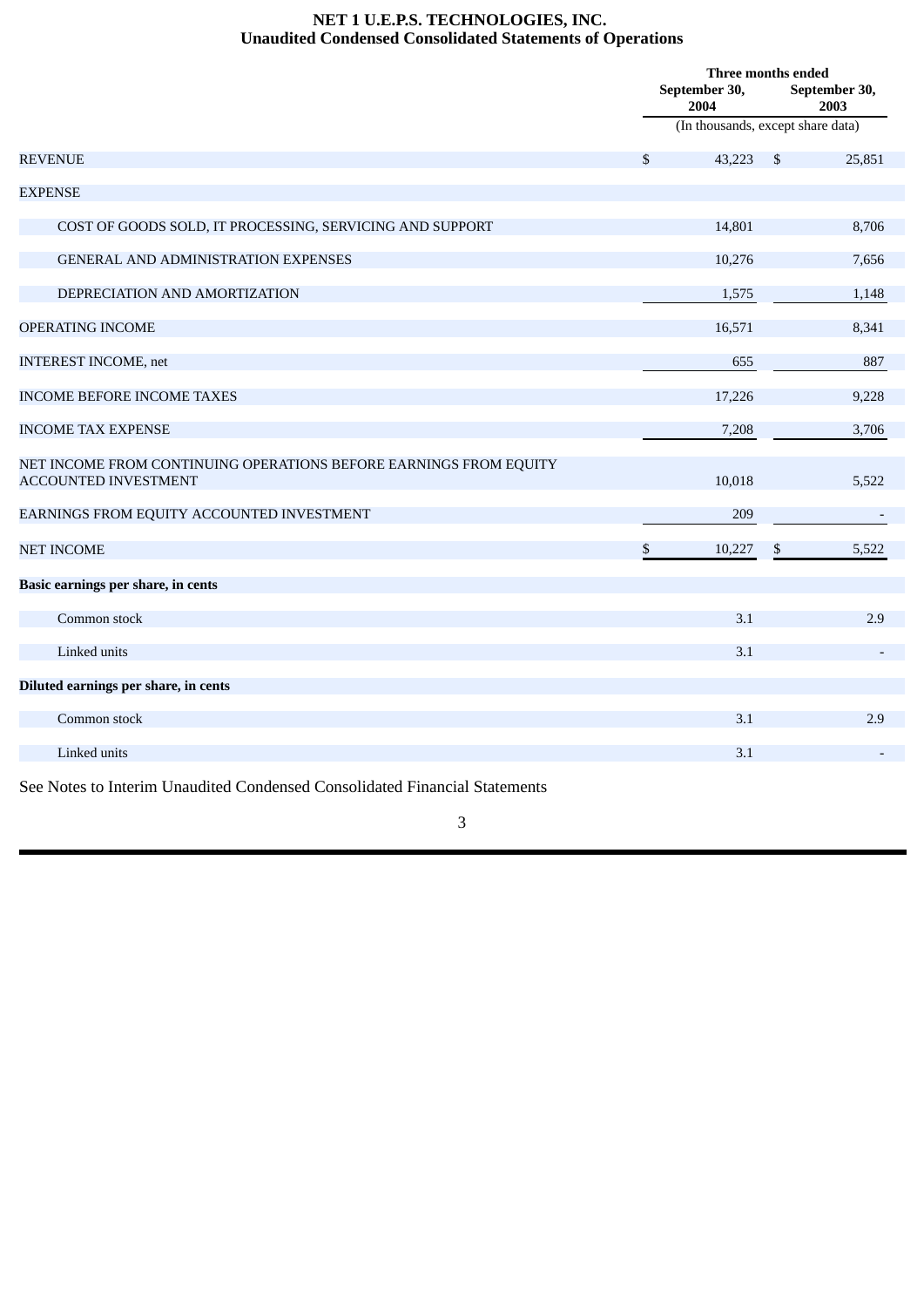## **NET 1 U.E.P.S. TECHNOLOGIES, INC. Unaudited Condensed Consolidated Statements of Cash Flow**

<span id="page-5-0"></span>

|                                                         | Three months ended    |    |                       |  |
|---------------------------------------------------------|-----------------------|----|-----------------------|--|
|                                                         | September 30,<br>2004 |    | September 30,<br>2003 |  |
|                                                         | (In thousands)        |    |                       |  |
| <b>Cash flows from operating activities</b>             |                       |    |                       |  |
| Cash received from customers                            | \$<br>28,627          | \$ | 19,757                |  |
| Cash paid to suppliers and employees                    | (22,011)              |    | (15, 537)             |  |
| Interest received                                       | 3,584                 |    | 3,694                 |  |
| Finance costs paid                                      | (2,933)               |    | (2,807)               |  |
| Income taxes paid                                       | (6, 181)              |    | (3,057)               |  |
| Net cash provided by operating activities               | 1,086                 |    | 2,050                 |  |
| <b>Cash flows from investing activities</b>             |                       |    |                       |  |
| Capital expenditures                                    | (943)                 |    | (810)                 |  |
| Proceeds from disposal of property, plant and equipment | 16                    |    | 11                    |  |
| Long term loans granted                                 | (774)                 |    |                       |  |
| Net cash used in investing activities                   | (1,701)               |    | (799)                 |  |
| <b>Cash flows from financing activities</b>             |                       |    |                       |  |
| Repayment of bank overdrafts                            | (19)                  |    |                       |  |
| Dividends paid                                          |                       |    | (4,778)               |  |
| Net cash provided by (used in) financing activities     | (19)                  |    | (4,778)               |  |
| Effect of exchange rate changes on cash                 | (2,046)               |    | 2,258                 |  |
| Net decrease in cash and cash equivalents               | (2,680)               |    | (1,269)               |  |
| Cash and cash equivalents - beginning of period         | 80,282                |    | 54,313                |  |
| Cash and cash equivalents at end of period              | \$<br>77,602          | \$ | 53,044                |  |

See Notes to Interim Unaudited Condensed Consolidated Financial Statements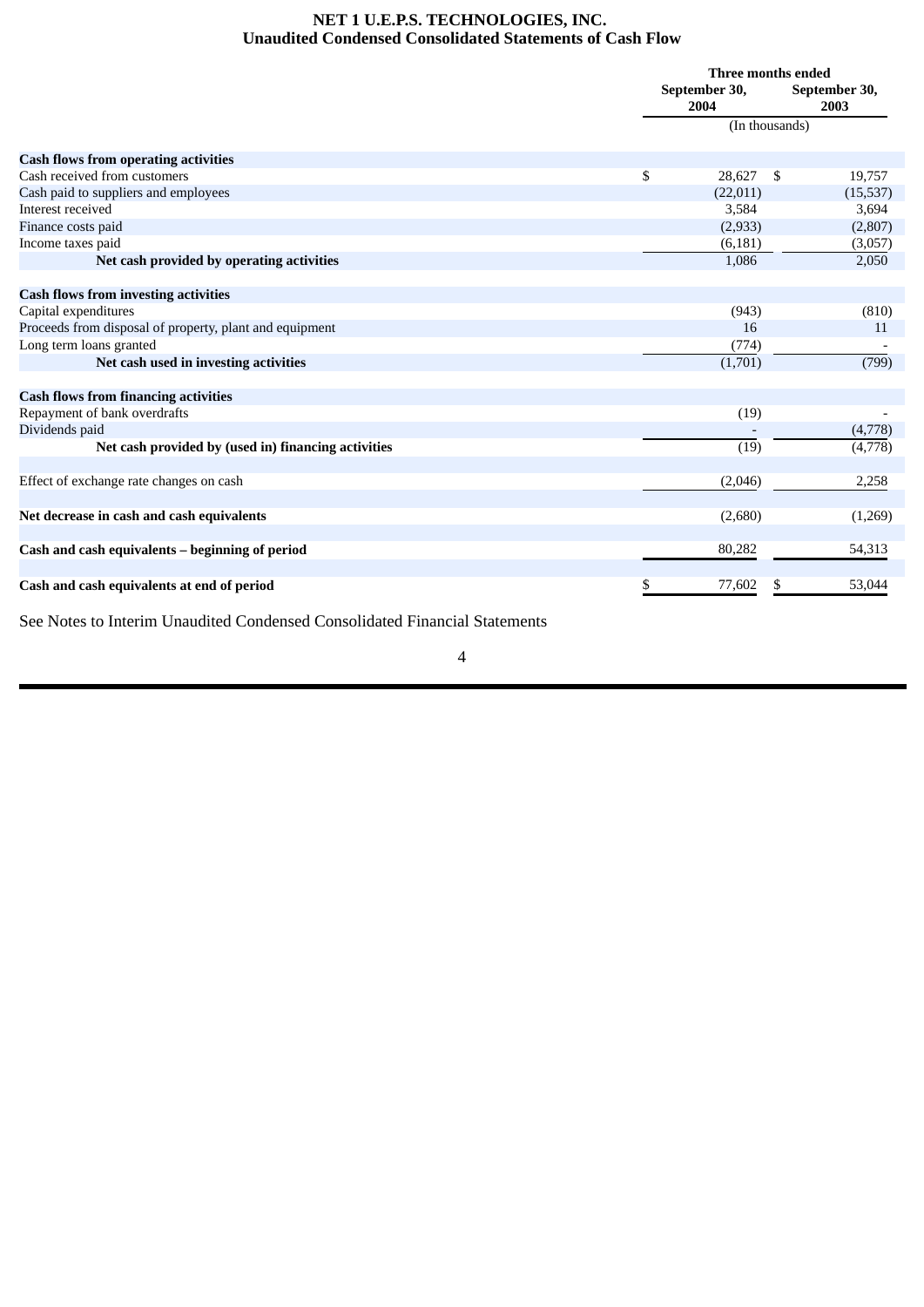#### **NET 1 U.E.P.S. TECHNOLOGIES, INC. Notes to the Interim Unaudited Condensed Consolidated Financial Statements for the three months ended September 30, 2004 and 2003 (All amounts stated in thousands of United States Dollars, unless otherwise stated)**

#### <span id="page-6-0"></span>**1. Basis of Presentation and Summary of Significant Accounting Policies**

#### **Unaudited Interim Financial Information**

As a result of the transaction described fully in the 10-K, the former shareholders of Net 1 Applied Technology Holdings Limited ("Aplitec") obtained a majority voting interest in the Company on June 7, 2004. Generally accepted accounting principles require that the company whose shareholders retain a majority interest in a combined business be treated as the acquirer for accounting purposes. Consequently, this transaction has been accounted for as a reverse acquisition. Accordingly, all the financial information included in this Form 10-Q unless indicated otherwise for the periods up to June 7, 2004, i.e. for Q1 2004 represent the results of Aplitec prior to the date it acquired Net 1. For the period from June 7, 2004, i.e. for Q1 2005 the financial information presented herein represents the consolidated results of Aplitec and Net1 with Net1 as the acquired entity. Unless the context otherwise provides, the reference to the Company refers to Net1 and its subsidiaries (including Aplitec).

The accompanying unaudited condensed consolidated financial statements include all majority owned subsidiaries over which the Company exercises control and have been prepared in accordance with the rules and regulations of the Securities and Exchange Commission for Form 10-Q and include all of the information and disclosures required by generally accepted accounting principles ("GAAP") for interim financial reporting. The results of operations for the three months ended September 30, 2004 and 2003 are not necessarily indicative of the results for the full year. The Company believes that the disclosures are adequate to make the information presented not misleading.

These financial statements should be read in conjunction with the financial statements, accounting policies and financial notes thereto included in the Company's Annual Report on Form 10-K for the fiscal year ended June 30, 2004, as filed with the Securities and Exchange Commission on October 12, 2004. In the opinion of management, the accompanying unaudited condensed consolidated financial statements reflect all adjustments (consisting only of normal recurring adjustments), which are necessary for a fair representation of financial results for the interim periods presented.

#### *Stock-Based Compensation*

The Company accounts for stock-based compensation in accordance with the provisions of Accounting Principle Board Opinion No. 25, *Accounting for Stock Issued to Employees* ("APB 25"), and related interpretations. Accordingly, compensation expense is not required to be recorded when stock options/ awards are granted to employees as long as the exercise price is not less than the fair market value of the stock when the option/ award is granted. In October 1995, the Financial Accounting Standards Board ("FASB") issued Statement of Financial Accounting Standard 123, *Accounting for Stock-Based Compensation* ("SFAS 123"). SFAS 123 allows the Company to continue to follow the present APB 25 guidelines, but requires pro-forma disclosures of net income and earnings per share as if the Company had adopted the provisions of the Statement. In December 2002, the FASB issued Statement of Financial Accounting Standard 148, *Accounting for Stock-Based Compensation – Transition and Disclosure – an Amendment of FASB Statement No. 123* ("SFAS 148"), which provides alternative methods of transition for an entity that voluntarily changes to the fair value based method of accounting for stock-based employee compensation. SFAS 148 requires prominent disclosure about the effects on reported net income of an entity's accounting policy decisions with respect to stock-based employee compensation and amends Accounting Principle Board Opinion No. 28, *Interim Financial Reporting* ("APB 28"), to require disclosure about those effects in interim financial information. These disclosure requirements became effective for the Company's third quarter of fiscal 2003. The Company has continued to account for stock-based compensation under the provisions of APB 25 using the intrinsic value method.

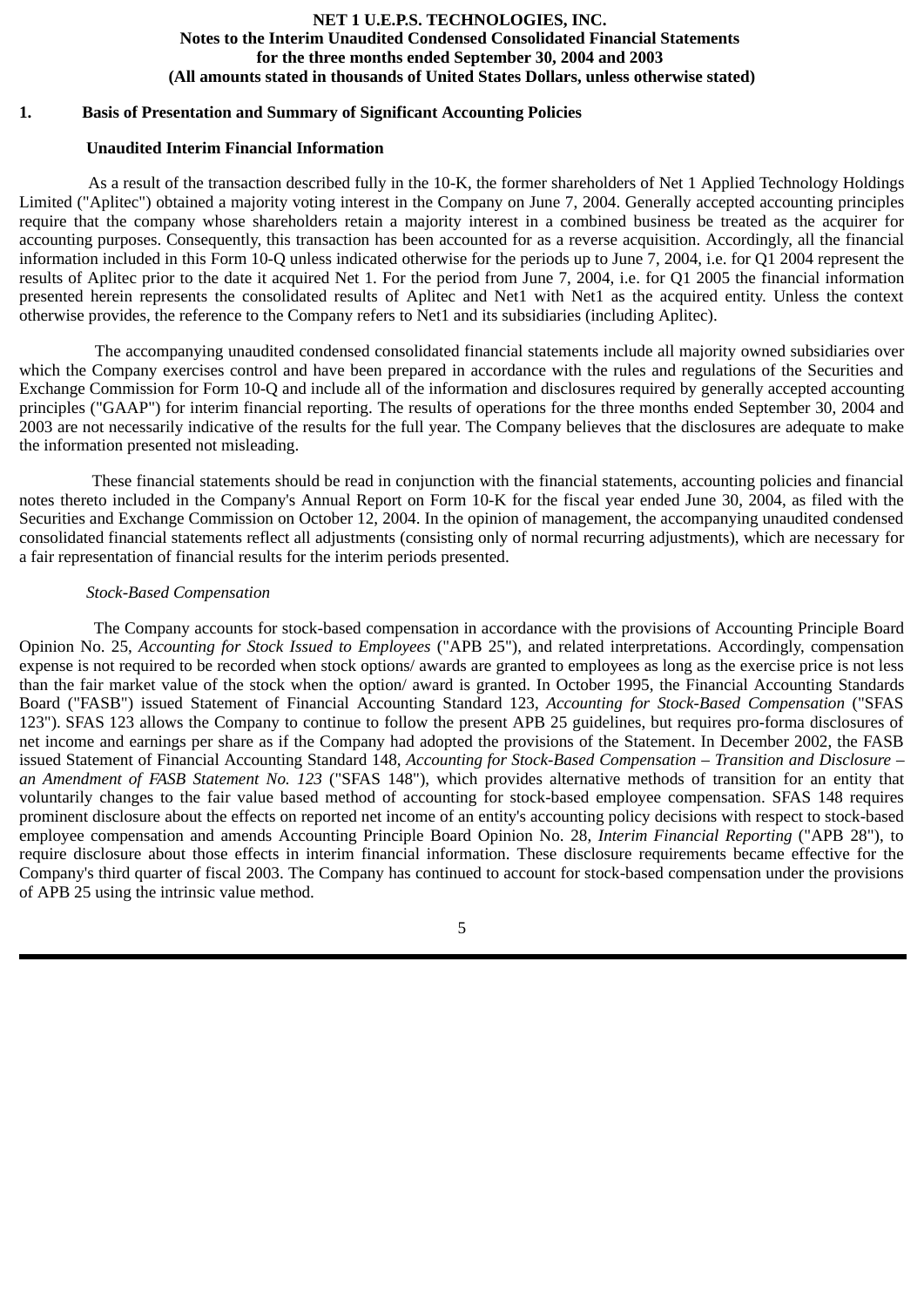### **1. Basis of Presentation and Summary of Significant Accounting Policies (continued)**

There was no stock compensation charge under APB 25 for either of the three months ended September 30, 2004 and 2003. Had compensation expense for share options granted under the stock option plan been determined based on fair value at the grant dates consistent with the method required in accordance with SFAS 123, the Company's net income and earnings per share in accordance with US GAAP for the three months ended September 30, 2004 and 2003 would have been as presented in the proforma disclosures below:

|                                                        | 2004 |          | 2003 |       |
|--------------------------------------------------------|------|----------|------|-------|
| Net income                                             | \$.  | 10,227   | - \$ | 5,522 |
| Add back: stock-based compensation expense included in |      |          |      |       |
| reported net income, net of related tax effects        |      |          |      |       |
| Deduct: total stock-based compensation expense         |      |          |      |       |
| determined under fair value based method for all       |      |          |      |       |
| awards, net of related tax effects                     |      | (218)    |      |       |
|                                                        |      |          |      |       |
| Pro-forma net income                                   | \$   | 10,009   | \$   | 5,522 |
|                                                        |      |          |      |       |
| Earnings per share, basic and diluted (\$):            |      |          |      |       |
| Basic, as reported                                     |      | 0.03     |      | 0.03  |
| Basic, pro forma                                       |      | 0.03     |      | 0.03  |
|                                                        |      |          |      |       |
| Weighted average assumptions:                          |      |          |      |       |
| Risk-free interest rate                                |      | 3.50%    |      |       |
| Dividend yield                                         |      | $0.00\%$ |      |       |
| Stock volatility                                       |      | 72.00%   |      |       |
| Average expected life (years)                          |      | 7.00     |      |       |

#### *Translation of foreign currencies*

The functional currency of the Company is the South African Rand and its reporting currency is the United States Dollar. The current rate method is used to translate the financial statements of the Company to United States Dollars. Under the current rate method, assets and liabilities are translated at the exchange rates in effect at the balance sheet date. Revenues and expenses are translated at average rates for the period. Translation gains and losses are reported in accumulated other comprehensive income in shareholders' equity.

Foreign exchange transactions are translated at the spot rate ruling at the date of the transaction. Monetary items are translated at the closing spot rate at the balance sheet date. Transactional gains and losses are recognized in income for the period.

## **2. Goodwill and Intangible Assets**

On July 1, 2002 the Company adopted SFAS 142 for US GAAP purposes, which required that goodwill and certain intangible assets with indefinite useful lives, including those recorded in past business combinations, no longer be amortized, but instead be tested for impairment at least annually. The standard also required the completion of a transitional impairment test with any resulting impairment identified treated as a cumulative effect of a change in accounting principle.

Prior to SFAS 142, the Company assessed goodwill for impairment based on the guidance in Accounting Principles Board Opinion No. 17, Intangible Assets and SFAS No. 121, *Accounting for the Impairment of Long-Lived Assets and for Long-Lived Assets to Be Disposed Of* and had to evaluate the periods of amortization continually to determine whether later events and circumstances warranted revised estimates of useful lives; impairment had to be recognized when the carrying amount exceeded the fair market value of the asset.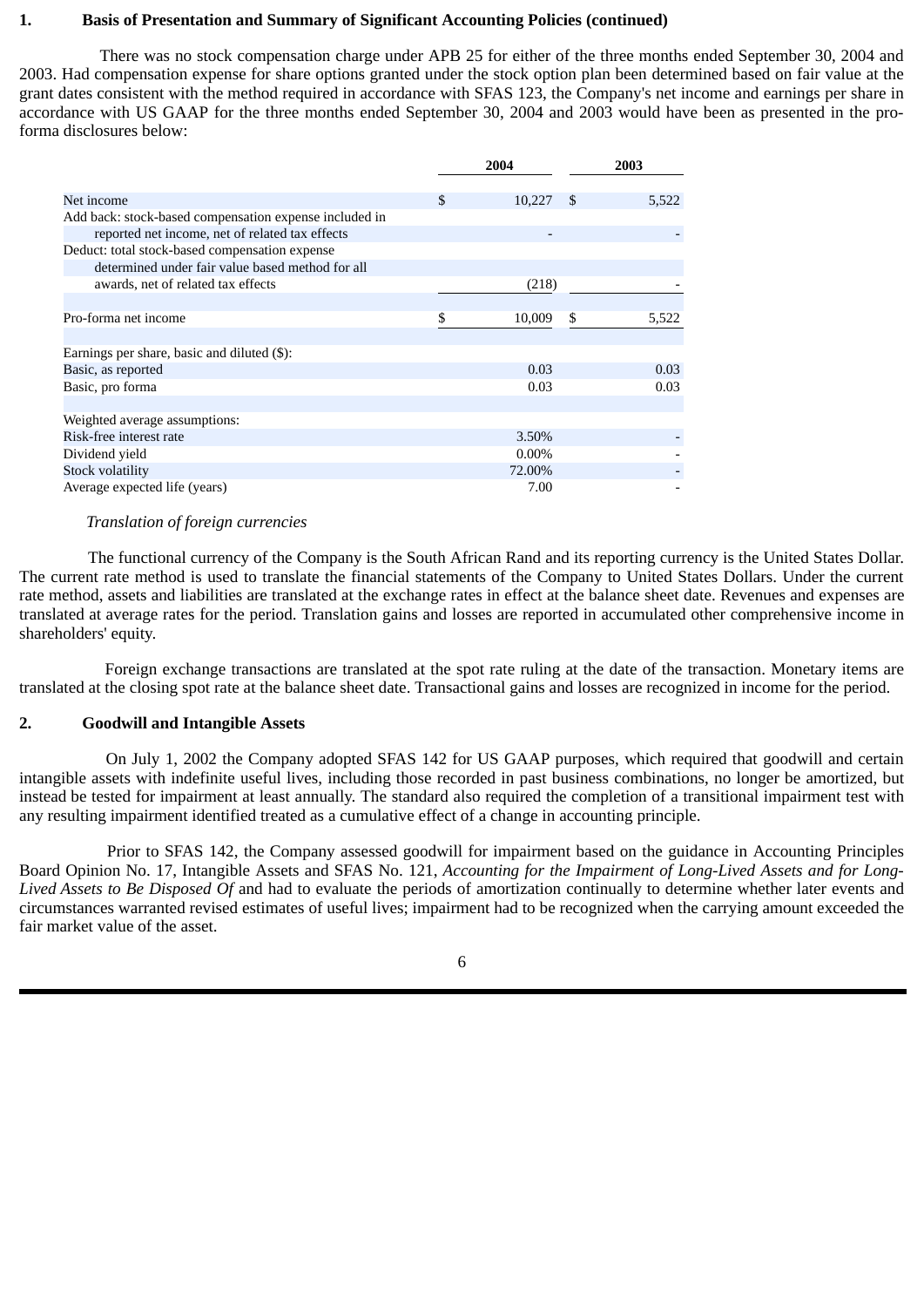## **2. Goodwill and Intangible Assets (continued)**

Summarized below is the carrying value and accumulated amortization of the intangible assets that will continue to be amortized under SFAS 142, as well as the carrying amount of goodwill, which will no longer be amortized.

| <b>Net</b>                         |
|------------------------------------|
| carrying<br>value                  |
| \$                                 |
| 15,212<br>(4,090)                  |
|                                    |
| (520)<br>2,153                     |
| 112<br>$\left( 2\right)$           |
| (54)<br>4,452                      |
| 3,663<br>(2, 443)                  |
| 6                                  |
| 10,386<br>(3,019)<br>\$.           |
| <b>Accumulated</b><br>amortization |

The Company obtained its patent for the Funds Transfer System (FTS) on its acquisition of Net 1 Investment Holdings (Proprietary) Limited ("Net 1 Holdings") on July 12, 2000. 100% of Net 1 Holdings' issued share capital was acquired for a historical cost of approximately \$3.2 million (or \$3.9 million at the quarter end exchange rate of \$1 : ZAR6.456), which was satisfied through the issuance of 9,750,000 of the Company's common shares. In addition, a deferred taxation adjustment was required to increase the historical carrying value to \$4.8 million (or \$1.9 million at the quarter end exchange rate of \$1:ZAR6.456) . Net 1 Holdings was a holding company that did not generate significant revenues or expenses and did not have significant assets or liabilities other than the FTS patent rights for South Africa and surrounding territories, on which the Company's smart card applications are based.

Aggregate amortization expense on the FTS patent for the quarter ended September 30, 2004 was approximately \$0.15 million (three months to September 30, 2003: \$0.13 million). Estimated amortization expense to be reported in future periods is estimated at \$0.6 million per annum, however this amount could differ from the actual amortization as a result of new intangible asset acquisitions, changes in useful lives and other relevant factors.

In December 2003 the Company entered into an agreement with various black economic empowerment partners (the "partners") whereby the partners would provide certain services, for example, debt collection and dispute resolution, related to the Cash Paymaster Services Northern contract. The Company total amount to be paid to the partners is approximately \$2.3 million (or \$2.6 million at the year end exchange rate of \$1:ZAR6.456). The amount paid will be amortized over the contract period of 3 years. Amortization for the three months to September 30, 2004 is approximately \$0.2 million. Estimated amortization expense to be reported in future periods is estimated at \$0.9 million per annum, however this amount could differ from the actual amortization as a result of changes in the contract period and other relevant factors.

The customer contracts and exclusive licenses were valued by an independent third party and these assets were valued at approximately \$0.1 million and \$4.5 million, respectively, with estimated useful lives of 5 and 7 years respectively. Amortization expense for the customer contracts and exclusive licenses for the three months ended September 30, 2004 is \$0.006 million and \$0.16 million, respectively. Estimated amortization expense for the customer contracts and exclusive license to be reported in future periods is estimated at \$0.024 million and \$0.64 million per annum, respectively. These amounts could differ from the actual amortization as a result of changes in the useful lives and other relevant factors.

As required by SFAS 141 goodwill has been allocated to the Company's reportable UEPS Transaction-based activities, UEPS-based financial services and Hardware, software and related technology sales business segments as follows:

|                                                 | September 30, 2004 |        |    |                                    |  |                       |
|-------------------------------------------------|--------------------|--------|----|------------------------------------|--|-----------------------|
|                                                 | Cost               |        |    | <b>Accumulated</b><br>amortization |  | Net carrying<br>value |
| UEPS transaction-based activities               |                    | 3,733  | -8 | $(1,101)$ \$                       |  | 2,632                 |
| UEPS-based financial services                   |                    | 7,637  |    | (2, 143)                           |  | 5,494                 |
| Hardware, software and related technology sales |                    | 7,554  |    | (733)                              |  | 6,821                 |
| Total                                           |                    | 18.924 |    | (3.976)                            |  | 14,948                |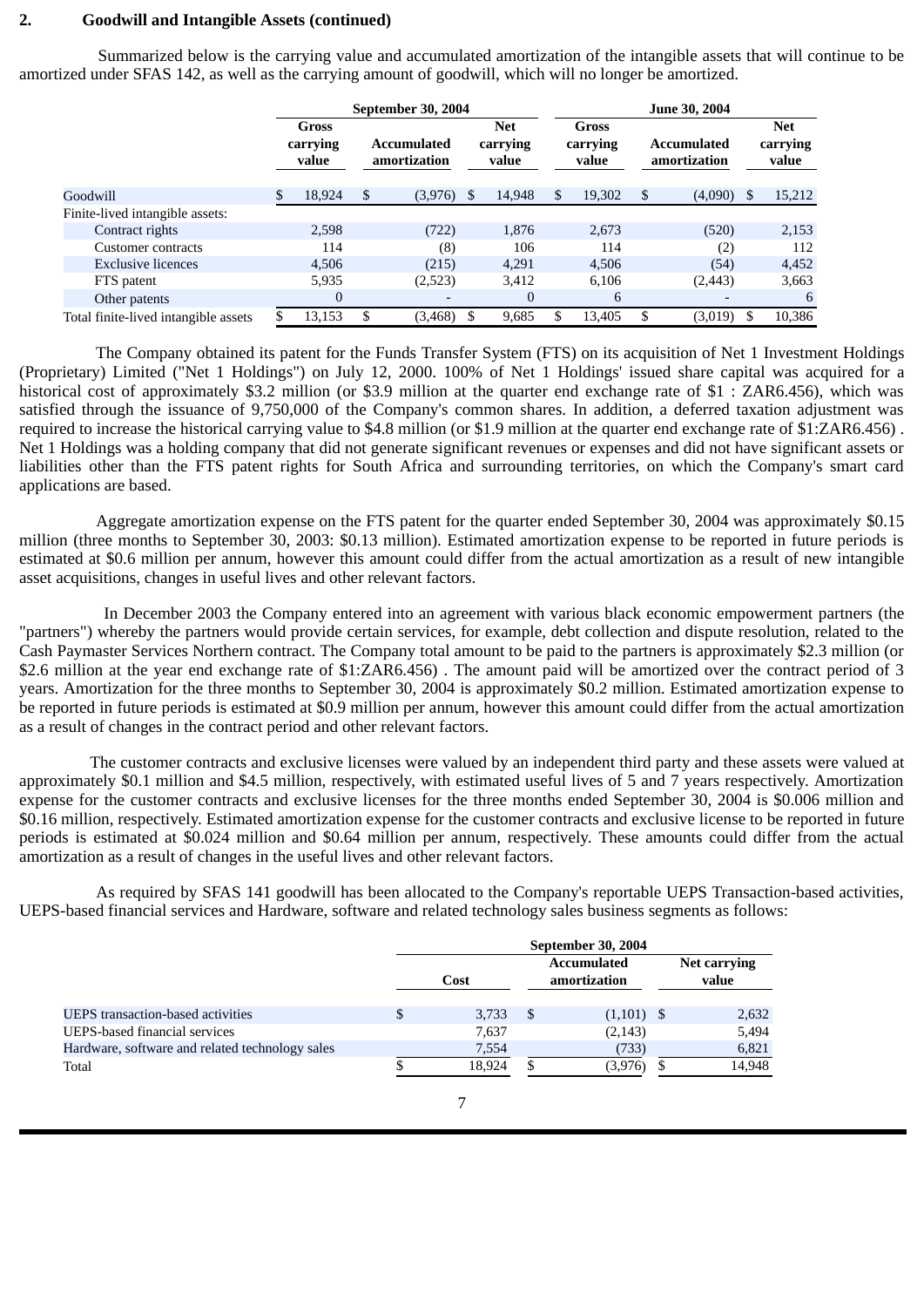# **2. Goodwill and Intangible Assets (continued)**

|                                                 |      | June 30, 2004 |                                    |              |                       |        |
|-------------------------------------------------|------|---------------|------------------------------------|--------------|-----------------------|--------|
|                                                 | Cost |               | <b>Accumulated</b><br>amortization |              | Net carrying<br>value |        |
| <b>UEPS</b> transaction-based activities        |      | 3,841         | S                                  | $(1,133)$ \$ |                       | 2,708  |
| UEPS-based financial services                   |      | 7,857         |                                    | (2,203)      |                       | 5,654  |
| Hardware, software and related technology sales |      | 7,604         |                                    | (754)        |                       | 6,850  |
| Total                                           |      | 19.302        |                                    | (4,090)      |                       | 15,212 |

As required by SFAS 142, the standard has not been retroactively applied to the results for the periods prior to adoption.

## **3. Capital structure and creditor rights attached to the B Class Loans**

The balance sheet reflects two classes of equity, namely common stock and linked units.

The linked units comprise the following instruments which are linked and cannot be traded separately:

- A right to special convertible preferred stock,
- B Class preferred stock in Net 1 Applied Technologies South Africa Limited ("New Aplitec") and
- B Class loans issued by New Aplitec

Although the linked units include certain instruments (the B Class preferred stock and the B Class loans) that are legally equity of a subsidiary of the Company, they have been treated as equity of the Company and recorded as part of shareholders' equity in these consolidated financial statements, in recognition of their substance, which is economically equivalent to that of common stock.

The B Class loans referred to above are not considered to be a liability in accordance with SFAS 150, Accounting for Certain Financial Instruments with Characteristics of Both Equity and Liability, as New Aplitec does not have an obligation to transfer assets to its shareholders in respect of the loans. In addition, any distributions relating to the loans are solely at the discretion of New Aplitec.

Voting rights –The holder of a convertible preference share has the same voting rights as a common shareholder. Therefore, a linked unit-holder is able to vote on the same matters as a common shareholder of the Company, including the selection of directors, corporate decisions submitted to shareholder vote, and decisions regarding distribution of earnings. In addition, the convertible preference shares do not provide any additional rights with respect to control of the Company above or beyond the common shareholder.

Dividend rights – The corporate by-laws of the Company are such that the Company's common shareholders and linked unit holders have similar rights to the distribution of the Company's earnings.

Liquidation rights – The corporate by-laws allow for the automatic conversion of the linked units into common stock of the Company thereby allowing linked unit holder to have identical liquidation rights to a common shareholder in the event liquidation.

Sale rights – A linked unit holder can only dispose of its interest in the Company by 1) converting the linked units into common stock and 2) selling the common stock on the open market. Therefore, a holder of the linked units receives the same risk and rewards in market price fluctuation as a common stockholder of the Company. In addition, both groups of shareholders have similar means as to which it is able to liquidate its interest in the Company.

## *Common stock*

 Holders of shares of the Company's common stock are entitled to receive dividends and other distributions when declared by the Company's board of directors out of funds available. Payment of dividends and distributions is subject to certain restrictions of the state of Florida law, including the requirement that after making any distribution the Company must be able to meet its debts as they become due in the usual course of its business.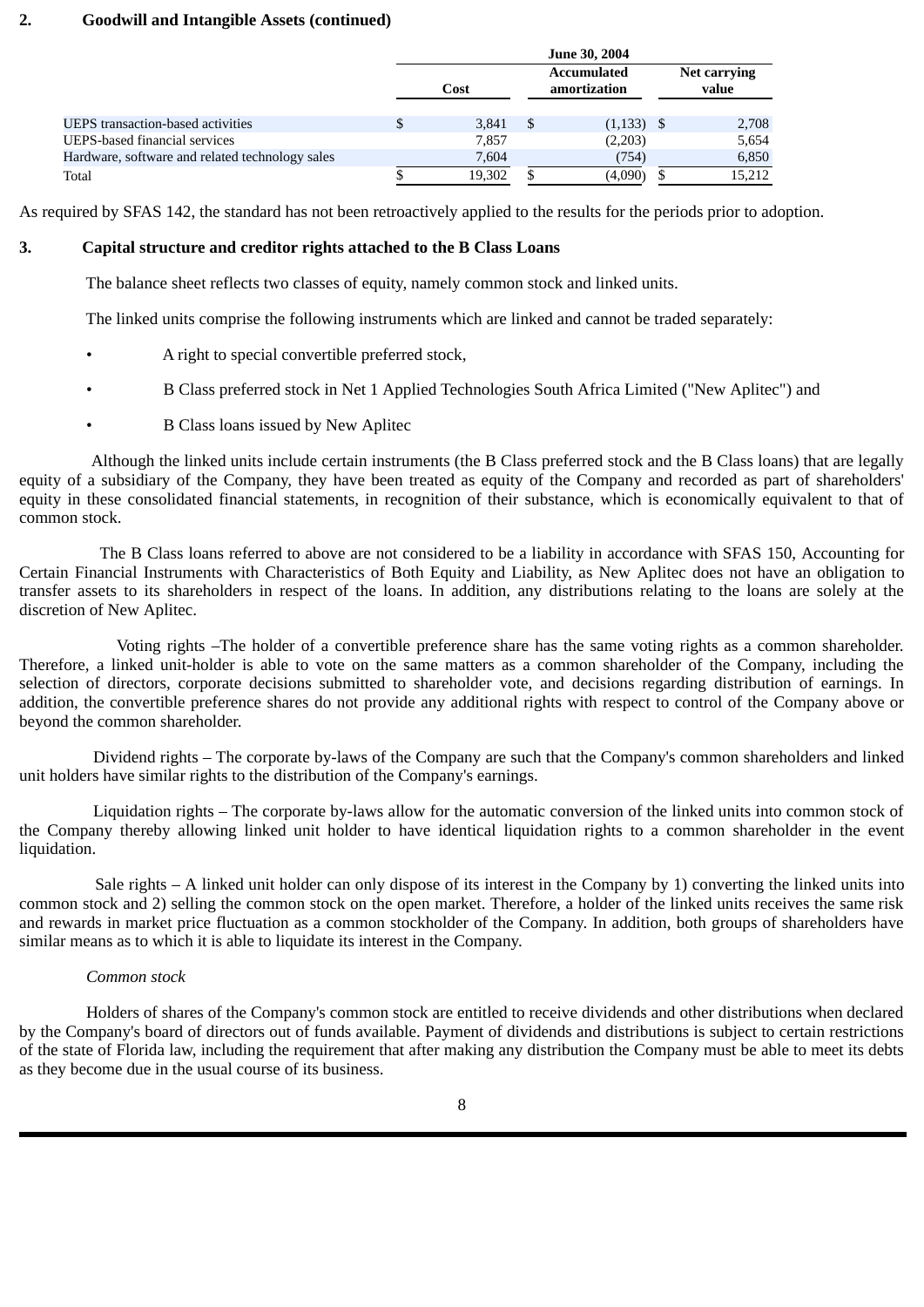#### **3. Capital structure and creditor rights attached to the B Class Loans (continued)**

Upon voluntary or involuntary liquidation, dissolution or winding up of the Company, holders of common stock share ratably in the assets remaining after payments to creditors and provision for the preference of any preferred stock according to its terms. There are no pre-emptive or other subscription rights, conversion rights or redemption or scheduled installment payment provisions relating to shares of common stock. All of the outstanding shares of common stock are fully paid and non-assessable.

Each holder of common stock is entitled to one vote per share for the election of directors and for all other matters to be voted on by shareholders. Holders of common stock may not cumulate their votes in the election of directors, and are entitled to share equally and ratably in the dividends that may be declared by the board of directors, but only after payment of dividends required to be paid on outstanding shares of preferred stock according to its terms. The shares of Company common stock are not subject to redemption.

#### *Special convertible preferred stock*

The special convertible preferred stock ranks, on parity, without preference and priority, with the Company's common stock with respect to dividend rights (except as described below) or rights upon liquidation, dissolution or winding up of the Company. The stock is junior in preference and priority to each other class or series of preferred stock or other equity security of the Company under terms which may be determined by the board of directors to expressly provide that such other security rank senior in preference or priority to the special convertible preferred stock with respect to dividend rights or rights upon liquidation, dissolution or winding up of the Company.

Provided that shares of special convertible preferred stock are outstanding, the Company's board will determine immediately prior to the declaration of any dividend or distribution (i) the portion, if any, of the Company's assets available for such dividend of distribution that is attributable to funds or assets from New Aplitec, regardless of the manner received ("the South African Amount"), and (ii) the portion of such funds or assets that is not from New Aplitec (the "Non South African Amount"). The South African Amount will not include amounts received from New Aplitec due to its liquidation, distribution or dividend after an insolvency or winding up.

Provided that shares of special convertible preferred stock are outstanding, (i) any dividends or distributions by the Company's board of Non-South African Amounts must be paid *pro rata* to all holders of common stock and special convertible preferred stock, and (ii) and dividends or distributions by the Company's board of South African Amounts can be paid only to holders of common stock. The Company's board has complete discretion to declare a dividend or distribution with respect to South African Amounts or Non-South African Amounts.

In the event of the voluntary or involuntary liquidation, dissolution, distribution of assets or winding-up of the Company, all outstanding shares of special convertible preferred stock will automatically convert and holders of such stock will be entitled to receive *pari passu* with holders of common stock, any assets of the Company distributed for the benefit of its shareholders.

Holders of special convertible preferred stock have the right to receive notice of, attend, speak and vote at general meetings of Net 1 U.E.P.S. Technologies, Inc ("Net 1") , and are entitled to vote on all matters on which holders of common stock are entitled to vote. Each holder of special convertible preferred stock present in person, or the person representing such holder, is entitled to a number of votes equal to the number of shares of common stock that would be issued upon conversion of the special convertible preferred stock held by such holder on the record date.

#### *B class preferred stock*

The Company owns 100% of the A class common stock and A class loans in issue of New Aplitec. The B class preferred stock rank *pari passu* with the New Aplitec A class stock in respect of participation in dividends and return of capital prior to winding-up of New Aplitec. The B class preferred stock shall not, however, participate in dividends or a return of capital on a winding-up of New Aplitec for any reason. However, the unit holders will participate, as the B class preference stock will automatically convert into Company common stock on a winding-up of New Aplitec. The B class preferred stock cannot be sold or transferred other than to the Company pursuant to the occurrence of a trigger event. Therefore, the B class preferred stock, the B class loans and the rights to receive Company special convertible preferred stock are linked together and cannot be traded separately.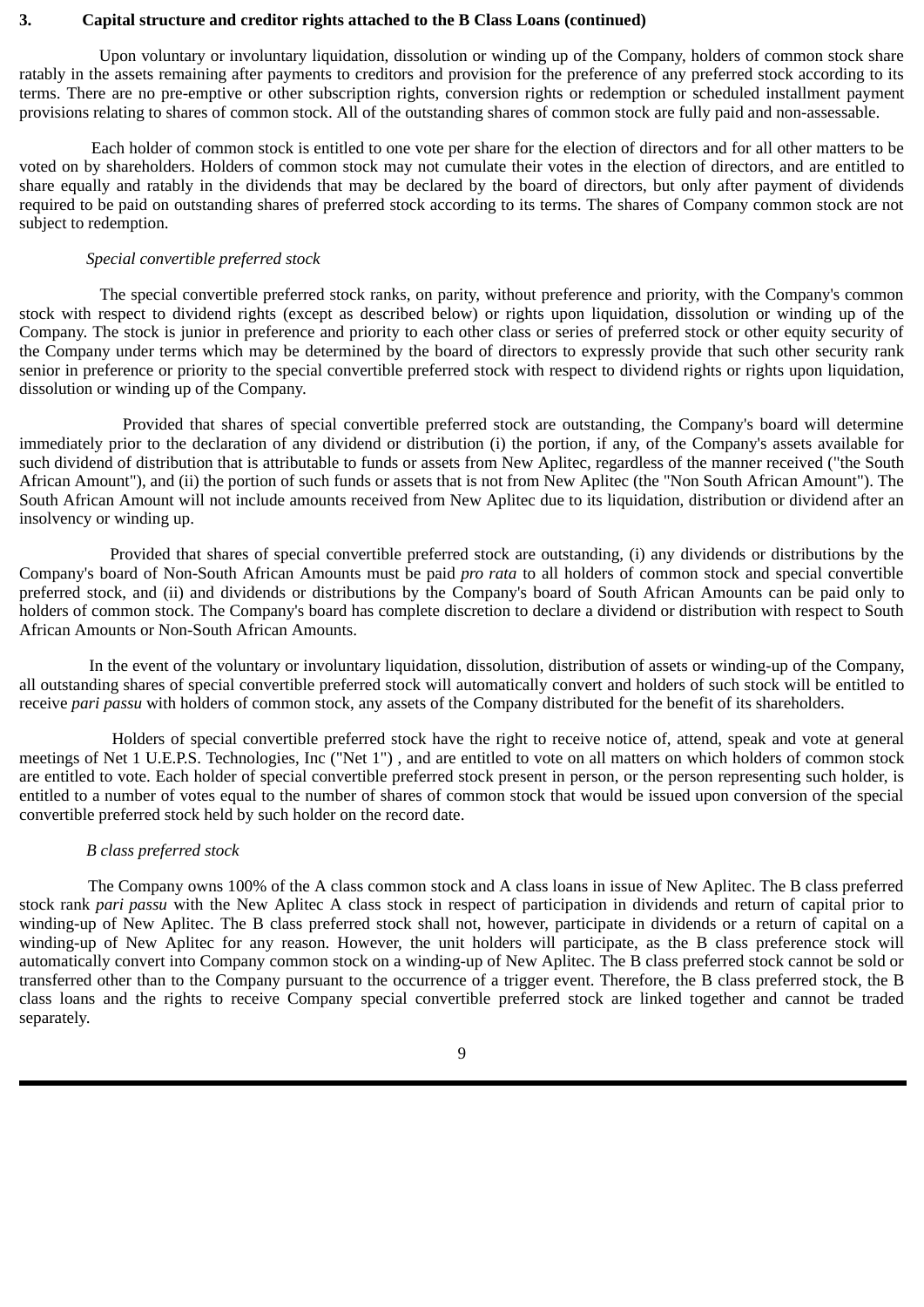## **3. Capital structure and creditor rights attached to the B Class Loans (continued)**

The holders of B class preferred stock will only be entitled to vote on matters which directly affect the rights attaching to the B class preferred stock. At every general meeting of New Aplitec at which more than one class of shareholders are present and entitled to vote, unit holders of the South African Trust which in turn holds the B class preferred stock, shall be entitled, upon a poll, to that proportion of the total votes in New Aplitec which the aggregate number of B class preferred stock held bears to the aggregate number of all shares entitled to be voted at such meeting (provided that no resolution for the declaration of a dividend or for the disposal of any intellectual property of New Aplitec shall be passed unless unit holders representing 50.1% of the B class preferred stock present at the meeting in person or represented by proxy vote in favor of such resolution).

#### *B class loans*

The B class loans are unsecured and repayable as and when directed by the board of directors of New Aplitec provided that no capital may be repaid until at least 30 days have lapsed from the date of drawdown of the loans, and subject to South African Exchange Control approval. The loans will bear interest at such rates as may be determined by the board of directors of New Aplitec at the beginning of each year, but shall not be more than the prime rate as quoted by Standard Bank of South Africa Limited from time to time. Interest, if so declared by the board of directors of New Aplitec, will be payable by New Aplitec semiannually in arrears.

#### *Conversion of special convertible preferred stock to common stock*

Special convertible preferred stock is convertible into shares of common stock on a one-for-one basis upon the occurrence of trigger event. With each converted share of special convertible preferred stock that is converted, the Company will receive

- 1.228070 B class preference shares; and
- such holder's interest in the New Aplitec B loan accounts

Upon conversion, all rights with respect to shares for special convertible preferred stock will cease. Converted shares will be cancelled and have the status of authorized but unissued preferred stock, without designation as to series until such shares are once more designated as part of a particular series by the board of directors.

During the three months ended September 30, 2004, 15,168,802 special convertible preferred shares were converted to common stock. The trigger events that gave rise to these conversions were requested by linked unit-holders to sell and/or covert 18,628,353 linked units. The net result of these conversions was that 18,628,353 B class preferred stock and B class loans were ceded to Net1, which converted 15,168,802 special convertible preferred stock to 15,168,802 common stock in return for the ownership of the 18,628,353 B class preferred shares and B class loans. As a result of the conversion, the number of common stock has increased 15,168,802 and the number of special convertible preferred stock has decreased by 15,168,802. In addition, as a consequence of the conversion, the Company now owns 18,628,353 B class preferred shares and B class loans. The reduction in the B class preferred stock from \$0.038 million to \$0.035 million is due to the cession to the Company of the B class preferred stock as a result of the trigger events. The value of the B class preferred stock held by the Company is eliminated on consolidation.

#### **4. Earnings per share**

Earnings per share has been presented separately for each of the two classes of equity. However, the entire consolidated net income of the Company is attributable to the shareholders of the Company comprising both the holders of Net 1 common stock and the holders of linked units. As described in Note 2, the linked units have the same rights and entitlements as those attached to common shares.

Basic earnings per common share and per linked unit has been calculated by dividing the net income by the weighted average number of common shares and linked units respectively, outstanding during each period. Diluted earnings per share has been calculated to give effect to the number of additional common shares/ linked units that would have been outstanding if the potential dilutive instruments had been issued in each period.

As a result of the transaction in the prior fiscal year the weighted average number of shares used to calculate earnings per share as of September 30, 2003 has been retroactively restated to reflect the capital structure after the transaction. For the purposes of this restatement, the Aplitec share capital has been presented as common stock as of September 30, 2003.

The weighted average number of shares for the three months ended September 30, 2004 presented below includes the common shares as well as the special convertible preferred shares as the shareholders that hold these shares have the same rights and entitlements as those attached to the common shares.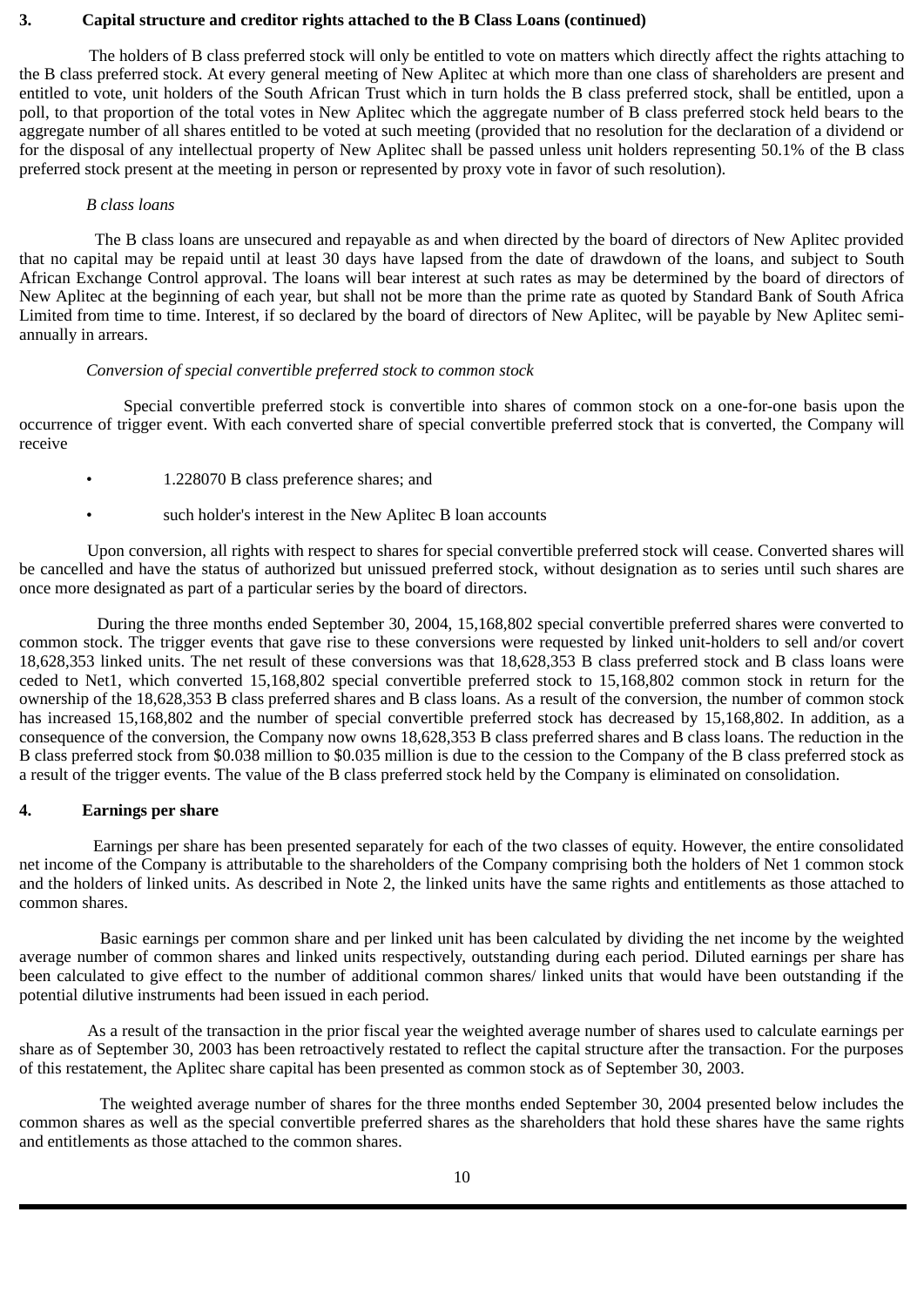# **4. Earnings per share (continued)**

The following tables detail the weighted average number of shares used for the calculation of earnings per share as of September 30, 2004 and 2003.

|                                     | September<br>30, 2004 | <b>September</b><br>30, 2003 |
|-------------------------------------|-----------------------|------------------------------|
|                                     | 000                   | $000^\circ$                  |
| Weighted average number of common   |                       |                              |
| $shares -$                          |                       |                              |
| basic                               | 150,404               | 192,967                      |
| Weighted average effect of dilutive |                       |                              |
| securities:                         |                       |                              |
| Employee stock options              | 2,359                 |                              |
| Weighted average number of shares - |                       |                              |
| diluted                             | 152,763               | 192.967                      |

|                                             | <b>September</b><br>30, 2004 | <b>September</b><br>30, 2003 |  |
|---------------------------------------------|------------------------------|------------------------------|--|
|                                             | 000                          | 000                          |  |
| Weighted average number of linked units $-$ |                              |                              |  |
| basic.                                      | 177,798                      |                              |  |
| Weighted average effect of dilutive         |                              |                              |  |
| securities:                                 |                              |                              |  |
| <b>Employee stock options</b>               | 2,788                        |                              |  |
| Weighted average number of linked units -   |                              |                              |  |
| diluted                                     | 180,586                      |                              |  |

## **5. Comprehensive income**

The Company's comprehensive income consists of net income and foreign currency translation gains and losses which, under GAAP, are excluded from net income. Total comprehensive income for each of the three months ended September 30 was:

|          | 2003    |
|----------|---------|
| \$10,227 | \$5,522 |
| (2,162)  | 3,335   |
| \$8,065  | \$8,857 |
|          | 2004    |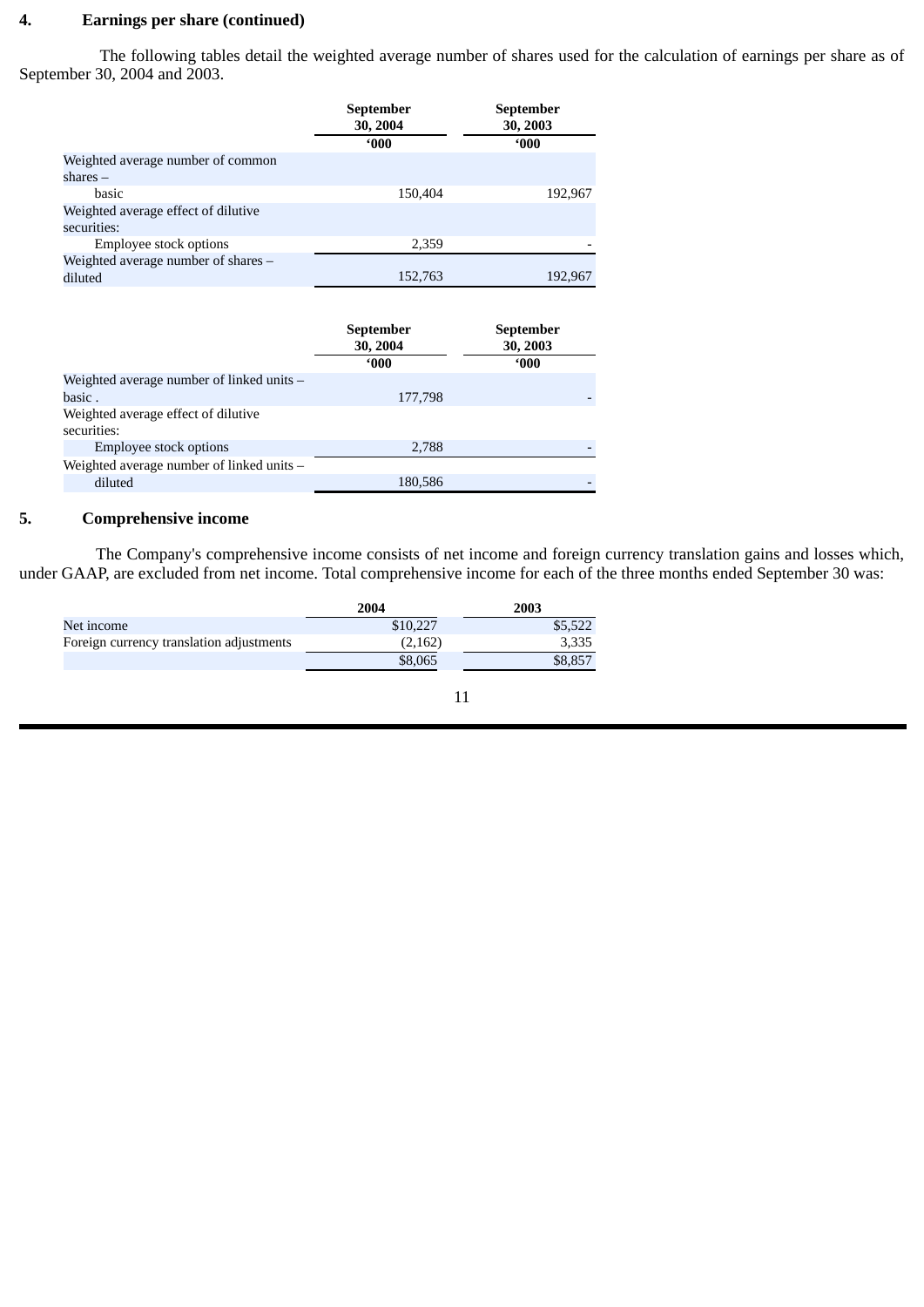#### **6. Operating segments**

The Company discloses segment information in accordance with SFAS No. 131, *Disclosure About Segments of an Enterprise and Related Information* (SFAS 131), which requires companies to determine and review their segments as reflected in the management information systems reports that their managers use in making decisions and to report certain entity-wide disclosures about products and services, major customers, and the material countries in which the entity holds assets and reports revenues. The Company's management prepares consolidated statutory financial statements for management purposes under South African GAAP ("SA GAAP"), the company's chief operating decision-maker evaluates the segment performance using SA GAAP measures.

Revenues and operating profits are measured on a segmental basis in accordance with SA GAAP (defined as "operating (loss)/profit of continuing operations before central costs, goodwill amortization, SA GAAP operating exceptional items and share option costs"). In the tables below, this measure is referred to as segment operating (loss)/profit.

The Company currently has three reportable segments which each operate mainly within South Africa: UEPS Transaction-based activities, UEPS-based financial services and Hardware, software and related technology sales. The Company's reportable segments offer different products and services and require different resources and marketing strategies.

The UEPS Transaction-based activities segment currently consists mainly of a state pension and welfare benefit distribution service to provincial governments in South Africa. Fee income is earned based on the number of beneficiaries included in the government pay-file. This segment has individually significant customers that each provides more than 10 per cent of the total revenue of the Company. For the three months ended September 30, 2004, there were three such customers, providing 35, 20 and 11 per cent of total revenue (September 30, 2003: three customers providing 39, 23 and 11 per cent of total revenue).

The UEPS-based financial services segment derives revenue from the provision of smart card based accounts as well as short-term personal lending activities. Interest income is recognized in the income statement as it falls due, using the interest method by reference to the constant interest rate stated in each loan agreement.

The Hardware, software and related technology sales segment markets, sells and implements the Universal Electronic Payment System ("UEPS"). The segment undertakes smart card system implementation projects, delivering hardware, software and business solutions in the form of customized systems. Revenue for such arrangements is recognized under the completed contract method, no income and profit being recognized until the contract is completed.

Corporate / eliminations include the Company's head office cost centers in addition to the elimination of inter-segment transactions.

The accounting policies of the segments are consistent with those described at June 30, 2004 and any inter-segment sales or transfers are eliminated.

The Company evaluates segment performance based on net income after tax. The following tables summarize segment information which is prepared in accordance with SA GAAP:

|                                    | Three months ended September 30, 2004 |                                       |                                      |                     |          |  |  |  |
|------------------------------------|---------------------------------------|---------------------------------------|--------------------------------------|---------------------|----------|--|--|--|
|                                    | <b>UEPS</b><br><b>Transaction-</b>    | <b>UEPS-based</b><br><b>Financial</b> | Hardware,<br>software and<br>related | Corporate/          |          |  |  |  |
|                                    | <b>based Activities</b>               | services                              | technology sales                     | <b>Eliminations</b> | Total    |  |  |  |
| Revenues from external customers   | \$24,429                              | \$13,301                              | \$5,493                              |                     | \$43,223 |  |  |  |
| Interest revenue                   | $\overline{\phantom{a}}$              |                                       |                                      | \$3,585             | 3,585    |  |  |  |
| Interest expense                   | 2,791                                 | 7                                     | 132                                  |                     | 2,930    |  |  |  |
| Depreciation and amortization      | 1,280                                 | 144                                   | $\qquad \qquad \blacksquare$         | 230                 | 1,654    |  |  |  |
| Net profit before tax              | 7,851                                 | 6,140                                 | 1,903                                | 2,927               | 18,821   |  |  |  |
| Income tax expense                 | 2,355                                 | 1,842                                 | 571                                  | 1,062               | 5,830    |  |  |  |
| Net profit after tax               | 5,495                                 | 4,298                                 | 1,332                                | 1,866               | 12,991   |  |  |  |
| Segment assets                     | 86,585                                | 18,200                                | \$389                                | \$49,523            | 154,697  |  |  |  |
| Expenditures for long-lived assets | \$750                                 | \$213                                 | $\overline{\phantom{a}}$             |                     | \$963    |  |  |  |
|                                    |                                       |                                       |                                      |                     |          |  |  |  |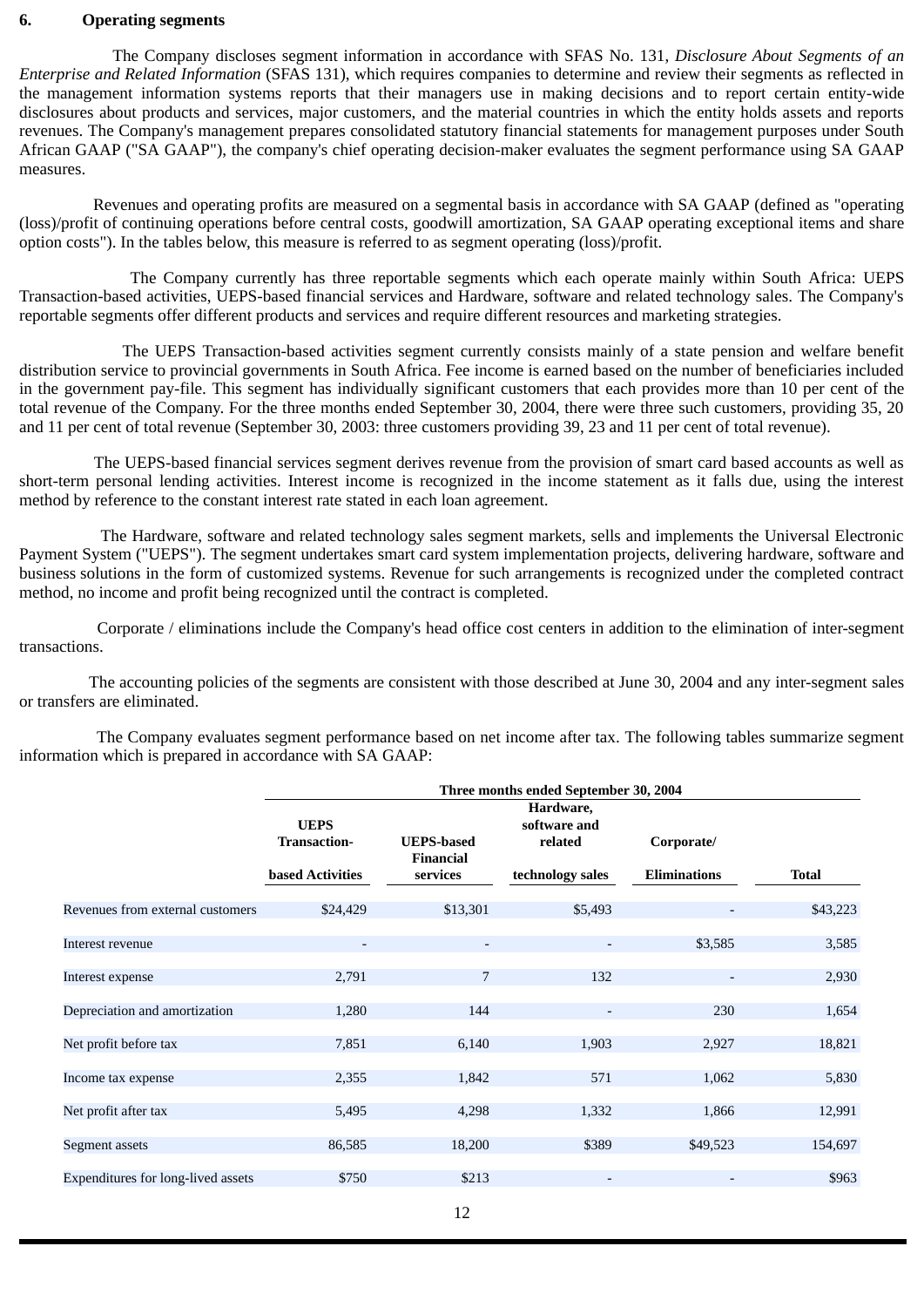|                                    | Three months ended September 30, 2003 |                                       |                          |                     |              |  |  |  |
|------------------------------------|---------------------------------------|---------------------------------------|--------------------------|---------------------|--------------|--|--|--|
|                                    | <b>UEPS</b>                           |                                       |                          |                     |              |  |  |  |
|                                    | <b>Transaction-</b>                   | <b>UEPS-based</b><br><b>Financial</b> | related                  | Corporate/          |              |  |  |  |
|                                    | <b>based Activities</b>               | services                              | technology sales         | <b>Eliminations</b> | <b>Total</b> |  |  |  |
| Revenues from external customers   | \$17,116                              | \$7,848                               | \$887                    |                     | \$25,851     |  |  |  |
| Interest revenue                   | ٠                                     | $\overline{\phantom{a}}$              | $\overline{\phantom{a}}$ | \$3,694             | 3,694        |  |  |  |
| Interest expense                   | 2,645                                 | 8                                     | 16                       | 138                 | 2,807        |  |  |  |
| Depreciation and amortization      | 1,093                                 | 135                                   |                          | 59                  | 1,287        |  |  |  |
| Net profit before tax              | 2,631                                 | 3,469                                 | 89                       | 1,992               | 8,181        |  |  |  |
| Income tax expense                 | 789                                   | 1,041                                 | 27                       | 1,457               | 3,314        |  |  |  |
| Net profit after tax               | 1,842                                 | 2,428                                 | \$62                     | 534                 | 4,866        |  |  |  |
| Expenditures for long-lived assets | \$760                                 | \$39                                  | $\overline{\phantom{a}}$ | \$11                | \$810        |  |  |  |

The following tables present the Company's net income after tax and segment assets from the Company's reportable segments presented in accordance with SA GAAP and then reconciled to United States Generally Accepted Accounting Principles ("US GAAP") financial information consolidated totals:

|                                                               |     | <b>Three</b><br>months<br>ended<br><b>September</b><br>2004 | Three<br>months<br>ended<br>September<br>2003 |
|---------------------------------------------------------------|-----|-------------------------------------------------------------|-----------------------------------------------|
| Net income after tax in accordance with SA GAAP               |     | \$12,991                                                    | \$4,866                                       |
| Intangible amortization adjustment                            | (a) | (81)                                                        | (69)                                          |
| Self insurance adjustment                                     | (b) | (1,465)                                                     | 908                                           |
| Goodwill amortization adjustment                              | (c) | 160                                                         | 210                                           |
| Secondary Taxation on Companies adjustment                    | (d) | (1,437)                                                     | (107)                                         |
| Taxation adjustments due to difference between SA and US GAAP | (e) | 59                                                          | (286)                                         |
| Reclassification of earnings from equity accounted investment | (f) | (209)                                                       |                                               |
| Net income after tax in accordance with US GAAP               |     | \$10,018                                                    | \$5,522                                       |

|                                                       |     | September<br>30, 2004 |
|-------------------------------------------------------|-----|-----------------------|
| Segment assets in accordance with SA GAAP             |     | \$154,697             |
| Recognition of goodwill, net of amortization          | (c) | 6.620                 |
| Recognition of intangible assets, net of amortization | (a) | 3,412                 |
| Deferred tax adjustments                              | (d) | 561                   |
| Segment assets in accordance with US GAAP             |     | \$165,290             |

(a) Aplitec obtained the patent for the Funds Transfer System (FTS) on its acquisition of Net 1 Investment Holdings (Pty) Ltd ("Holdings") on July 12, 2000. 100% of Holdings issued share capital was acquired for approximately \$3.2 million, which was satisfied through the issuance of 9,750,000 of Aplitec common shares. For SA GAAP purposes, this was treated as the acquisition of a business as it was a corporate entity and the excess of the purchase price over the identifiable assets acquired was treated as goodwill and amortized over 10 years. For US GAAP purposes, EITF 98-3, Determining Whether a Non-monetary Transaction Involves Receipt of Productive Assets or of a Business, defines a business and the acquisition of Holdings was in substance the acquisition of an asset. As such, the treatment of the premium on acquisition over the net asset value is regarded as being attributable to the patent rights acquired and not treated as goodwill. The patent rights carrying value should be amortized over 10 years, which is the same period that would be used to amortize goodwill.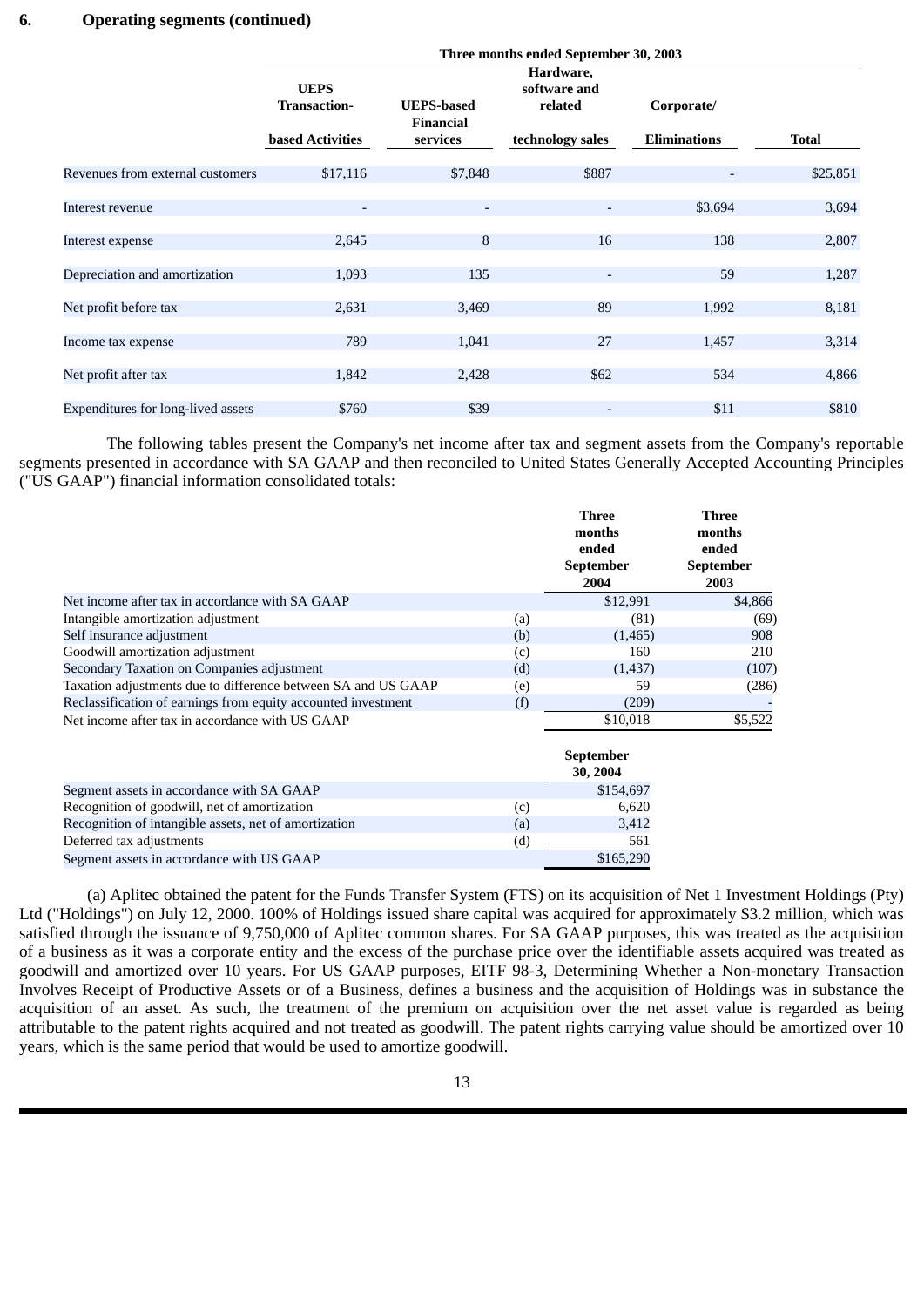#### **6. Operating segments (continued)**

(b) Aplitec has established a provision in respect of self-insured losses (mainly attributable to cash in transit theft) based on actuarially determined amount of such losses expected to arise in the next 12 months. For SA GAAP purposes the provision for self-insured losses was reversed towards the end of fiscal year June, 30 2004 and the provision for self-insured losses provided approximates the amounts required under US GAAP. The Company acquired an insurance captive as part of the acquisition of Cash Paymaster Services (Pty) Ltd in 1999. This asset was not recognized on acquisition and the amount at acquisition was \$2.3 million. The captive was cancelled in the first quarter of 2005 and the cash included in the captive at the date of closure is included in the cash and cash equivalents as of September 30, 2004.

For the purposes of US GAAP, self-insurance does not represent the transfer of risk and as such it is not possible to recognize a liability for future losses that will arise from events subsequent to the balance sheet date. In addition, the captive insurance company, for periods prior to its cancellation (i.e. for all periods before and including June 30, 2004), should be consolidated for US GAAP purposes. However as the captive was cancelled, a consolidation adjustment is no longer required for periods beginning September 30, 2004.

An adjustment is required to reverse that part of the charge in the income statement in respect of such losses that do not represent the losses of the period (September 2004: \$0, September 2003: \$0.9 million) and consolidate the assets of the captive insurance company for all periods ended prior to and including June 30, 2004. In addition, an adjustment is required for the three months ended September 30, 2004 to reverse the gain of \$1.5 million recognized under SA GAAP due to the cancellation of the captive.

(c) Under SA GAAP Goodwill arising on business combinations was written off against shareholder's equity. With effect from July 1, 2000, SA GAAP required that goodwill be capitalized and amortized over its useful life. Under US GAAP, until July 1, 2002, goodwill should be capitalized and amortized over its useful life, which could not exceed 40 years. The adjustment therefore gives effect to the amount of goodwill that would have been required to be recognized in a US GAAP balance sheet and the amount of amortization that would have arisen thereon, which has been calculated on the basis of a useful life of 10 years. Due to the adoption of SFAS 141 and SFAS 142, goodwill is no longer required to be amortized, instead an impairment review is required at least annually. In addition certain goodwill amounts were not recognized at the correct amount due to Aplitec using a fixed price as opposed to a fair market price for shares issued in exchange for assets.

(d) SA GAAP requires that deferred tax be provided for at the undistributed rate of 30%. For the purpose of US GAAP, under FAS 109, Accounting for Income Tax, temporary differences have been tax effected using the tax rate that will apply when income is distributed, i.e. an effective rate of 37.78% including Secondary Tax on Companies. Aplitec has computed the effect this change in tax rate would have on the current deferred taxation assets.

(e) The tax effects of the US GAAP adjustments have been calculated based on the enacted tax rate of 37.78% (September 2003: 37.78%) .

(f) Under SA GAAP the tax affected earnings from the equity accounted investment is included before the income tax expense. Under US GAAP the earnings from the equity accounted investment is shown after the income tax expense and net income after tax. An adjustment is required to reclassify the earnings from the equity accounted investment from above the income tax expense to below net income after tax.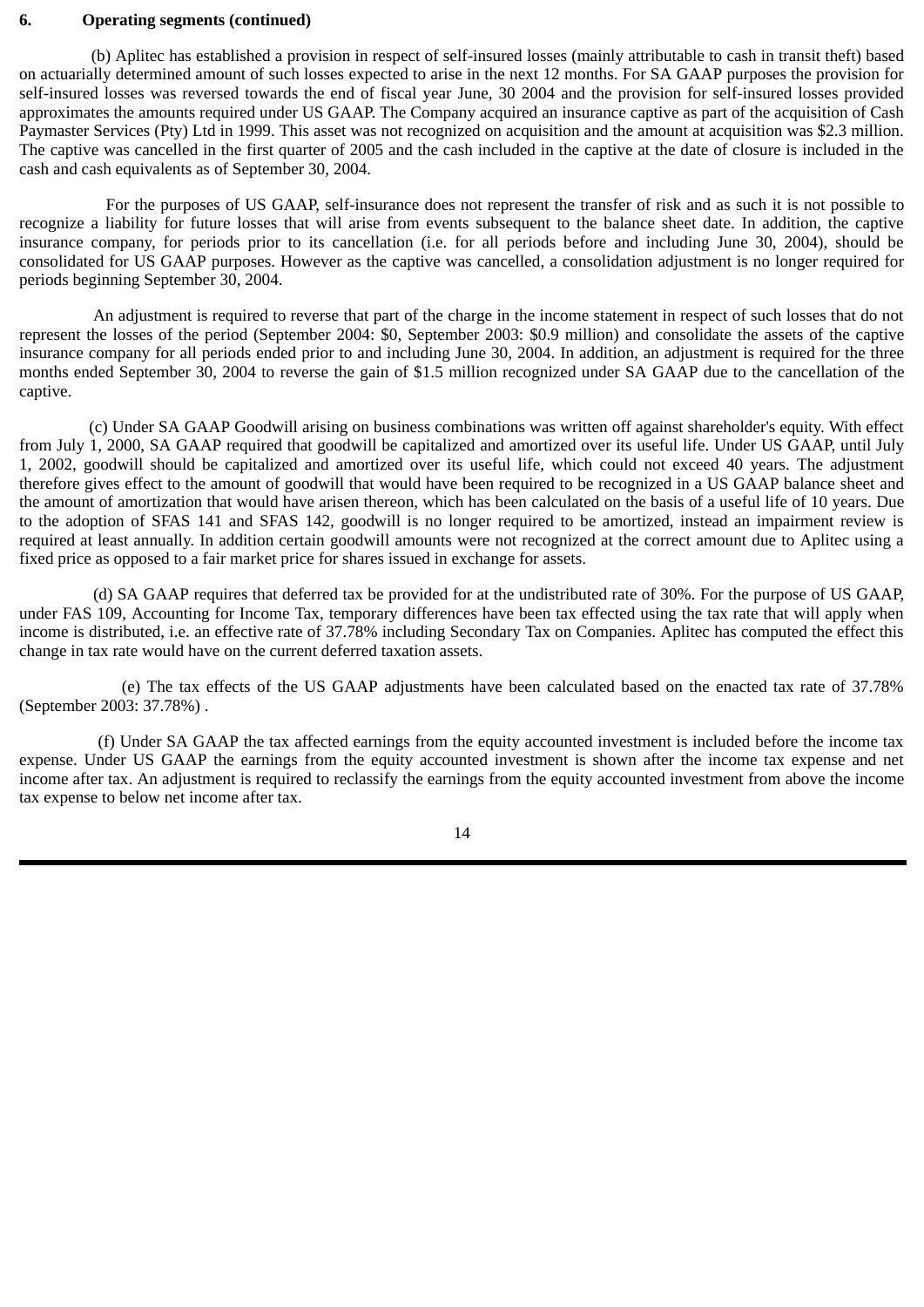#### **Item 2. Management's Discussion and Analysis of Financial Condition and Results of Operations**

<span id="page-16-0"></span>The following are management's discussions and analysis of the financial position and results of operations of the Company for the three months ended September 30, 2003 and 2004. The following discussions and analysis should be read in conjunction with the condensed consolidated financial statements of the Company and the notes thereto appearing elsewhere in this Form 10-Q.

#### **Overview**

As a result of the transaction described fully in the 10-K, the former shareholders of Aplitec obtained a majority voting interest in the Company on June 7, 2004. Generally accepted accounting principles require that the company whose shareholders retain a majority interest in a combined business be treated as the acquirer for accounting purposes. Consequently, this transaction has been accounted for as a reverse acquisition. Accordingly, all the financial information included in this Form 10-Q unless indicated otherwise for the periods up to June 7, 2004, i.e. for Q1 2004 represent the results of Aplitec prior to the date it acquired Net 1. For the period from June 7, 2004, i.e. for Q1 2005 the financial information presented herein represents the consolidated results of Aplitec and Net 1 with Net1 as the acquired entity.

Therefore, these management discussions and analysis analyze the consolidated activities of Aplitec and Net1 for the three months ended September 2004, and the activities of Aplitec for the quarter ended September 2003. Unless the context otherwise provides, the reference to the Company refers to Net1 and its subsidiaries (including Aplitec).

The Company, through its subsidiaries, employs specialized smart card technologies utilizing the UEPS to add efficiency to a myriad of commercial activities that involve banking and payment systems, money transfers and other electronic data applications. Our mission is to provide a secure, universal and affordable transacting system, utilizing existing infrastructures, which will provide people, regardless of income with access to services and goods that were previously unattainable. Access to these goods and services should result in improved lifestyles and provide access to new, low risk and profitable markets for suppliers that use our systems.

Through our subsidiaries, we are involved in the administration, management and payment of social welfare grants on behalf of provincial governments in five of the nine provinces of South Africa.

Our UEPS-based financial services activities include the provision of financial services to social grant recipients through our smart card delivery channel. We also operate a traditional micro-lending business with more than 100 branches located throughout South Africa.

Through our hardware, software and related technology sales activities, we provide customers with the technological solutions which they require to operate all, or portions of the UEPS.

Corporate consists of head office activities that cannot be allocated to other activities as well as accounting adjustments that do not relate to the other activities, as well as inter-company eliminations.

The Company currently employs 2,090 persons.

## **Introduction**

Our business generates revenues from and operates in four inter-related but independent activities or segments, namely: UEPS transaction-based activities, UEPS-based financial services, Hardware, software and related technology sales and corporate eliminations.

#### *UEPS transaction-based activities*

This segment consists primarily of our contracts to distribute social welfare payments in South Africa through CPS, our primary operating subsidiary. CPS utilizes the UEPS technology to administer and distribute social welfare grants in five of South Africa's nine provinces. South African social welfare grants consist of eight different grant types, including social security, child support and disability grants. Provincial contracts are typically awarded for a period of three years, with an option by the provincial government to extend the contract for an additional two years. The current status of these contracts is:

| Province      | <b>Contract Expiration</b><br>Date (Including<br><b>Extensions Granted)</b> | <b>Further Possible</b><br><b>Extensions</b> | <b>Number of Grants Paid</b><br>by CPS (as of September<br>30, 2004) |
|---------------|-----------------------------------------------------------------------------|----------------------------------------------|----------------------------------------------------------------------|
| Eastern Cape  | November '05                                                                | 2 years                                      | 611,840                                                              |
| KwaZulu-Natal | December '04                                                                | Negotiable                                   | 1,351,565                                                            |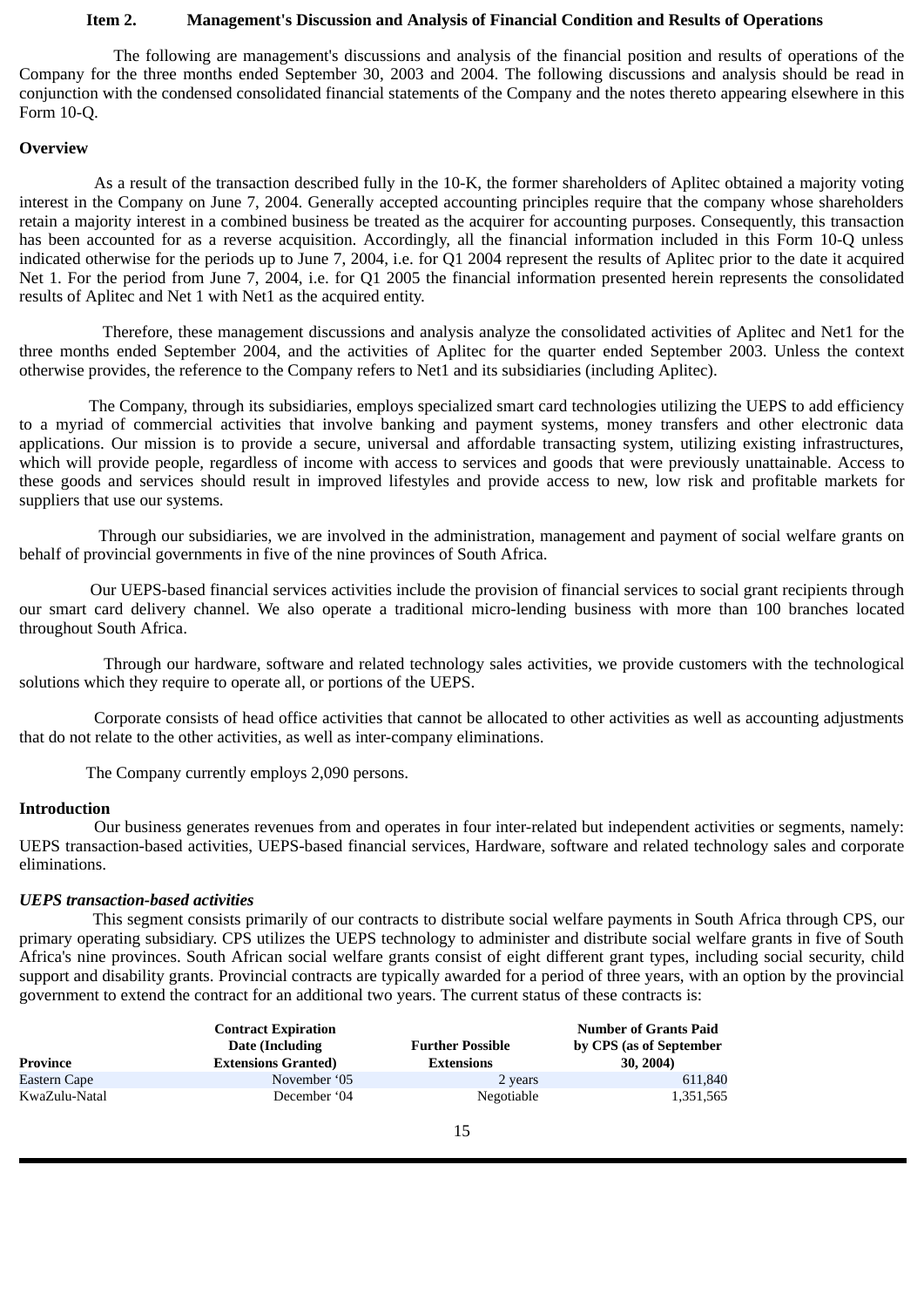| North West<br>June '05        | Negotiable | 267,859 |
|-------------------------------|------------|---------|
| Northern Cape<br>December '05 | Negotiable | 121.046 |
| Limpopo<br>November '06       | 2 years    | 880,791 |

We currently have approximately 45% of the market share in South Africa for the distribution of social welfare grants (including grants distributed by the South African Post Office and the formal banking sector).

A smart card-based biometric (fingerprint) identification system is used to verify beneficiaries and effect payments of social welfare grants onto individual smart cards, with each card enacting as an account for the beneficiary. The beneficiary then has the choice of either converting the electronic value to cash using automated cash dispensers or effecting electronic payments through the smart card for a range of services such as the purchase of goods, loan repayments and insurance premium payments. The system's biometric verification and audit capabilities effectively combat the risks of fraud and theft traditionally associated with cash.

Historically, due to the limited number of services available, almost all of the beneficiaries download the value onto their smart cards and then immediately withdraw the full amount as cash. Our revenue has therefore been limited to fees earned on the loading and redemption of value on the cards as well as the registration of beneficiaries rather than the provision of services. We are, however, aggressively expanding the services available to beneficiaries and the revenue earned by us from the provision of transactional services (such as debit orders, point of service spending and money transfers) will increase accordingly in the future. The direct costs associated with this business are primarily cash handling costs such as security, transport of cash, banking fees and insurance. Fixed costs consist of salaries and property rental.

## *UEPS-based financial services*

*Provision of smart card accounts.* As described in UEPS transaction-based activities above, we provide a smart card UEPS-based account to all social welfare beneficiaries in the five provinces where CPS delivers a service. A portion of the fee earned for the delivery of the service is for the provision of the UEPS account and is therefore classified as a UEPS-based financial service. The fixed costs associated with the provision of these accounts are primarily the depreciation of the computer equipment and salaries associated with the operation of these accounts.

*UEPS-based lending.* Towards the end of fiscal 2001, we developed a suite of financial services targeted at social welfare beneficiaries, utilizing our issued base of UEPS smart cards as a delivery channel. The products are marketed under various brands by our empowerment partners in the various provinces and include micro-loans, insurance and food parcels. This service has been implemented in the KwaZulu-Natal under the StarChoice brand name and in the Northern Cape under the Smart Life brand name. We plan to grow and develop this business by launching new products into the provinces in which we administer social welfare grants.

*Traditional Micro-lending.* We operate a traditional micro-finance business, with more than 100 branches throughout South Africa, under the New World Finance and Moneyline brand names. These branches extend short-term loans for periods ranging from 30 days up to 3 months, with the majority of loans being 30-day loans.

These businesses operate on our Milpay Pay System, or "MPS", which is also marketed to third party micro-lenders. The system is unique in that it enables the micro-lender to set up a "salary budget account", or "SBA", for the client into which the employer deposits its employees' net salary. The SBA can be either a traditional bank account with any banking institution or our smart card. The SBA allows a loan deduction, which is pre-authorized by the client, to be electronically transferred to the authorized party. This ensures that loan repayments are made every month and substantially lowers the risk of bad debts. The remaining sum can then be retained in the bank account or smart card, or transferred to another account. The MPS includes a creditvetting module that is linked to the South African National Loans Register. This ensures that loans are not granted to people with existing loans. In addition, payment slips are checked for other deductions before an affordability (i.e. loan as a percentage of net income) and lifestyle score are given to the potential customer. Based on these scores, the decision to grant a loan is made at the branch level.

## *Hardware, software and related technology sales*

 We have developed a range of technological competencies to service our own internal needs and to provide links with our client enterprises. Technology sales refer to the supply of the hardware and software required to implement our UEPS. We have, to date, implemented our UEPS in Malawi, Ghana, Burundi, Rwanda, Mozambique, Zimbabwe and Latvia.

When a UEPS system is implemented in a country, we normally provide the hardware for the back-end switching and settlement system, customize the UEPS software to suit the local conditions (UEPS management system, Automated Teller Machine ("ATM") integrations, Point of Sale ("POS") integration), customize the applications suite for the client's specific requirements (e.g. banking, retail, wage payment) and supply the smart cards terminals and all other UEPS related equipment. All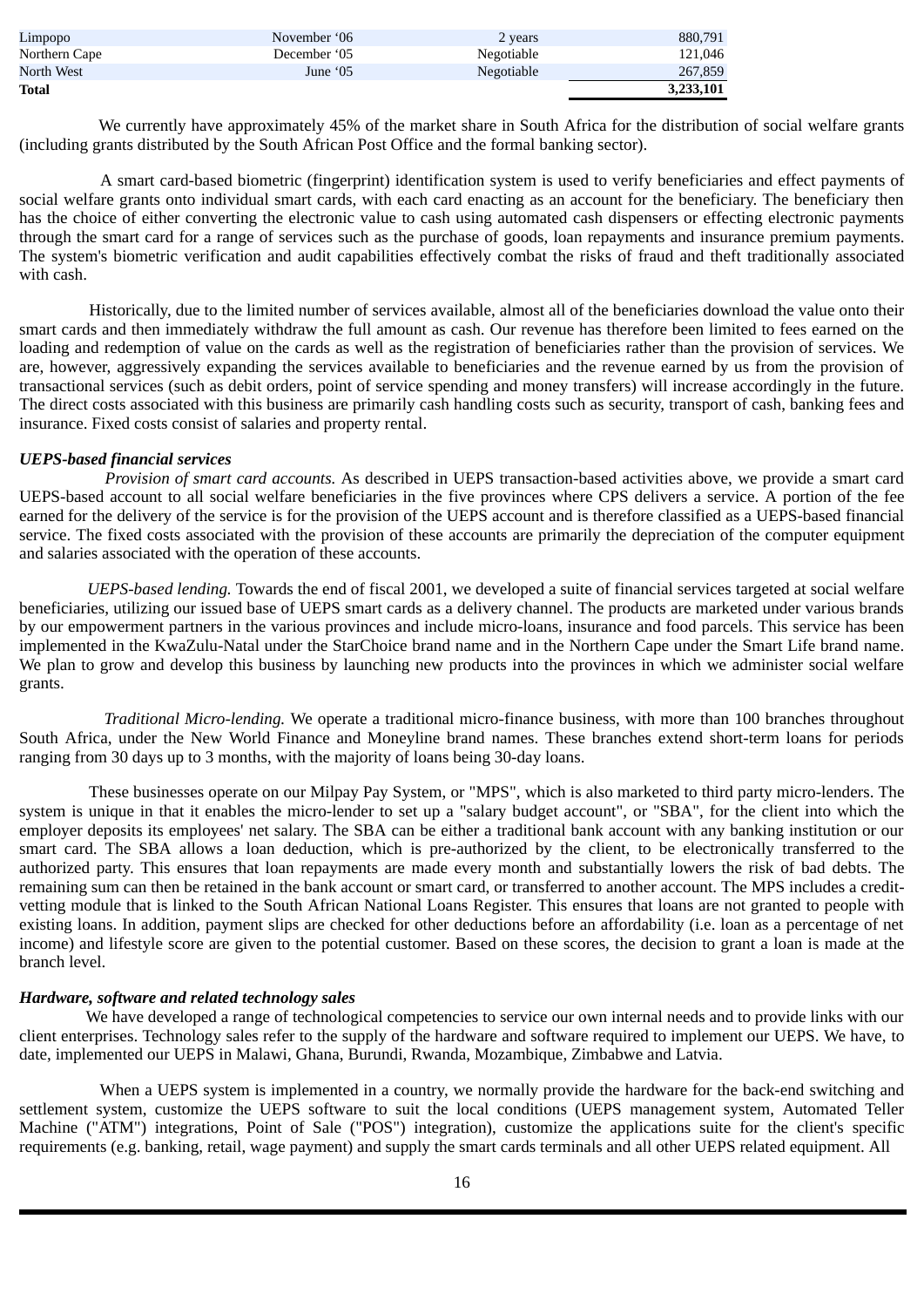technology sales include an element of support services as programmers and technicians need to adapt or tailor interfaces to the client's existing systems. Ongoing ad hoc services, including maintaining smart card equipment, consulting and support services, and software development are provided to these clients who pay for these services as and when delivered.

A major local customer serviced by this division is Nedcor Bank Limited ("Nedcor"), one of South Africa's largest banks by asset size. We have an arrangement with Nedcor relating to the outsourcing of its entire terminal management system, Stratus front-end switching modules, software development, smart cards and terminal maintenance. We also supply hardware to Nedcor in the form of POS terminals and card readers.

## *Corporate/Eliminations*

This segment consists of any corporate / head office activities and accounting adjustments that can't be ascribed directly to any of the other segments, as well as any inter-segment eliminations.

## **Results of Operations**

## *Three Months Ended September 30, 2004 Compared to Three Months Ended September 30, 2003*

#### Executive summary

There are two factors which had a significant influence on the first quarter ("Q1") results of fiscal 2005 as presented elsewhere in this document:

• The impact of the fluctuation in the exchange rate between the South African Rand and United Sates Dollar (US\$); and

The commencement of the project to deliver Point of Sale terminals to Nedcor.

In addition, our earnings per common share and linked unit for Q1 2005 reflected the full impact of all new common and special convertible preferred shares issued as a result of the Aplitec acquisition on earnings per share, with 150,401,987 common and 177,800,371 special convertible preferred shares used for the calculation of earnings per share for Q1 2005, compared to 192,967,138 common shares used for the calculation of earnings per share for Q1 2004.

## *ZAR / US\$ exchange rate*

 During Q1 2005, the ZAR (the functional currency of the group) was significantly stronger against the US\$ (the reporting currency of the group), as demonstrated by the following table and graph:

|                                       | For the three months<br>ended September 30,<br>2004 | For the three months<br>ended September 30, 2003 | For the year ended<br><b>June 30, 2004</b> |
|---------------------------------------|-----------------------------------------------------|--------------------------------------------------|--------------------------------------------|
| ZAR : US\$ average exchange rate      | 6.3792                                              | 7.4402                                           | 6.9001                                     |
| Highest ZAR : US\$ rate during period | 6.7663                                              | 7.7696                                           | 7.8030                                     |
| Lowest ZAR : US\$ rate during period  | 5.9447                                              | 7.1034                                           | 6.0576                                     |
| Rate at end of period                 | 6.4560                                              | 7.1538                                           | 6.2750                                     |
|                                       |                                                     |                                                  |                                            |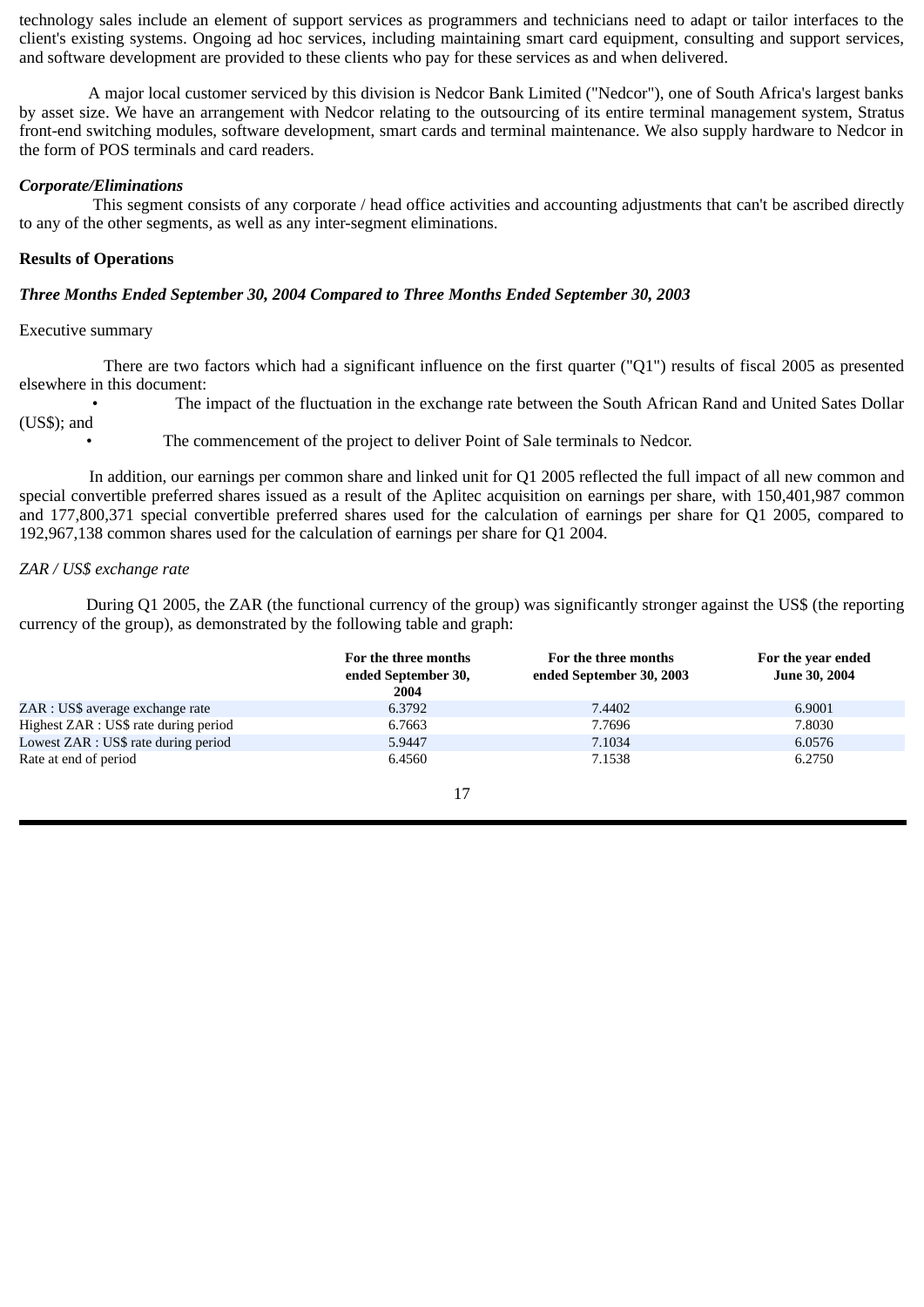

 The effect of the exchange rate movement is demonstrated in the table below, where certain financial data for Q1 2005 and Q1 2004 have been restated using a common exchange rate of US\$ 1.00 = ZAR 7.00 Please refer to "Use of non-GAAP financial information" below for further discussion on these measures.

|                                       | Three months ended September 30, |                                               |                    |                    |  |  |
|---------------------------------------|----------------------------------|-----------------------------------------------|--------------------|--------------------|--|--|
|                                       |                                  |                                               | 2004               | 2003               |  |  |
|                                       | 2004                             | 2003                                          | restated at        | restated at        |  |  |
|                                       | Reported                         | Reported                                      | <b>US\$1=ZAR 7</b> | <b>US\$1=ZAR 7</b> |  |  |
|                                       |                                  | (In thousands of US\$, except per share data) |                    |                    |  |  |
| <b>Statement of Operations</b>        |                                  |                                               |                    |                    |  |  |
| Revenue                               | 43,223                           | 25,851                                        | 39,390             | 27,477             |  |  |
| Operating income                      | 16,571                           | 8,341                                         | 15,101             | 8,866              |  |  |
| Net income for the period             | 10,227                           | 5,522                                         | 9,320              | 5,869              |  |  |
| Basic earnings per common share       |                                  |                                               |                    |                    |  |  |
| - using shares in issue for period    | 3.10                             | 2.90                                          | 2.83               | 3.08               |  |  |
| - using shares issued as at Sept. 30, |                                  |                                               |                    |                    |  |  |
| 2004                                  | 3.10                             | n/a                                           | 2.83               | 1.79               |  |  |
| Basic earnings per linked unit        |                                  |                                               |                    |                    |  |  |
| - using shares in issue for period    | 3.10                             | 2.90                                          | 2.83               | 3.08               |  |  |
| - using shares issued as at Sept. 30, |                                  |                                               |                    |                    |  |  |
| 2004                                  | 3.10                             | n/a                                           | 2.83               | 1.79               |  |  |
|                                       |                                  |                                               |                    |                    |  |  |

|                          | As at Sept<br>30, 2004<br>Reported | As at June<br>30, 2004<br>Reported | As at Sept 30,<br>2004<br>restated at<br>$US$1=ZAR$ 7 | As at June 30,<br>2003<br>restated at<br>$US$1=ZAR$ 7 |  |  |
|--------------------------|------------------------------------|------------------------------------|-------------------------------------------------------|-------------------------------------------------------|--|--|
|                          | (In thousands of US\$)             |                                    |                                                       |                                                       |  |  |
| <b>Balance Sheet</b>     |                                    |                                    |                                                       |                                                       |  |  |
| Total assets             | 165,290                            | 152,632                            | 152,445                                               | 136,824                                               |  |  |
| <b>Total liabilities</b> | 61,637                             | 57,044                             | 56.847                                                | 51,136                                                |  |  |
| Shareholders' equity     | 103,653                            | 95,588                             | 95,598                                                | 85,688                                                |  |  |

# **Use of non-GAAP financial information**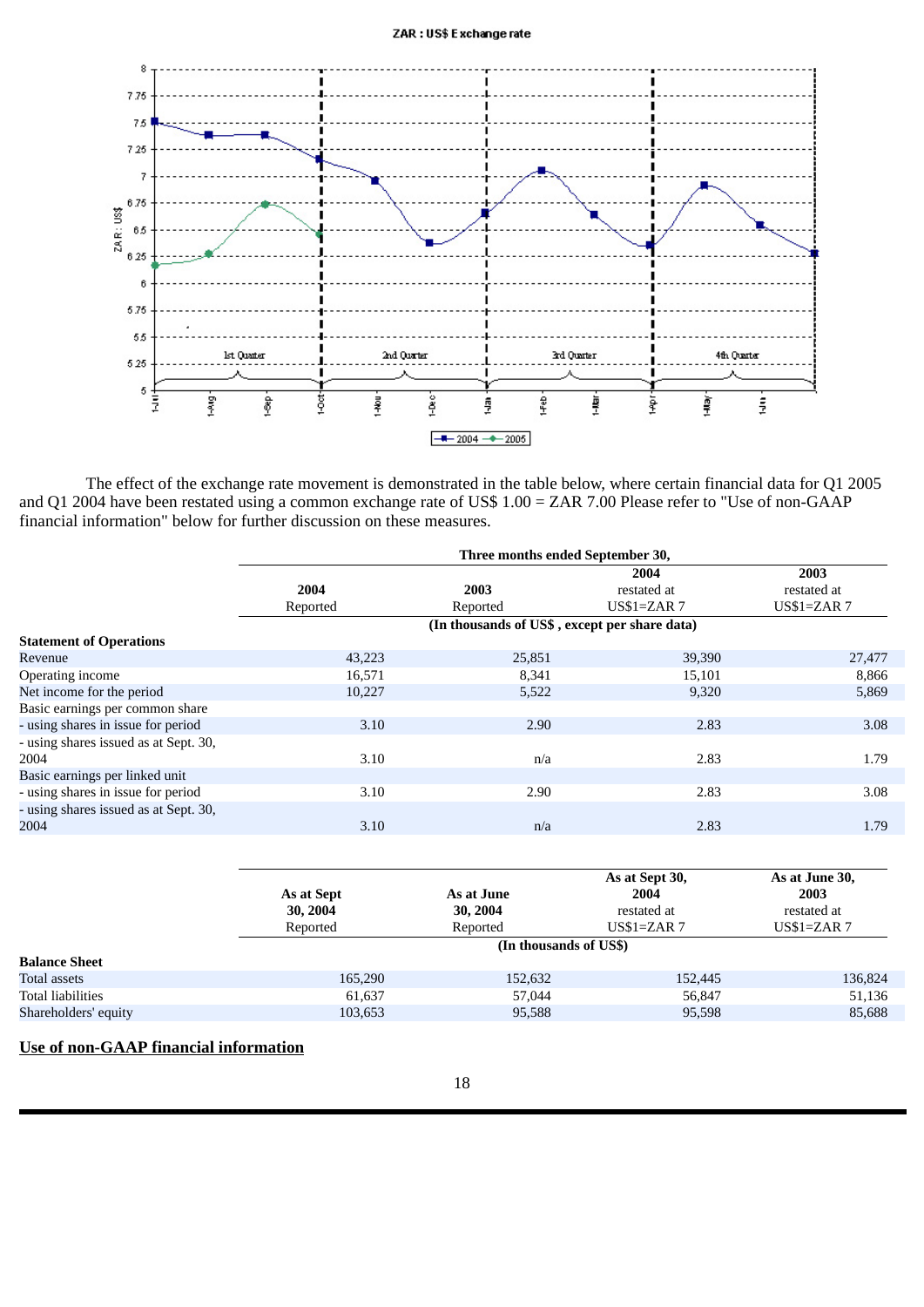## Certain non-GAAP measures were used in compiling the table above to evaluate our operations for fiscal 2004 and fiscal 2005. These are:

- The Q1 2004 and Q1 2005 results were restated at a constant exchange rate of US\$ 1.00 = ZAR 7.00. This exchange rate was elected for demonstrative purposes as the underlying exchange rate used when the re-investment offer was made to the Aplitec shareholders was at the rate of US\$ 1.00 = ZAR 7.00. The average exchange rates for these periods for GAAP purposes are US\$ 1.00 = ZAR 6.3792 for Q1 2005 and US\$ 1.00 = ZAR 7.4402 for Q1 2004. The difference between the GAAP and non-GAAP measure is apparent from the table above.
- Basic earnings per common share and basic earnings per special convertible preferred share using shares issued as at September 30, 2004 have been calculated to illustrate of all shares issued to date, as a large number of shares were issued as a result of the acquisition of Aplitec during June 2004. The number of issued shares used for the calculation of both these earnings per share numbers is 328.2 million shares, compared to 193 million shares in issue as of September 30, 2003 and 328.2 million shares as of September 30, 2004.

## *Commencement of Nedcor Point of Sale project*

On July 27, 2004, we announced a contract to supply Nedcor with 18,500 Point of Sale devices, 5,600 pin-pads and 66,000 merchant smart cards. The revenue from this contract is estimated at US\$ 10.5 million (approximately ZAR 66.95 million) Deliveries in terms of this contract commenced during Q1 2005 and the total revenue realized from this contract during the quarter under review amounted to US\$ 4.1 million (approximately ZAR 25.9 million). We anticipate the completion of this project during the third quarter of fiscal 2005. Hardware sales of this nature are infrequent and we do not anticipate revenue from similar largescale hardware supply contracts to occur in the foreseeable future.

## *Results of Operations – overall and by segment*

We report our results in the following four segments: UEPS transaction-based activities, UEPS-based financial services, Hardware, software and related technology sales, and Corporate/ Eliminations. Our management prepares financial statements for management purposes in ZAR, and our chief operating decision-maker evaluates the segment performance using ZAR. For purposes of convenience, we have provided certain amounts in both US\$ and ZAR. Unless otherwise noted, the rates of exchange used in determining these US\$ amounts were:

|                                               | For the three months<br>ended September 30, 2004 | For the three months<br>ended September 30, 2003<br>and June 30, 2004 |
|-----------------------------------------------|--------------------------------------------------|-----------------------------------------------------------------------|
| Income and expense items: $\text{US$1 = ZAR}$ | 6.3792                                           | 7.4402                                                                |
| Balance sheet items: $\text{US$1 = ZAR}$      | 6.4560                                           | 6.2750                                                                |

## *Revenue and Operating Profit*

Revenue comprises sales to customers, fees and interest earned on loans granted. Operating profit takes into account cost of IT processing, servicing and support, selling, general and administrative expenses, and depreciation and amortization. For the three months ended September 30, 2004, consolidated revenue and operating profit increased as follows:

|                         | Three months ended September 30,   |                                    |                         |                                    |                                    |                        |  |  |
|-------------------------|------------------------------------|------------------------------------|-------------------------|------------------------------------|------------------------------------|------------------------|--|--|
|                         | Three months<br>ended Sept<br>2004 | Three months<br>ended Sept<br>2003 |                         | Three months<br>ended Sept<br>2004 | Three months<br>ended Sept<br>2003 |                        |  |  |
|                         | <b>US\$ '000</b>                   | <b>US\$ '000</b>                   | <b>US\$ %</b><br>change | <b>ZAR '000</b>                    | <b>ZAR '000</b>                    | ZAR %<br><b>Change</b> |  |  |
| Revenue                 | 43,223                             | 25,851                             | 67.20%                  | 276,367                            | 192,336                            | 43.69%                 |  |  |
| <b>Operating Profit</b> | 18,166                             | 7,293                              | 149.09%                 | 115,878                            | 54,262                             | 113.55%                |  |  |

The increase in revenue and operating profit is primarily due to higher volumes in our UEPS transaction-based activities and UEPS-based financial services. The increase in operating profit margin from 28% in Q1 2004 to 42% for the three months ended September 2004 is primarily due to improved efficiencies across all activities, the Nedcor contract mentioned above and a significantly improved contribution from our contract to pay social welfare grants in the Eastern Cape Province. We anticipate further improvements in our profit margins as our initiative to provide payment and financial services at participating retailers' POS terminals , in stead of mobile pay points, gathers momentum.

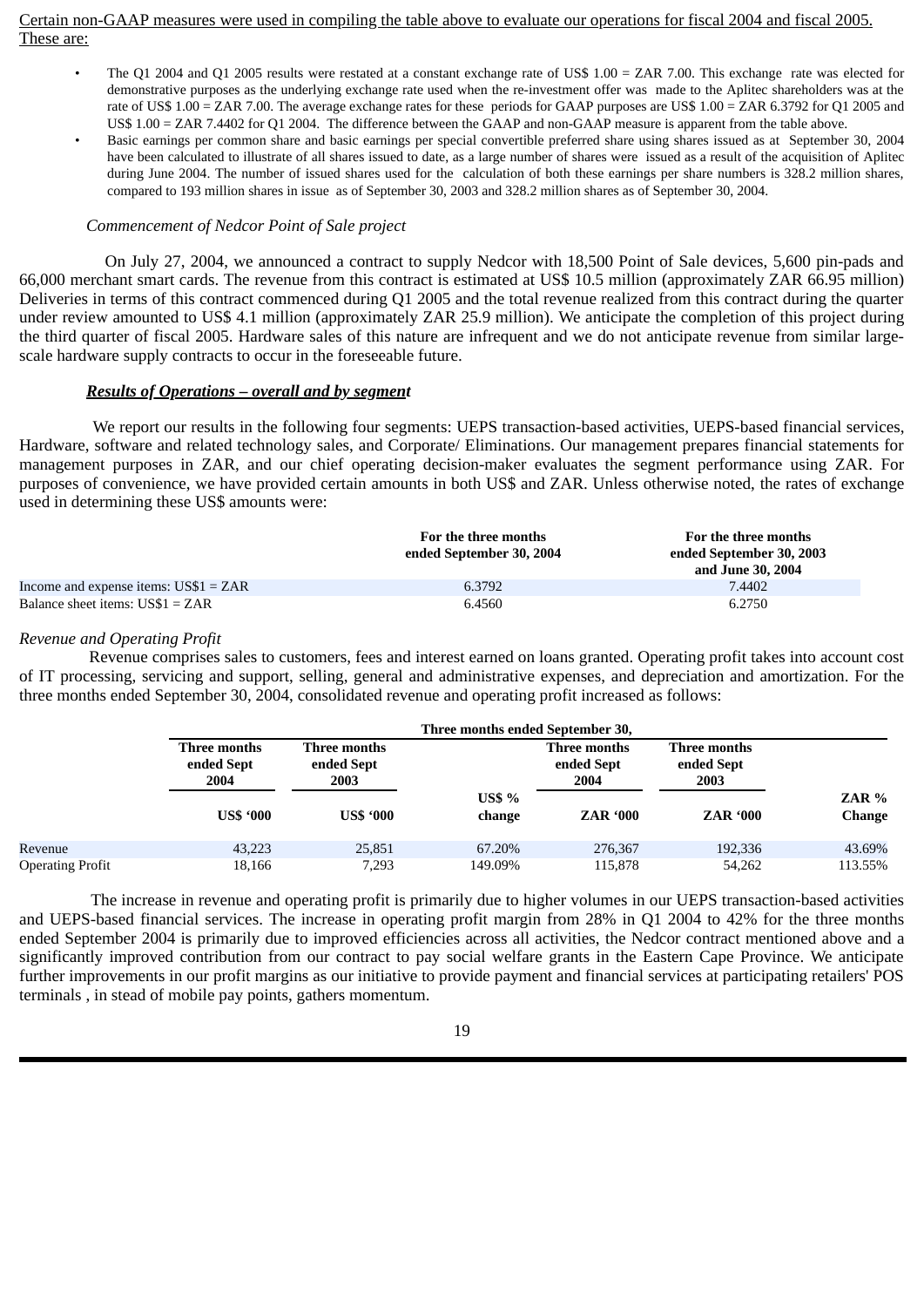## The relative growth in revenue and the contributions of our business activities to operating profit are illustrated below:

|                                           | Three months ended September 30, |                      |                              |                       |                      |                              |  |
|-------------------------------------------|----------------------------------|----------------------|------------------------------|-----------------------|----------------------|------------------------------|--|
|                                           |                                  | 2004                 |                              |                       | 2003                 |                              |  |
|                                           |                                  |                      | $%$ of                       |                       |                      | $%$ of                       |  |
| <b>Business Division</b>                  | US\$<br>$000^{\circ}$            | ZAR<br>$000^{\circ}$ | <b>Consolidated</b><br>total | US\$<br>$000^{\circ}$ | ZAR<br>$000^{\circ}$ | <b>Consolidated</b><br>total |  |
| Consolidated revenue:                     |                                  |                      |                              |                       |                      |                              |  |
| <b>UEPS</b> transaction- based activities | 24,429                           | 156,483              | 56.5%                        | 17,116                | 127,344              | 66.2%                        |  |
| <b>UEPS-based financial services</b>      | 13,301                           | 84,847               | 30.8%                        | 7,848                 | 58,394               | 30.4%                        |  |
| Hardware, software and related            |                                  |                      |                              |                       |                      |                              |  |
| technology sales                          | 5,493                            | 35,038               | 12.7%                        | 887                   | 6,598                | 3.4%                         |  |
| <b>Total consolidated revenue</b>         | 43,223                           | 276,367              | 100.00%                      | 25,851                | 192,336              | 100.0%                       |  |
| Consolidated operating profit:            |                                  |                      |                              |                       |                      |                              |  |
| <b>UEPS</b> transaction- based activities | 10,642                           | 67,886               | 58.6%                        | 5,276                 | 39,253               | 72.3%                        |  |
| <b>UEPS-based financial services</b>      | 6,147                            | 39,210               | 33.8%                        | 3,477                 | 25,866               | 47.7%                        |  |
| Hardware, software and related            |                                  |                      |                              |                       |                      |                              |  |
| technology sales                          | 2,035                            | 12,980               | 11.2%                        | 105                   | 783                  | 1.4%                         |  |
| Corporate/Eliminations                    | (658)                            | (1,832)              | $(3.6\%)$                    | (1, 564)              | (11, 640)            | $(21.4\%)$                   |  |
| <b>Total Consolidated Operating</b>       |                                  |                      |                              |                       |                      |                              |  |
| Profit                                    | 18,166                           | 118,244              | 100%                         | 7,294                 | 54,262               | 100.0%                       |  |

# *UEPS transaction-based activities*

Revenue and operating profit from UEPS transaction-based activities increased as follows:

|                         | Three months ended September 30, |                  |                         |                 |                 |                          |  |
|-------------------------|----------------------------------|------------------|-------------------------|-----------------|-----------------|--------------------------|--|
|                         | 2004                             | 2003             |                         | 2004            | 2003            |                          |  |
|                         | <b>US\$ '000</b>                 | <b>US\$ '000</b> | <b>US\$ %</b><br>change | <b>ZAR '000</b> | <b>ZAR '000</b> | ZAR $%$<br><b>Change</b> |  |
| Revenue                 | 4.429                            | 17,116           | 42.73%                  | 156,483         | 127,344         | 22.88%                   |  |
| <b>Operating Profit</b> | 10,642                           | 5,276            | 101.71%                 | 67,886          | 39,253          | 72.94%                   |  |

This was due to the following key drivers in our UEPS transaction-based activities:

• Implementation of transacting ability at participating retailers' POS terminals: During Q1 2005, we commenced with a major drive to install UEPS POS terminals in the rural areas where the majority of our cardholders spend their social welfare grants. The ability of our cardholders to load their grants at these retailers and to spend these amounts on goods and services, without the need to convert the full amount to cash, represents the basic underlying principles of the UEPS functionality. We believe that the implementation of these terminals will result in a significant improvement in the lifestyle of our cardholders, while reducing our costs to deliver social welfare grants to our cardholders. We installed 340 POS terminals at 265 retail locations during Q1 2005 and transactions to the value of US\$ 4 million (ZAR 25.5 million) were processed through these terminals during Q1 2005.

• Full operation of Eastern Cape contract: During Q1 2004, the implementation of our social welfare grant payment system in the Eastern Cape Province was not fully operational, as reflected by the number of benefits processed during Q1 2005 amounting to 1,739,493 transactions, compared with 1,175,617 in Q1 2004.

• Significantly higher volumes in existing contracts: We experienced significant growth in most of the other provinces where we administer payments of social welfare grants. This growth is mainly due to new qualifying criteria announced in 2003 by the South African government that increased the eligibility for child support grants, and a significant increase in the number of disability grants approved by the various provincial governments. In total, the volume of payments processed during Q1 2005 increased by 24.7% to 9,535,686 compared to Q1 2004.

• Annual price increase adjustments: Under our Service Level Agreements with provincial governments, we are entitled to annual price increases based upon factors such as average grant size, volumes and the South African Consumer Price Index, or "CPI" rates.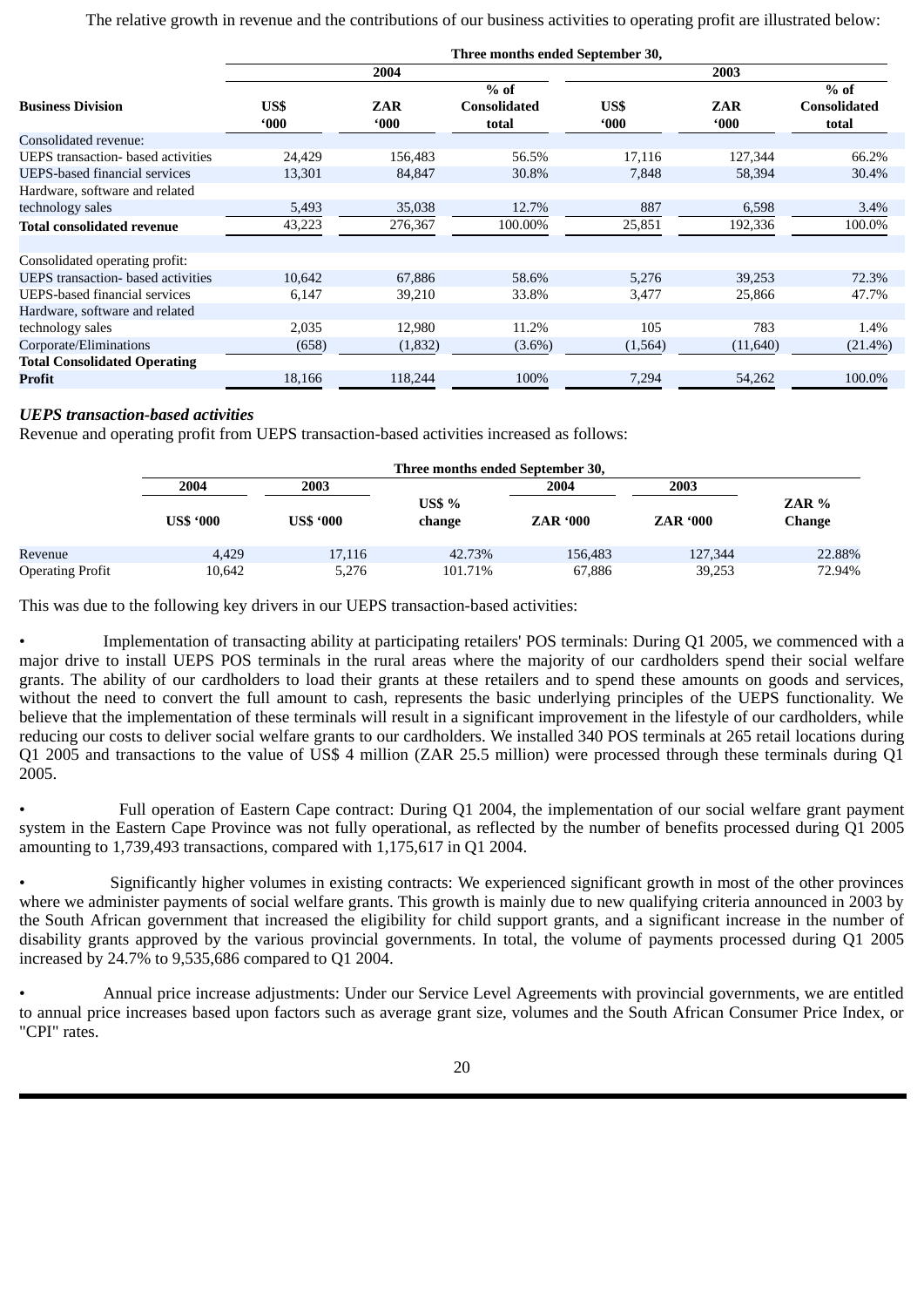The higher volumes in existing contracts, as well as the price increases for the first quarter of fiscal 2004 and 2005 are detailed below:

|               |                           |           | Three months ended September 30, |                                       |                     |        |
|---------------|---------------------------|-----------|----------------------------------|---------------------------------------|---------------------|--------|
|               |                           |           |                                  | Average price per beneficiary payment |                     |        |
|               | <b>Number of Payments</b> |           | 2004                             | 2004                                  | 2003                | 2003   |
| Province      | 2004                      | 2003      | US\$(1)                          | ZAR(1)                                | US <sub>5</sub> (2) | ZAR(2) |
| KwaZulu-Natal | 4,009,441                 | 3,190,407 | 3.14                             | 20.02                                 | 2.40                | 17.83  |
| Limpopo       | 2,618,226                 | 2,191,082 | 2.24                             | 14.26                                 | 1.81                | 13.50  |
| North West    | 798,887                   | 757,378   | 2.78                             | 17.75                                 | 2.17                | 16.13  |
| Northern Cape | 369,639                   | 331,011   | 3.29                             | 20.97                                 | 2.82                | 20.97  |
| Eastern Cape  | 1,739,493                 | 1,175,617 | 2.18                             | 13.91                                 | 1.87                | 13.91  |
| <b>Total</b>  | 9,535,686                 | 7,645,495 |                                  |                                       |                     |        |

(1) The average price per payment excludes ZAR5.50 (US\$ 0.86) related to the provision of UEPS-based financial services.

(2) The average price per payment excludes ZAR5.50 (US\$ 0.74) related to the provision of UEPS-based financial services.

The operating profit margin of our UEPS transaction-based activities for Q1 2005 improved to 44% from 31% in Q1 2004. This improvement is mainly due to:

- the increased volumes and the higher average price per payment as detailed in the table above; and
- the reduced losses on the Eastern Cape contract, where we incurred significant expenses during the first half of fiscal 2004 in connection with the process of optimizing the logistics of the Eastern Cape implementation (i.e., number of vehicles, number of payment points and number of beneficiaries at each payment point); and
- the conversion of our operations in the Limpopo province during November 2003 to February 2004 to a full smart card-based payment system.

As capital expenditures in the Limpopo and Eastern Cape provinces are depreciated and the logistical planning in the Eastern Cape is improved, we expect our operating profit margins from UEPS transaction-based activities to improve.

## *UEPS-based financial services*

The revenue and operating profit from the UEPS-based financial services activities for fiscal 2004 changed as follows compared to the fiscal 2003:

|                         |                  | Three months ended September 30, |                  |                 |                 |                   |  |  |
|-------------------------|------------------|----------------------------------|------------------|-----------------|-----------------|-------------------|--|--|
|                         | 2004             | 2003                             |                  | 2004            | 2003            |                   |  |  |
|                         | <b>US\$ '000</b> | <b>US\$ '000</b>                 | US\$ %<br>change | <b>ZAR '000</b> | <b>ZAR '000</b> | $ZAR\%$<br>Change |  |  |
| Revenue                 | 13,301           | 7.848                            | 69.48%           | 84.847          | 58,394          | 45.30%            |  |  |
| <b>Operating Profit</b> | 6,147            | 3.477                            | 76.79%           | 39.210          | 25.866          | 51.59%            |  |  |

These activities derive revenue from the provision of UEPS smart card-based accounts provided to our customers, UEPSbased lending and traditional microlending.

Revenue from the provision of smart card based accounts grew in proportion to the higher number of beneficiaries serviced through our social welfare payment contracts. A total number of 3,233,101 UEPS smart card based accounts were active at September 30, 2004, compared to 1,848,881 active accounts as at September 30, 2003. The significant increase in the number of active accounts is primarily due to the conversion of the beneficiaries serviced in the Limpopo province to a full smart card-based payment system. A total of 880,791 accounts had been activated in this province at September 30, 2004.

Revenue from UEPS-based lending improved as a result of growth in our loan portfolio as we expanded the areas where this service is offered. By contrast, the loan portfolio of the traditional micro-lending businesses declined as a result of our strategic decision not to aggressively grow this business. The key indicators of these businesses are illustrated below: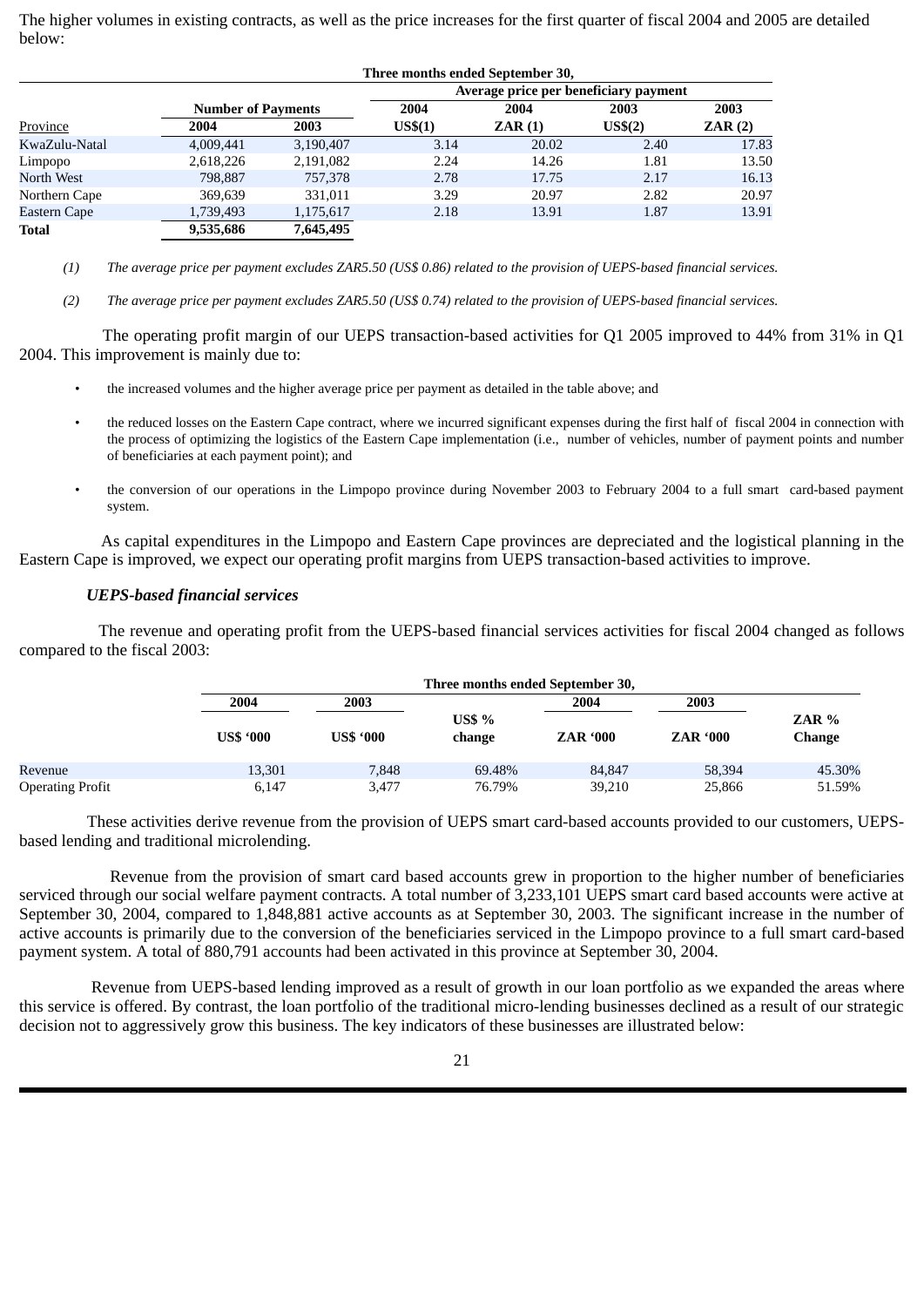|                                 | <b>September</b> | June             |               | September       | June            |               |
|---------------------------------|------------------|------------------|---------------|-----------------|-----------------|---------------|
|                                 | 2004             | 2004             |               | 2004            | 2004            |               |
|                                 |                  |                  | <b>US\$ %</b> |                 |                 | ZAR %         |
|                                 | <b>US\$ '000</b> | <b>US\$ '000</b> | change        | <b>ZAR '000</b> | <b>ZAR '000</b> | <b>Change</b> |
| Debtors book: UEPS-based        |                  |                  |               |                 |                 |               |
| lending –net and gross (i.e. no |                  |                  |               |                 |                 |               |
| provisions)                     | 5,149            | 5,043            | $2\%$         | 33,239          | 31,647          | 5%            |
| Debtors book: Traditional       |                  |                  |               |                 |                 |               |
| $micro$ -lending $-$ gross      | 12,129           | 12,609           | (4%)          | 78,303          | 79,124          | (1%)          |
|                                 |                  |                  |               |                 |                 |               |
| Provisions                      | (8,259)          | (8,352)          | (1%)          | (53, 322)       | (52, 410)       | 2%            |
| Debtors book: Traditional       |                  |                  |               |                 |                 |               |
| $microlending - net of$         |                  |                  |               |                 |                 |               |
| provisions                      | 3,870            | 4,257            | (9%)          | 24,981          | 26,714          | (6%)          |

Operating profit margin for the financial services segment increased during this period to 46%, compared to 44% in the prior year, primarily due to the increased profitability of the provision of smart card based UEPS accounts, and the change in the mix of the debtors book from the lower margin and higher risk traditional micro-lending to the higher margin and lower risk UEPSbased lending. Both the provision of UEPS smart card based UEPS accounts and UEPS-based lending are volume driven and profitability improves as volumes increase, as most costs are fixed. The change in the contribution of the various components to revenue and the change in the operating profit margin from Q1 2004 to Q1 2005 are illustrated in the table below:

|                           | Three months ended September 30, |                                       |                          |                                     |  |  |
|---------------------------|----------------------------------|---------------------------------------|--------------------------|-------------------------------------|--|--|
|                           | 2004                             |                                       | 2003                     |                                     |  |  |
|                           | % of total<br>divisional         | <b>Operating profit</b><br>margin $%$ | % of total<br>divisional | <b>Operating profit</b><br>margin % |  |  |
|                           | revenue                          |                                       | revenue                  |                                     |  |  |
| Provision of UEPS smart   |                                  |                                       |                          |                                     |  |  |
| card-based accounts       | 61.8                             | 45.5                                  | 51.4                     | 45.5                                |  |  |
| <b>UEPS-based lending</b> | 18.5                             | 70.4                                  | 17.6                     | 65.1                                |  |  |
| Traditional micro-        |                                  |                                       |                          |                                     |  |  |
| lending                   | 19.7                             | 24.5                                  | 31.0                     | 31.8                                |  |  |
|                           | 100.0                            |                                       | 100.0                    |                                     |  |  |

#### *Hardware, software and related technology sales*

The revenue and operating profit from the Hardware, software and related technology sales activities for Q1 2005 changed as follows compared to Q1 2004:

|                         |                  | Three months ended September 30, |                         |                 |                 |                          |  |  |
|-------------------------|------------------|----------------------------------|-------------------------|-----------------|-----------------|--------------------------|--|--|
|                         | 2004             | 2003                             |                         | 2004            | 2003            |                          |  |  |
|                         | <b>US\$ '000</b> | <b>US\$ '000</b>                 | <b>US\$ %</b><br>change | <b>ZAR '000</b> | <b>ZAR '000</b> | $ZAR\%$<br><b>Change</b> |  |  |
| Revenue                 | 5,493            | 887                              | 519.28%                 | 35,038          | 6.598           | 431.04%                  |  |  |
| <b>Operating Profit</b> | 2,035            | 105                              | 1,838.10%               | 12,980          | 783             | 1,557.73%                |  |  |

These activities have limited annuity-based revenues and are dependent on signing new contracts and/or the expansion of UEPS systems already implemented.

The significant revenue increase was expected due to the commencement of the contract to supply Nedcor with 18,500 Point of Sale devices, 5,600 pin-pads and 66,000 merchant smart cards. The revenue from this contract is estimated at US\$ 10.5 million (approximately ZAR 66.95 million) Deliveries in terms of this contract commenced during Q1 2005 and the total revenue realized from this contract during the quarter under review amounted to US\$ 4.1 million (approximately ZAR 25.9 million). We anticipate the completion of this project during the third quarter of fiscal 2005. Hardware sales of this nature are infrequent and we do not anticipate revenue from similar large-scale hardware supply contracts to occur in the foreseeable future.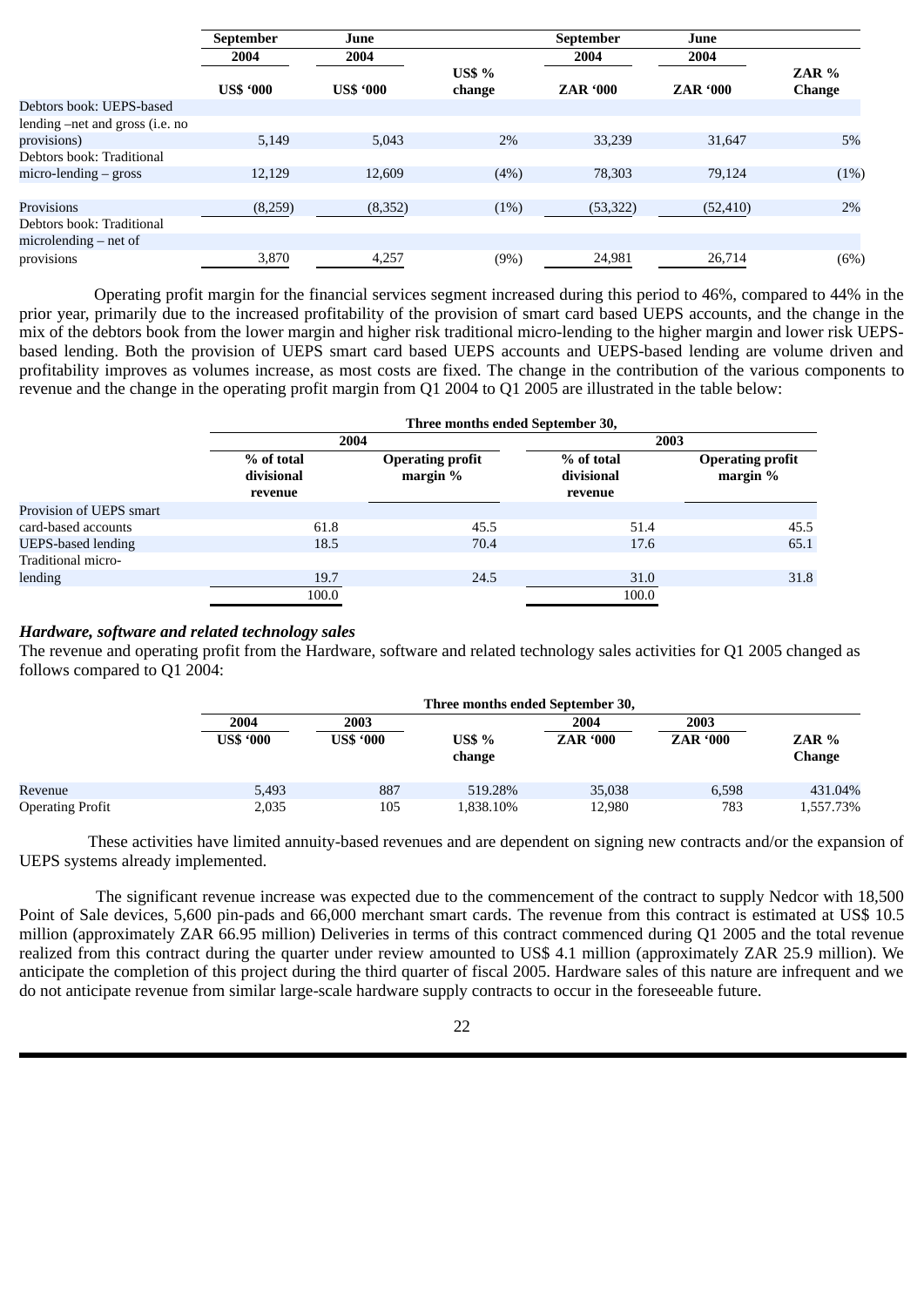#### *Corporate/Eliminations*

 The main components of the corporate segment, before the gain related to the insurance captive closure in September 2004, for both Q1 2005 and Q1 2004 were the relevant head office expenses and inter-segment eliminations. Included in the Q1, 2005 corporate segment is a gain of \$2 million ( ZAR 12.8 million) relating to the closure of the insurance captive.

#### **Interest Received and Finance Costs**

Interest received consists of interest received on surplus cash, while finance costs consists of interest paid on short-term borrowings. We have a unique cash flow cycle due to our obligations to pre-fund the payments of social welfare grants in the KwaZulu-Natal and Eastern Cape provinces. We provide the funds required for the grant payments on behalf of these provincial governments from our own cash resources and are reimbursed within two weeks by the KwaZulu-Natal and Eastern Cape governments, thus exposing it to these provinces' credit risk. These obligations result in a peak funding requirement, on a monthly basis, of approximately US\$ 38.2 million (ZAR 250 million) for the KwaZulu-Natal contract and US\$ 33.6 million (ZAR 220 million) for the Eastern Cape contract. The funding requirements are at peak levels for the first two weeks of every month during the year. The decrease in the South African prime overdraft rate from an average of 14% per annum in Q1 2004 to 11% per annum in Q1 2005, partially offset by our increased pre-funding requirements for the KwaZulu-Natal and Eastern Cape contracts, resulted in a decrease (in ZAR terms) in finance costs from US\$ 2.8 million (ZAR 20.9million) in Q1 2004 to US\$ 2.9 million (ZAR 18.7 million) in Q1 2005.

Interest on surplus cash decreased from US\$ 3.7 million (ZAR 27.5 million) to US\$ 3.6 million (ZAR 22.8 million), primarily due to the lower interest rates earned on the surplus cash held in the South African domiciled accounts (which are linked to the South African overdraft rates as detailed above). Cash on hand increased from US\$ 53 million on September 30, 2003 to US\$ 77.6 million on September 30, 2004. All cash balances as at September 30, 2003 were ZAR denominated, whereas the cash balances as at September 30, 2004 comprised of ZAR denominated balances of ZAR 421 million (US\$ 65 million), US\$ denominated balances of US\$ 12 million and Euro denominated balances of  $\epsilon$  0.005 million (US\$ 0.006 million).

Surplus cash held by the South African operations is invested in overnight call accounts in the South African money market, and surplus cash held by non-South African companies is invested in the United States and European money markets.

## **Taxation**

Total tax expense for the three months ended September 30, 2004 is US\$7.2 million (ZAR 45.93 million) compared with US\$ 3.7 million (ZAR 27.5 million) in the first quarter of fiscal 2004. The increase is due to our increased profitability in all segments. The income tax rates currently applicable to us are not anticipated to change in the following quarter.

#### **Liquidity and Capital Resources**

#### *Operations*

Cash inflows from operating activities for the three months ended September 30, 2004 totaled US\$ 1.1 million (ZAR 7 million), compared to US\$ 2.2 million (ZAR 16.4 million) provided by operating activities for the three months to September, 30 2003. This decrease in cash inflows is a result of the increases in inventory and accounts receivable. The increase in inventory was due to higher levels of POS terminals in inventory at the end of the quarter. The increase in receivables was due to a portion of the September 2004 Eastern Cape pre-funding owing to Net1 by the Eastern Cape government, the service fee for September 2004 owing to Net1 by the KwaZulu Natal government and outstanding invoices payable by Nedcor in terms of the delivery of POS terminals.

#### *Investing*

Cash used in investing activities in the three months to September 30, 2004 and 2003 was US\$1.7 million (ZAR 10.8 million) and US\$ 0.8 million (ZAR 6 million), respectively.

Investing activities during the first quarter of fiscal 2005 consisted mainly of:

- capital expenditure of US\$ 1 million (ZAR 6.18 million), of which US\$0.4 million (ZAR 2.8 million) relates to the purchase of an additional transaction processing computer at head-office; and
- a loan of US\$ 0.78 million (ZAR 5 million) to Imvume Resources (Proprietary) Limited ("Imvume"), our black economic empowerment partner.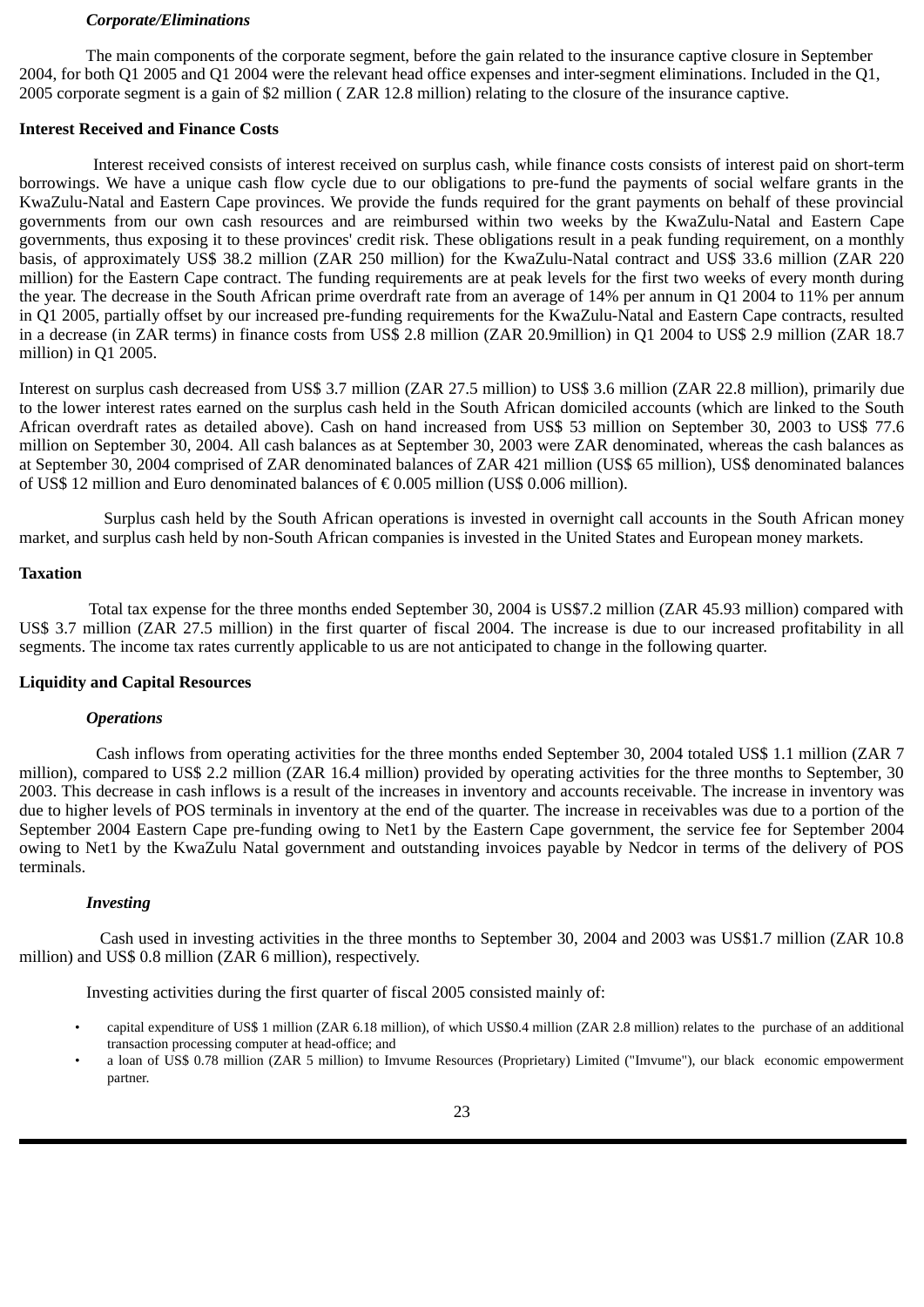#### *Financing*

The dividend declared by Aplitec for fiscal year end June 30, 2003 was paid in the three months ended September 2003. There were no dividends outstanding as of the fiscal year end June 30, 2004. Since we are highly cash generative and maintain large cash reserves, US\$ 77.6 million at the end of Q1 2005, we finance all operations, research and development, working capital, capital expenditure and acquisitions through our internally generated cash reserves. We have no debt to service and only require external funding when our pre-funding requirements in the KwaZulu-Natal and Eastern Cape provinces exceed the available cash on hand. We have various debt facilities, including a ZAR 500 million (US\$ 79.7 million) revolving credit facility.

We have access to capital from a range of external sources, including share issuances and debt facilities. We take the following factors into account when considering external financing:

- cost of capital;
- cost of financing;
- opportunity cost of utilizing surplus cash; and
- availability of tax efficient structures to moderate financing costs.

The significant increase in social welfare grant beneficiaries in the KwaZulu-Natal and Eastern Cape provinces may require external financing in the medium to long-term for the pre-funding of these grants payments. We are confident that our cash reserves, current overdraft facilities and access to external financing will be sufficient to fund its medium to long-term activities and expansion plans.

#### **Off-balance Sheet Arrangements**

The Company has no off-balance sheet arrangements.

#### **Capital Expenditures**

Capital expenditures for the three months to September 2004 and 2003:

|                                | Three months to September 30, |               |                          |               |  |  |  |
|--------------------------------|-------------------------------|---------------|--------------------------|---------------|--|--|--|
| <b>Business Division</b>       | 2004<br>US\$                  | 2004<br>ZAR\$ | 2003<br>US\$             | 2003<br>ZAR   |  |  |  |
|                                | 000                           | $000^{\circ}$ | $000^{\circ}$            | $000^{\circ}$ |  |  |  |
| <b>UEPS</b> transaction- based |                               |               |                          |               |  |  |  |
| activities                     | 749                           | 4.780         | 760                      | 5,654         |  |  |  |
| UEPS- based financial          |                               |               |                          |               |  |  |  |
| services                       | 213                           | 1,359         | 39                       | 290           |  |  |  |
| Hardware, software and         |                               |               |                          |               |  |  |  |
| related                        |                               |               |                          |               |  |  |  |
| technology sales               | $\overline{\phantom{0}}$      |               | $\overline{\phantom{0}}$ |               |  |  |  |
| Corporate / Eliminations       |                               |               | 11                       | 82            |  |  |  |
| <b>Consolidated total</b>      | 962                           | 6,139         | 810                      | 6.026         |  |  |  |
|                                |                               |               |                          |               |  |  |  |

We operate in an environment where our contracts for the payment of social welfare grants require substantial capital investment to establish its operational infrastructure when a contract commences. Further capital investment is required when the number of beneficiaries increase to the point where the maximum capacity of the original infrastructure is exceeded.

Our Q1 2005 spending was mainly on the acquisition of a new transaction processing computer at head-office. Our Q1 2004 spending was mainly due to expansion in all provinces, as we experienced significant growth in the number of customers we had to service.

Our other business activities require relatively little capital investment.

All our capital expenditures for the past three fiscal years were funded through internally generated funds. We have no outstanding capital commitments at the end of September 2004.

Capital spending for the remainder of fiscal 2005 is expected to be incurred primarily in connection with the equipment required to service the increased number of beneficiaries in all provinces. This capital spending is expected to be funded through internally generated funds.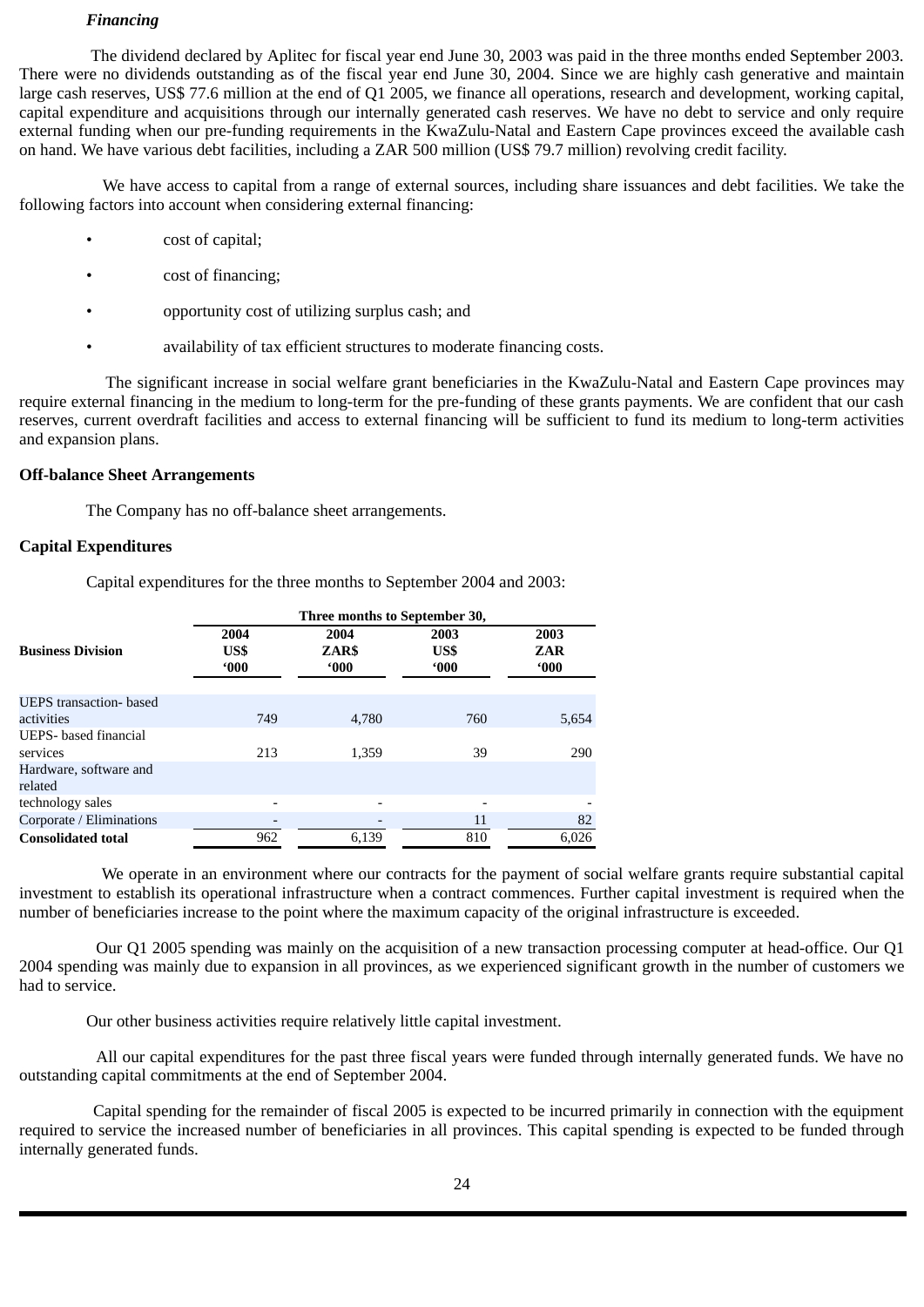#### **Contingent Liabilities, Commitments and Contractual Obligations**

The Company leases certain premises under operating leases. The minimum future commitments of the Company for lease premises are as follows:

|                                    | Payments due by Period, as of September 30, 2004 (in '000s) |                          |                          |                         |                         |              |
|------------------------------------|-------------------------------------------------------------|--------------------------|--------------------------|-------------------------|-------------------------|--------------|
|                                    | Due<br>within 1<br>year                                     | Due<br>within 2<br>years | Due<br>within 3<br>years | Due<br>within 4<br>year | Due<br>within 4<br>year | <b>Total</b> |
| Contractual obligations            |                                                             |                          |                          |                         |                         |              |
| Long term debt obligations         |                                                             |                          |                          |                         |                         |              |
| Long-term payable                  | 749                                                         | 249                      |                          |                         |                         |              |
| Capital lease obligations          |                                                             |                          |                          |                         |                         |              |
| Operating lease obligations (US\$) | 1,817                                                       | 1,048                    | 750                      | 736                     | 62                      | 4,412        |
| Purchase obligations               | 5,980                                                       |                          |                          |                         |                         |              |

Our outstanding capital commitments as of September 30, 2004 is \$0. Other than shown in the table above, there are no other purchase commitments, obligations or specific capital commitments for the next three years.

#### **Dividends**

Our future dividend policy will depend on our earnings, capital requirements, expansion plans, financial condition and other relevant factors. The future dividend policy also has to comply with the South African Exchange Control Authorities ("Excon") approval of the Aplitec acquisition, which determines that dividends may be declared by the New Aplitec board of directors only if (i) such declaration is approved by a majority of the holders of New Aplitec B class preference shares, (ii) all loan accounts have been paid by New Aplitec and (iii) such dividends do not exceed 50% of New Aplitec's annual earnings. However, because the New Aplitec board will be appointed by Net1, Net1 will ultimately determine whether any dividends are declared by New Aplitec, subject to the above conditions. Any dividends declared by New Aplitec will be distributed to the holders of A class and B class preference shareholders *pro rata* in accordance with their respective ownership interests in New Aplitec.

Aplitec's dividend policy in the three months to September 30, 2003 and prior fiscal periods was to declare regular annual dividend payments of between 25% to 33% earnings. There were no dividends declared in the three month period ended September 30, 2004, however dividends declared for the year ended June 30, 2003 were paid in the first quarter of fiscal 2004.

#### **Acquisitions and Dispositions**

There were no acquisitions or dispositions in the three months to September 30, 2004 and 2003.

#### **Equity-accounted investment**

We have a 43% interest in Permit Group (Proprietary) Limited ("Permit"), an equity accounted investment. Permit owns 95% of the common stock of New Era Life Insurance Company ("New Era"), a provider of various insurance products to the South African market.

For the three months ending September 30, 2004, earnings from our equity accounted investment totaled US\$ 0.2 million (ZAR 1.4 million). Future earnings from our equity accounted investment are expected to be comparable with the current quarter's earnings.

#### **Employee Benefits**

The Company does not provide health or retirement benefits to any of its employees.

#### **Insurance**

 The Company annually assesses its risk exposure. During the three months ended September 30, 2004 and 2003 all risks were adequately covered by third party insurers, except where the cost of insurance coverage was considered excessive in relation to the probability and extent of loss. This is true with respect to our cash and cash-in-transit risks, which has become virtually impossible to procure from local and international underwriters.

The main categories of our insurance are:

- loss of/damage to vehicles, electronic equipment and other assets;
- business interruption;
- motor vehicle third party claims;
- group personal accident; and
- employment practices liability.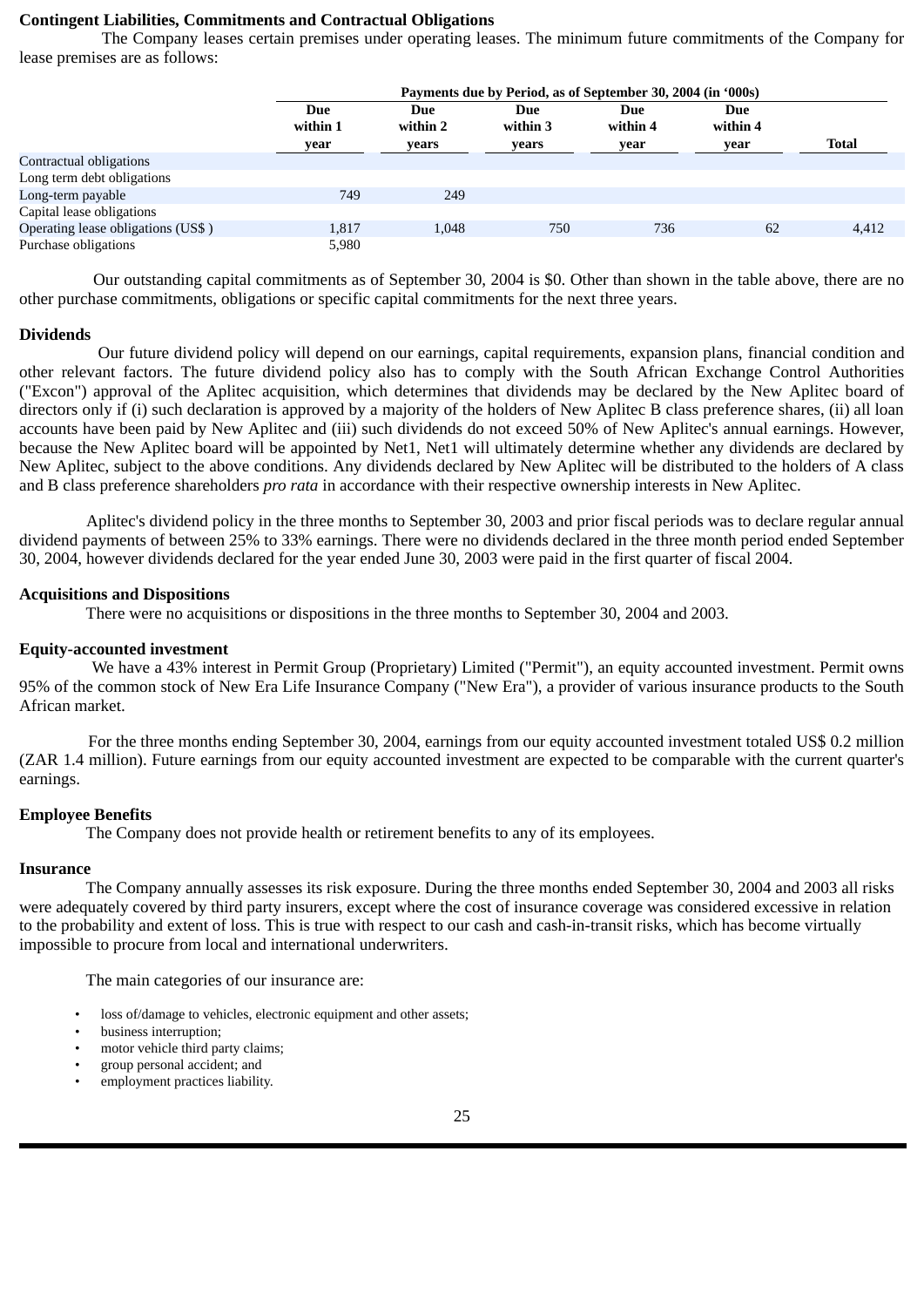## **Critical Accounting Policies**

The Company's annual financial statements have been prepared in accordance with United States GAAP, which requires management to make estimates and assumptions about future events that affect the reported amount of assets and liabilities and disclosure of contingent assets and liabilities. As future events and their effects cannot be determined with absolute certainty, the determination of estimates requires management's judgment based on a variety of assumptions and other determinants such as historical experience, current and expected market conditions and certain scientific evaluation techniques.

Critical accounting policies are those that reflect significant judgments or uncertainties, and potentially may result in materially different results under different assumptions and conditions. Management has identified the following critical accounting policies that should be read in conjunction with the Company's 2004 consolidated financial statements on Form 10-K.

- Deferred taxation
- Accounts receivable and provision for doubtful debts
- Research and development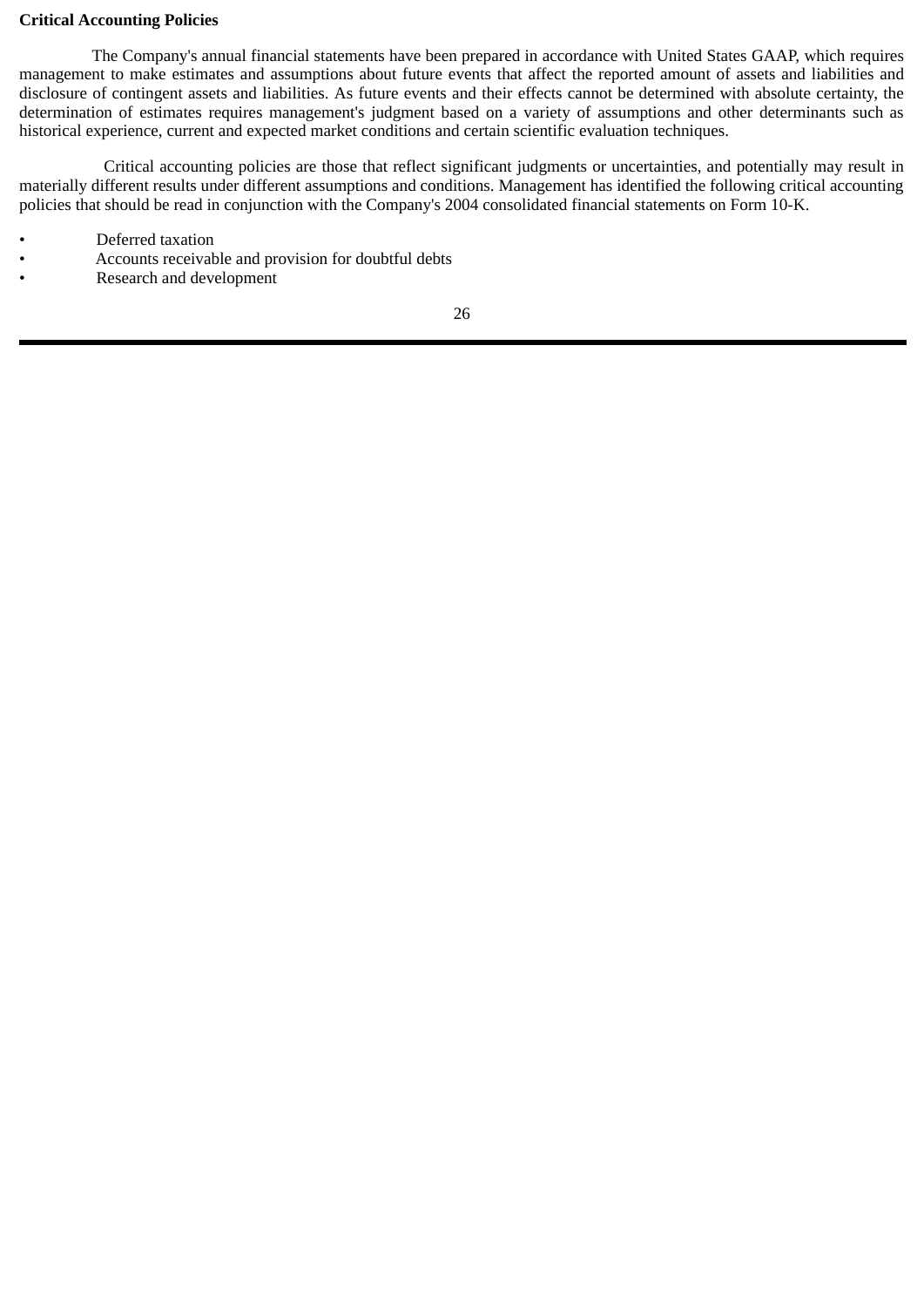#### <span id="page-28-0"></span>**Item 3. Quantitative and Qualitative Disclosures About Market Risk**

The Company seeks to reduce its foreign currency exposure through a policy of matching, to the extent possible, assets and liabilities denominated in foreign currencies. In addition, the Company uses financial instruments in order to economically hedge its exposure to exchange rate and interest rate fluctuations arising from its operations. The Company is also exposed to credit risks.

All risks described above and how the Company seeks to protect itself is discussed below.

#### **Foreign Exchange Risk**

The Company is subject to foreign currency exchange risk because it purchases inventories that it is required to settle in foreign currencies, primarily the Euro and United States dollar. Aplitec has used forward contracts in order to limit its exposure to the ZAR/ USD and ZAR/ EUR exchange rate fluctuations from foreign currency transactions. As of September 30, 2004 and 2003, the outstanding foreign exchange contracts are as follows:

#### **September 2004**

| <b>Notional amount</b> | <b>Strike price</b> | <b>Maturity</b>   |
|------------------------|---------------------|-------------------|
| EUR 65,000             | ZAR 8.176           | October 14, 2004  |
| EUR 130,000            | ZAR 8.229           | December 1, 2004  |
| EUR 16,250             | ZAR 7.975           | October 12, 2004  |
| EUR 263,200            | ZAR 8.213           | October 29, 2004  |
| EUR 135,000            | ZAR 8.109           | December 21, 2004 |
| EUR 4,243,000          | ZAR 8.523           | January 7, 2005   |
| <b>USD 7,200</b>       | ZAR 6.609           | October 7, 2004   |

#### **September 2003**

None

#### **Translation Risk**

 Translation risk relates to the risk that the result of the Company will vary significantly as the Company report is US\$ and the majority of its operations are transacted in ZAR. The US\$:ZAR exchange rate has fluctuated significantly over the past 2 years. As exchange rates are outside of the control of the Company, there can be no assurance that such fluctuations will not adversely affect its results of operations and financial condition.

#### **Interest Rate Risk**

 As a result of its normal borrowing and leasing activities, Aplitec's operating results are exposed to fluctuations in interest rates, which Aplitec manages primarily through its regular financing activities. Aplitec generally maintains limited investment in cash equivalents and has occasionally invested in marketable securities. Typically, for every 1% increase in the South African Reserve Bank's REPO rate, Aplitec's interest expense on pre-funding social welfare grants in the KwaZulu Natal and Eastern Cape provinces increases by US\$12,828 per month, while interest earned per month on any surplus cash increases by US\$12,878 per US\$15.7 million (ZAR 100 million).

#### **Credit risk**

Credit risk relates to the risk of loss that Aplitec would incur as a result of non-performance by counterparties. Aplitec maintains credit risk policies with regard to its counterparties to minimize overall credit risk. These policies include an evaluation of a potential counterparty's financial condition, credit rating, and other credit criteria and risk mitigation tools as deemed appropriate.

In regards to credit risk on financial instruments, Aplitec maintains the policy to enter into such transactions only with South African and European financial institutions that have a credit rating of BBB or better, as determined by Standard & Poor's.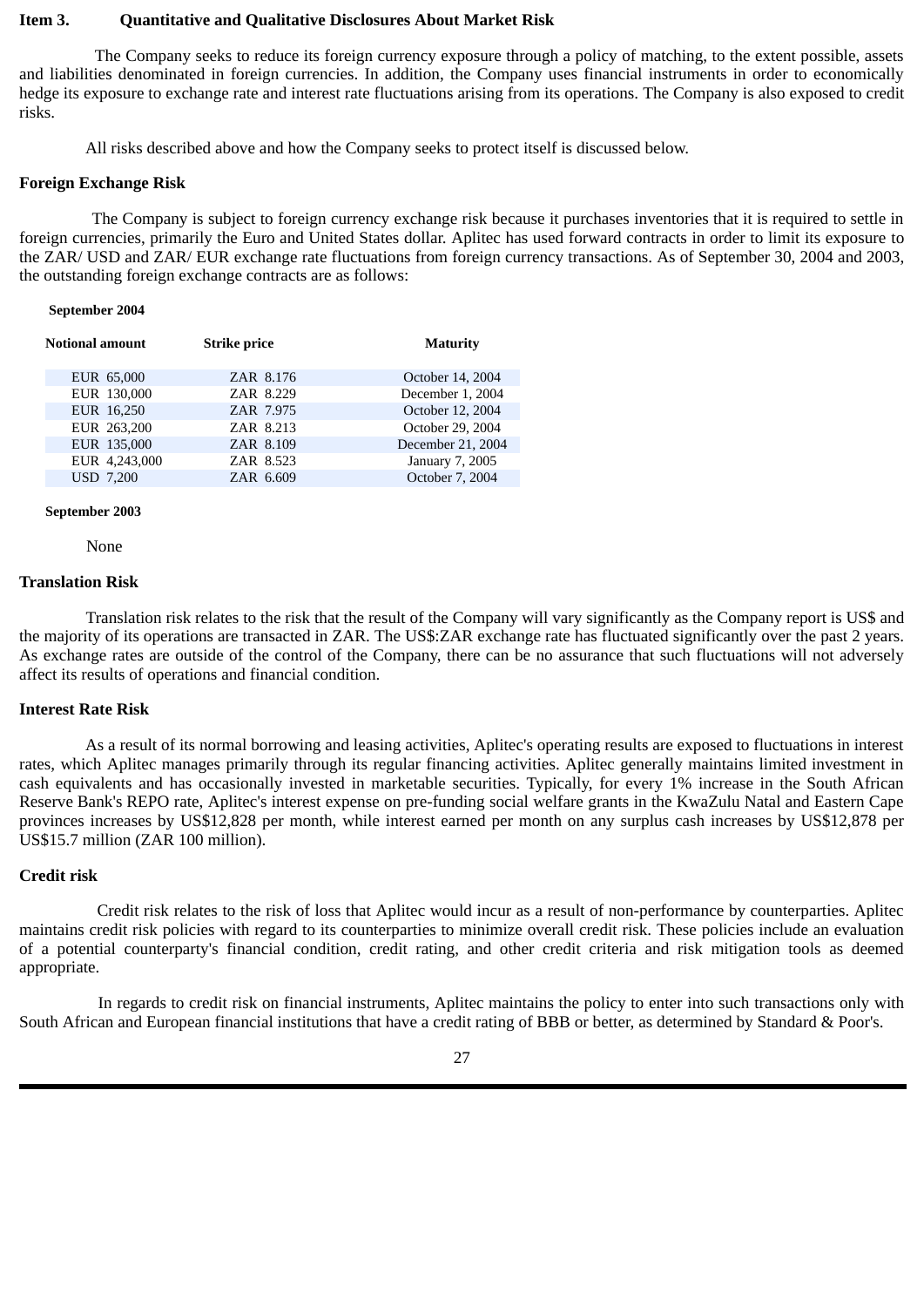#### <span id="page-29-0"></span>**Microlending Credit Risk**

The Company is exposed to credit risk in its microlending activities, which provides unsecured short-term loans to qualifying customers. Aplitec manages this risk by assigning each prospective customer a "creditworthiness score," which takes into account a variety of factors such as employment status, salary earned, other debts and total expenditures on normal household and lifestyle expenses.

#### **Item 4. Controls and Procedures**

*Disclosure Controls and Procedures*. Disclosure controls and procedures are controls and other procedures that are designed to ensure that information required to be disclosed by us in the reports that we file or submit under the Exchange Act is recorded, processed, summarized and reported, within the time periods specified in the rules and forms of the Securities and Exchange Commission ("SEC"). Disclosure controls and procedures include, without limitation, controls and procedures designed to ensure that information we are required to disclose in the reports that we file or submit under the Exchange Act is accumulated and communicated to our management as appropriate to allow timely decisions regarding required disclosure.

As of the end of the period covered by this report, our management, with the participation of our chief executive officer and chief financial officer, carried out an evaluation of the effectiveness of our disclosure controls and procedures pursuant to Rule 13a-15 promulgated under the Exchange Act. Based upon this evaluation, our chief executive officer and our chief financial officer concluded that our disclosure controls and procedures were (1) designed to ensure that material information relating to our company is accumulated and made known to our management, including our chief executive officer and chief financial officer, in a timely manner, particularly during the period in which this report was being prepared and (2) effective, in that they provide reasonable assurance that information we are required to disclose in the reports that we file or submit under the Exchange Act is recorded, processed, summarized and reported within the time periods specified in the SEC's rules and forms.

Our management, including the CEO and CFO, does not expect that our disclosure controls or our internal control over financial reporting will prevent all error and all fraud. A control system, no matter how well designed and operated, can provide only reasonable, not absolute, assurance that the control system's objectives will be met. Further, the design of a control system must reflect the fact that there are resource constraints, and the benefits of controls must be considered relative to their costs. Because of the inherent limitations in all control systems, no evaluation of controls can provide absolute assurance that all control issues and instances of fraud, if any, have been detected. The inherent limitations include the realities that judgments in decisionmaking can be faulty, and that breakdowns can occur because of simple error or mistake. The design of any system of controls is based in part upon certain assumptions about the likelihood of future events, and there can be no assurance that any design will succeed in achieving its stated goals under all potential future conditions. Over time, controls may become inadequate because of changes in conditions or deterioration in the degree of compliance with policies and procedures. Because of the inherent limitations in a cost-effective control system, misstatements due to error or fraud may occur and not be detected.

 *Internal Controls.* There has been no change in our internal control over financial reporting (as defined in Rules 13a-15(f) and 15d-15(f) promulgated under the Exchange Act) during our fiscal quarter ended September 30, 2004, that has materially affected, or is reasonably likely to materially affect, our internal control over financial reporting.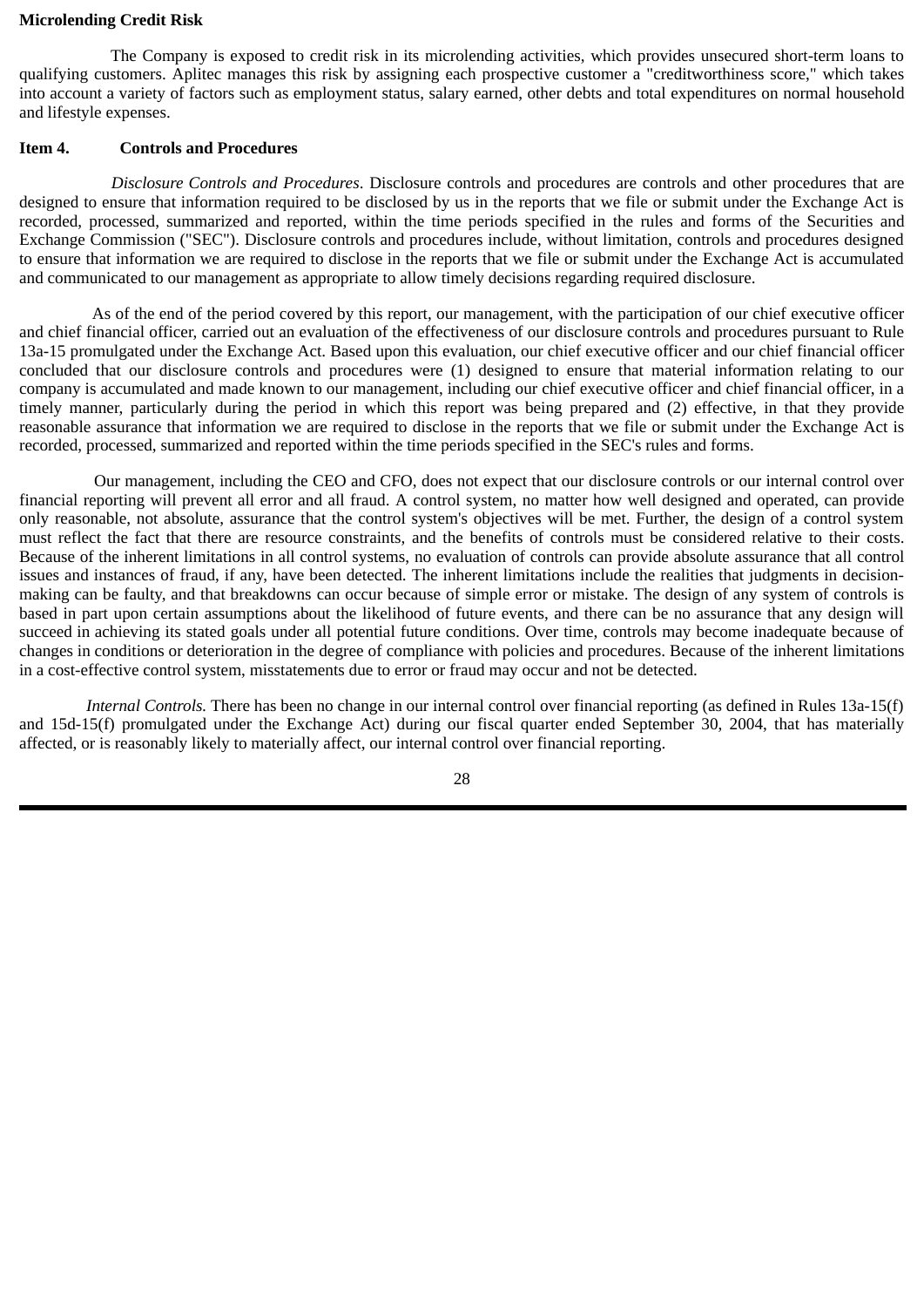#### **Part II. Other Information**

## <span id="page-30-0"></span>**Item 1. Legal Proceedings**

There are no material pending legal proceedings, other than ordinary routine litigation incidental to our business, to which we are a party or of which any of our property is the subject.

# **Item 2. Unregistered Sales of Equity Securities and Use of Proceeds**

There were no unregistered sales of equity securities during the quarter.

# **Item 3. Defaults Upon Senior Securities**

None

# **Item 4. Submission of Matters to a Vote of Security Holders**

None

# **Item 5. Other Information**

None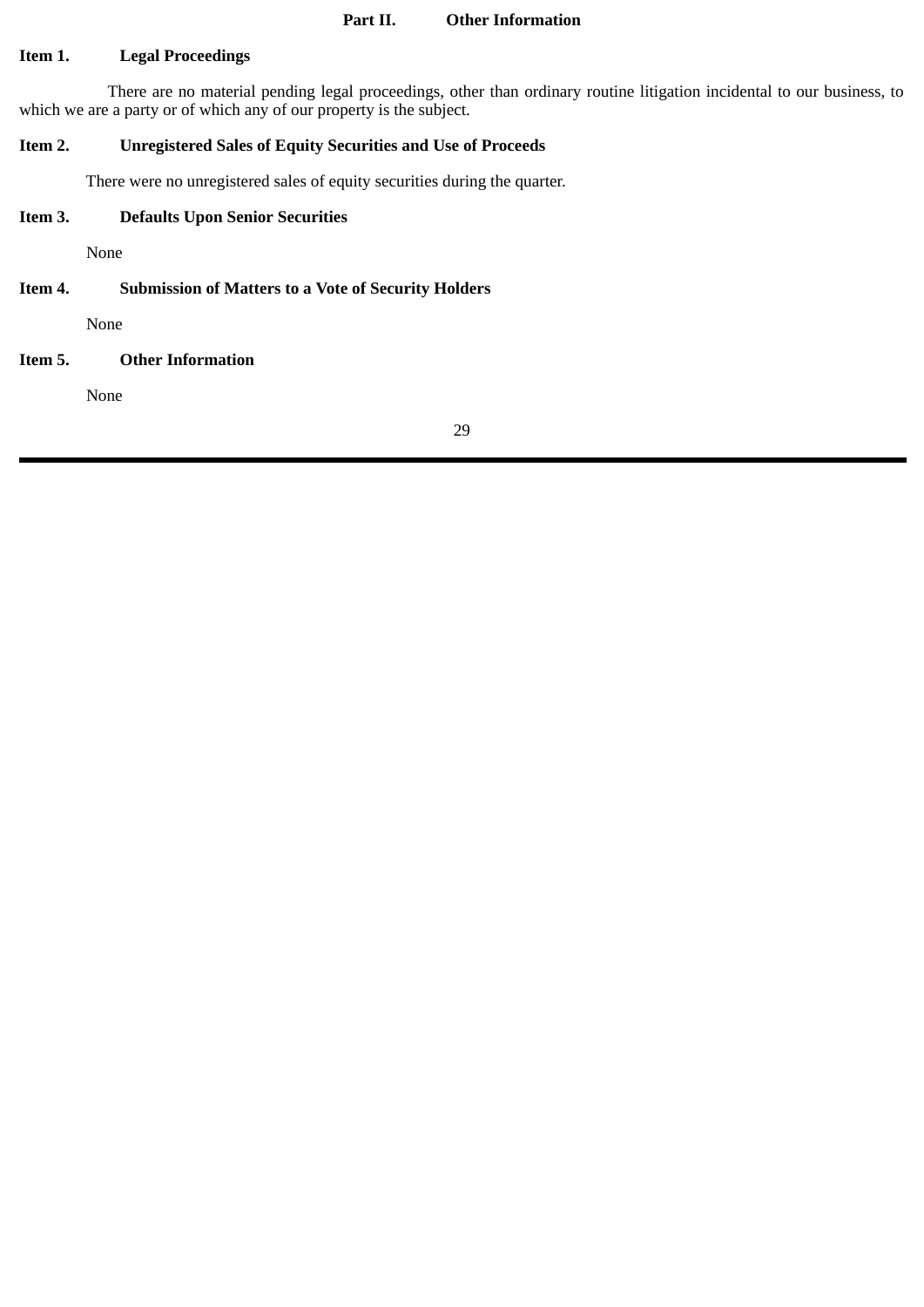## <span id="page-31-0"></span>**Item 6. Exhibits and Reports on Form 8-K**

#### (a) Reports on Form 8-K

We furnished to the SEC reports on Form 8-K on July 16, 2004 and July 27, 2004. We furnished to the SEC reports on Form 8-K/A on August 25, 2004.

The July 16, 2004 Form 8-K was for the purpose of announcing a change in Independent Accountants from Manning Elliott, Chartered Accountants to Deloitte & Touche South Africa on July 12, 2004. In addition, it was announced that 99.2% of Net 1 Applied Technology Holdings Limited's (the "accounting acquirer") shareholders elected the reinvestment option as of June 28, 2004. The Company's also announced that its year end would be changed to June 30 from December 31 and that the pro forma financial information and the accounting acquirer's financial statements would be filed as soon as practicable.

The July 27, 2004 Form 8-K was for the purpose of announcing that on July 27, 2004, the Company issued a press release stating that the transactions as contemplated as part of its recapitalization plan was complete. In addition, it was announced that the Company had been selected as the exclusive provider of Point-of-Sale terminals for Nedbank Limited, one of the four largest banks in South Africa.

The August 25, 2004 Form 8-K/A was for the purpose of providing the pro forma financial information and the accounting acquirer's financial statements required by the July 16, 2004 Form 8-K.

## (b) Exhibit Listing

| <b>Exhibit</b><br><b>Number</b> | <b>Description</b>                                                                                  |
|---------------------------------|-----------------------------------------------------------------------------------------------------|
| <u>31.1</u>                     | Certifications of Chief Executive Officer Pursuant to Section 302 of the Sarbanes-Oxley Act of 2002 |
| 31.2                            | Certifications of Chief Financial Officer Pursuant to Section 302 of the Sarbanes-Oxley Act of 2002 |
| <u>32.1</u>                     | Certifications of Chief Executive Officer Pursuant to Section 906 of the Sarbanes-Oxley Act of 2002 |
| <u>32.2</u>                     | Certifications of Chief Financial Officer Pursuant to Section 906 of the Sarbanes-Oxley Act of 2002 |
|                                 |                                                                                                     |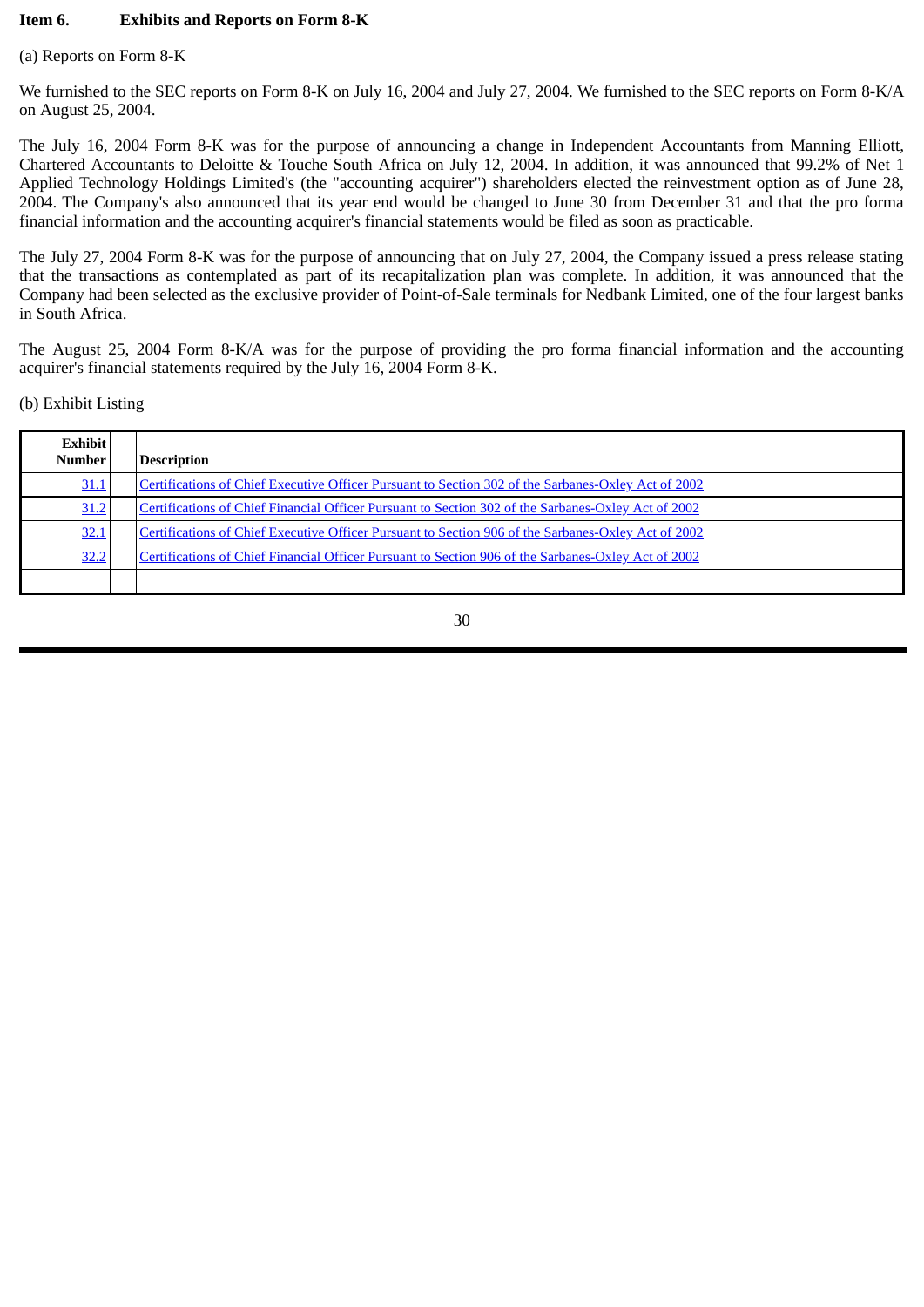## <span id="page-32-0"></span>**SIGNATURES**

In accordance with Section 13 or 15(d) of the Securities Exchange Act of 1934, the registrant has caused this report to be signed on its behalf by the undersigned, thereunto duly authorized, in Johannesburg, South Africa, on November 9, 2004.

NET 1 UEPS TECHNOLOGIES, INC.

By: /s/ Serge C.P. Belamant

Serge C.P. Belamant Chief Executive Officer, Chairman of the Board and Director

In accordance with the Securities Exchange Act of 1934, this report has been signed by the following persons on behalf of the registrant in the capacities and on the dates indicated.

| <b>SIGNATURE</b>                               | TITLE                                                                                                         | <b>DATE</b>      |
|------------------------------------------------|---------------------------------------------------------------------------------------------------------------|------------------|
| /s/ Serge Belamant<br>Serge Belamant           | Chief Executive Officer and Chairman of the Board, Director<br>(Principal Executive Officer)                  | November 9, 2004 |
| /s/ Herman Gideon Kotze<br>Herman Gideon Kotze | Chief Financial Officer, Treasurer and Secretary, Director<br>(Principal<br>Financial and Accounting Officer) | November 9, 2004 |
|                                                | $\mathbf{D}$                                                                                                  |                  |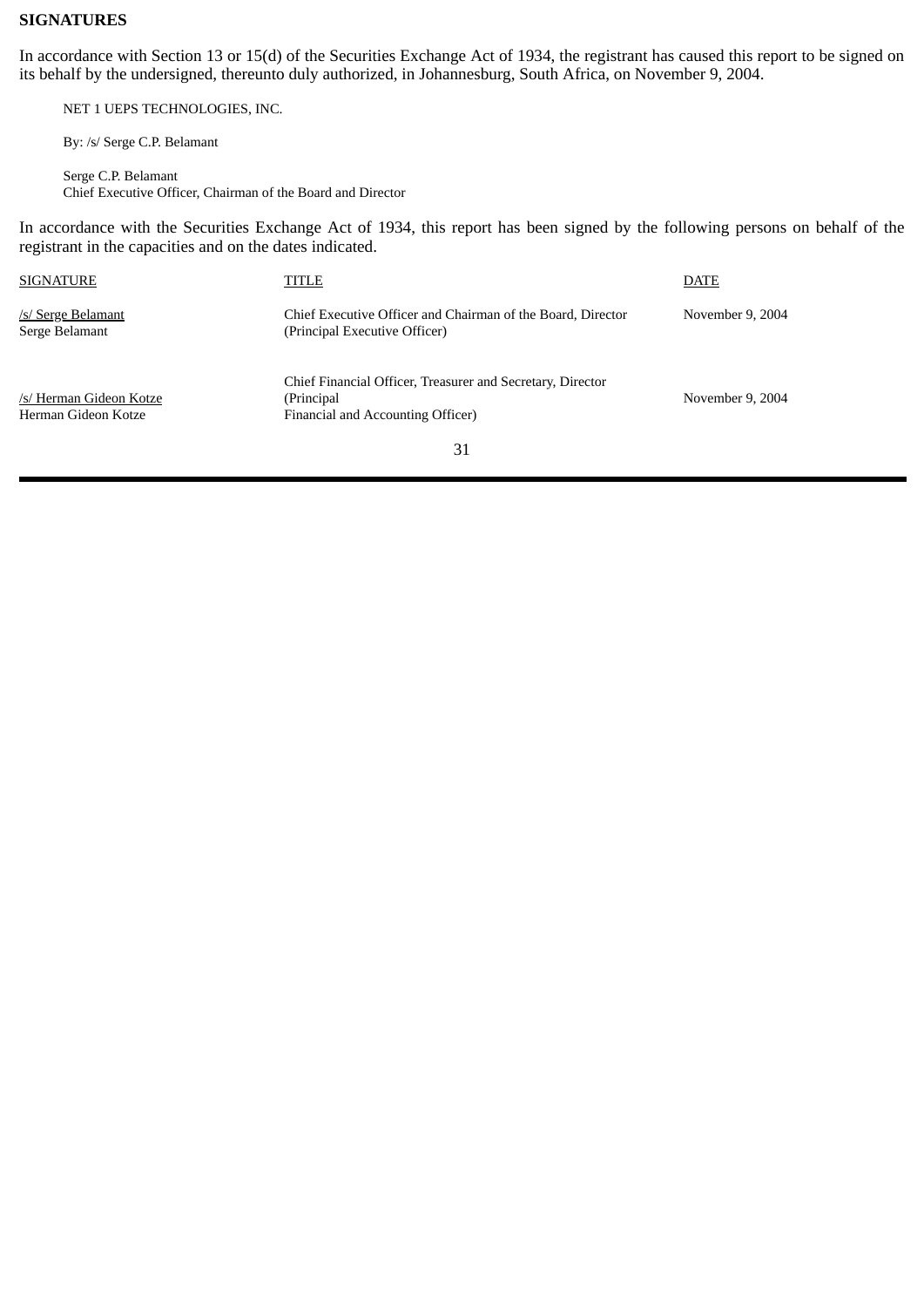# EX-31.1 CERTIFICATION

I, Serge Belamant, certify that:

1. I have reviewed this quarterly report on Form 10-Q of Net 1 U.E.P.S. Technologies, Inc. ("Net1") for the quarterly period ended September 30, 2004;

2. Based on my knowledge, this report does not contain any untrue statement of a material fact or omit to state a material fact necessary to make the statements made, in light of the circumstances under which such statements were made, not misleading with respect to the period covered by this report;

3. Based on my knowledge, the financial statements, and other financial information included in this report, fairly present in all material respects the financial condition, results of operations and cash flows of Net1 as of, and for, the periods presented in this report;

4. Net1's other certifying officer and I are responsible for establishing and maintaining disclosure controls and procedures (as defined in Exchange Act Rules 13a-15(e) and 15d-15(e)) for Net1 and have:

(a) Designed such disclosure controls and procedures, or caused such disclosure controls and procedures to be designed under our supervision, to ensure that material information relating to Net1, including its consolidated subsidiaries, is made known to us by others within those entities, particularly during the period in which this report is being prepared;

(b) Evaluated the effectiveness of Net1's disclosure controls and procedures and presented in this report our conclusions about the effectiveness of the disclosure controls and procedures, as of the end of the period covered by this report based on such evaluation; and

(c) Disclosed in this report any change in Net1's internal control over financial reporting that occurred during Net1's most recent fiscal quarter that has materially affected, or is reasonably likely to materially affect, Net1's internal control over financial reporting; and

5. Net1's other certifying officer and I have disclosed, based on our most recent evaluation of internal control over financial reporting, to Net1's auditors and the Audit Committee of Net1's Board of Directors (or persons performing the equivalent functions):

(a) All significant deficiencies and material weaknesses in the design or operation of internal control over financial reporting which are reasonably likely to adversely affect Net1's ability to record, process, summarize and report financial information; and

(b) Any fraud, whether or not material, that involves management or other employees who have a significant role in Net1's internal control over financial reporting.

Date: October 9, 2004 Serge Belamant

/s/ Serge Belamant Chief Executive Officer and Chairman of the Board of Directors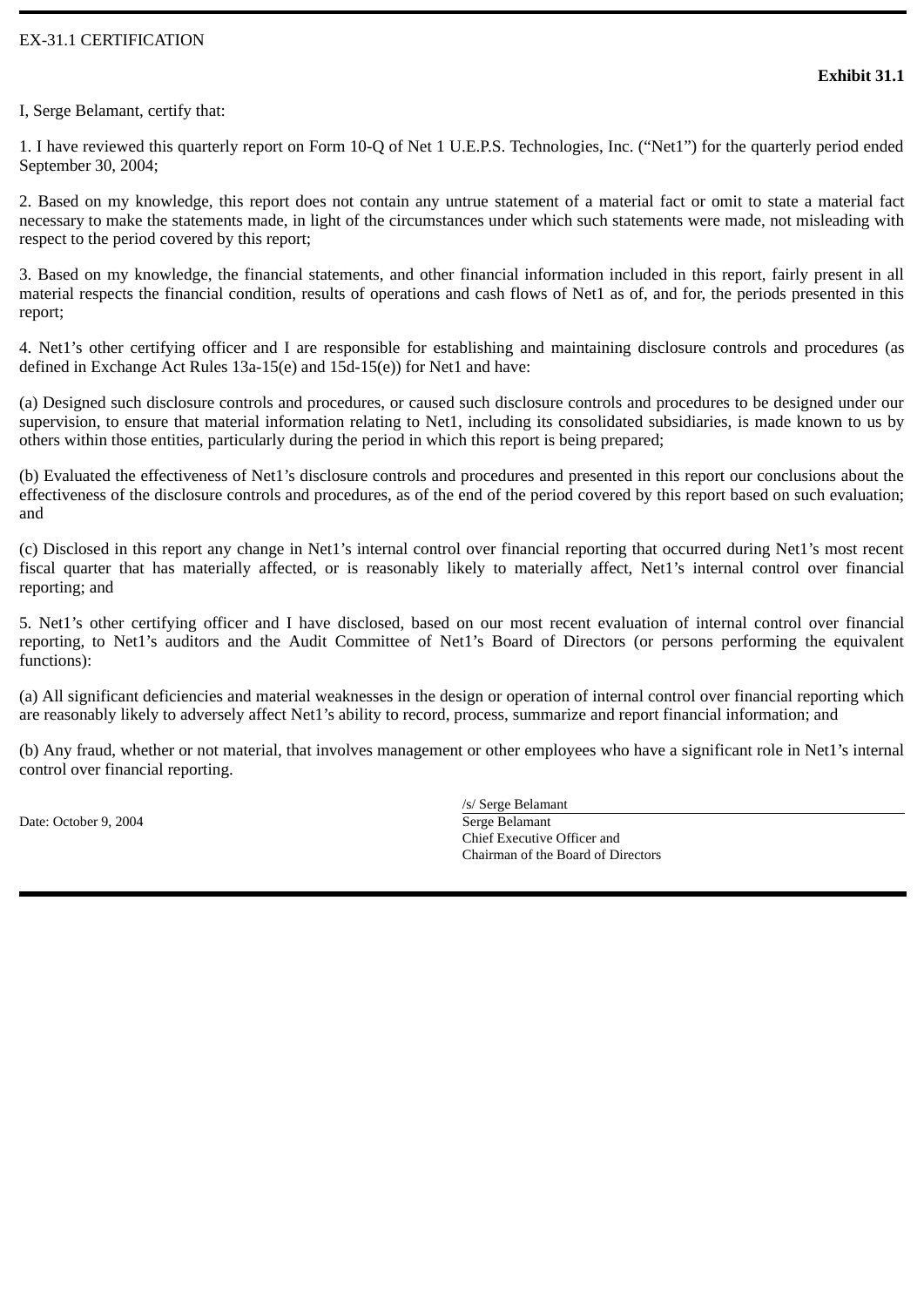# EX-31.2 CERTIFICATION

I, Herman Kotzé, certify that:

1. I have reviewed this quarterly report on Form 10-Q of Net 1 U.E.P.S. Technologies, Inc. ("Net1") for the quarterly period ended September 30, 2004;

2. Based on my knowledge, this report does not contain any untrue statement of a material fact or omit to state a material fact necessary to make the statements made, in light of the circumstances under which such statements were made, not misleading with respect to the period covered by this report;

3. Based on my knowledge, the financial statements, and other financial information included in this report, fairly present in all material respects the financial condition, results of operations and cash flows of Net1 as of, and for, the periods presented in this report;

4. Net1's other certifying officer and I are responsible for establishing and maintaining disclosure controls and procedures (as defined in Exchange Act Rules 13a-15(e) and 15d-15(e)) for Net1 and have:

(a) Designed such disclosure controls and procedures, or caused such disclosure controls and procedures to be designed under our supervision, to ensure that material information relating to Net1, including its consolidated subsidiaries, is made known to us by others within those entities, particularly during the period in which this report is being prepared;

(b) Evaluated the effectiveness of Net1's disclosure controls and procedures and presented in this report our conclusions about the effectiveness of the disclosure controls and procedures, as of the end of the period covered by this report based on such evaluation; and

(c) Disclosed in this report any change in Net1's internal control over financial reporting that occurred during Net1's most recent fiscal quarter that has materially affected, or is reasonably likely to materially affect, Net1's internal control over financial reporting; and

5. Net1's other certifying officer and I have disclosed, based on our most recent evaluation of internal control over financial reporting, to Net1's auditors and the Audit Committee of Net1's Board of Directors (or persons performing the equivalent functions):

(a) All significant deficiencies and material weaknesses in the design or operation of internal control over financial reporting which are reasonably likely to adversely affect Net1's ability to record, process, summarize and report financial information; and

(b) Any fraud, whether or not material, that involves management or other employees who have a significant role in Net1's internal control over financial reporting.

Date: October 9, 2004 **Herman Kotzé** 

/s / Herman Kotzé Chief Financial Officer, Treasurer and **Secretary**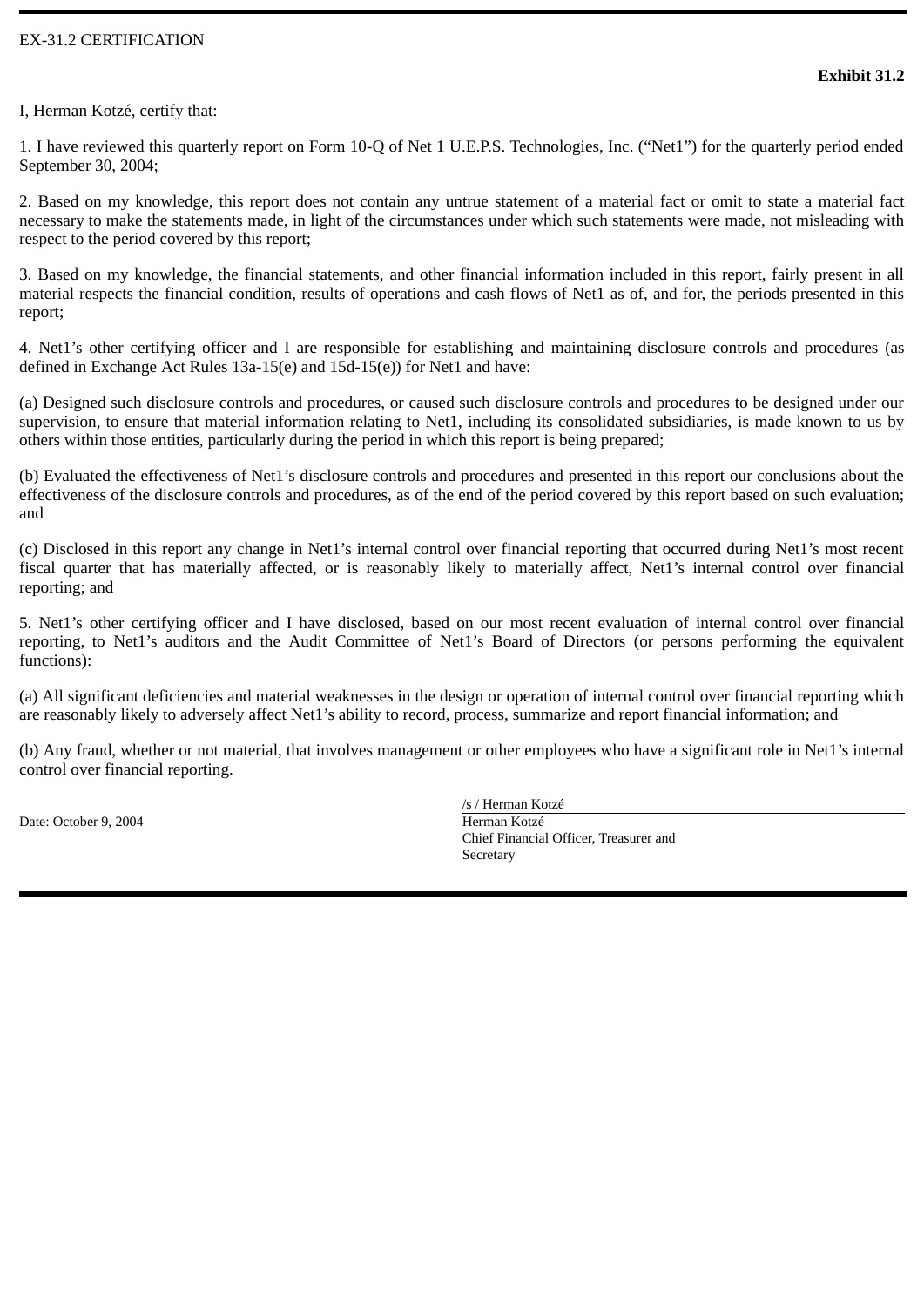# EX-32.1 CERTIFICATION

October 9, 2004

Securities and Exchange Commission 450 Fifth Street, N.W. Washington, D.C. 20549

Ladies and Gentlemen:

The certification set forth below is hereby submitted to the Securities and Exchange Commission pursuant to, and solely for the purpose of complying with, Section 1350 of Chapter 63 of Title 18 of the United States Code in connection with the filing on the date hereof with the Securities and Exchange Commission of the Quarterly Report on Form 10-Q of Net 1 U.E.P.S. Technologies, Inc. ("Net1") for the quarter ended September 30, 2004 (the "Report").

The undersigned, the Chief Executive Officer and Chairman of the Board of Net1, hereby certifies that, as of the end of the period covered by the Report:

- 1. such Report fully complies with the requirements of Section 13(a) of the Securities Exchange Act of 1934; and
- 2. the information contained in the Report fairly presents, in all material respects, the financial condition and results of operations of Net1.

/s/ Serge Belamant Serge Belamant Chief Executive Officer and Chairman of the Board of Directors